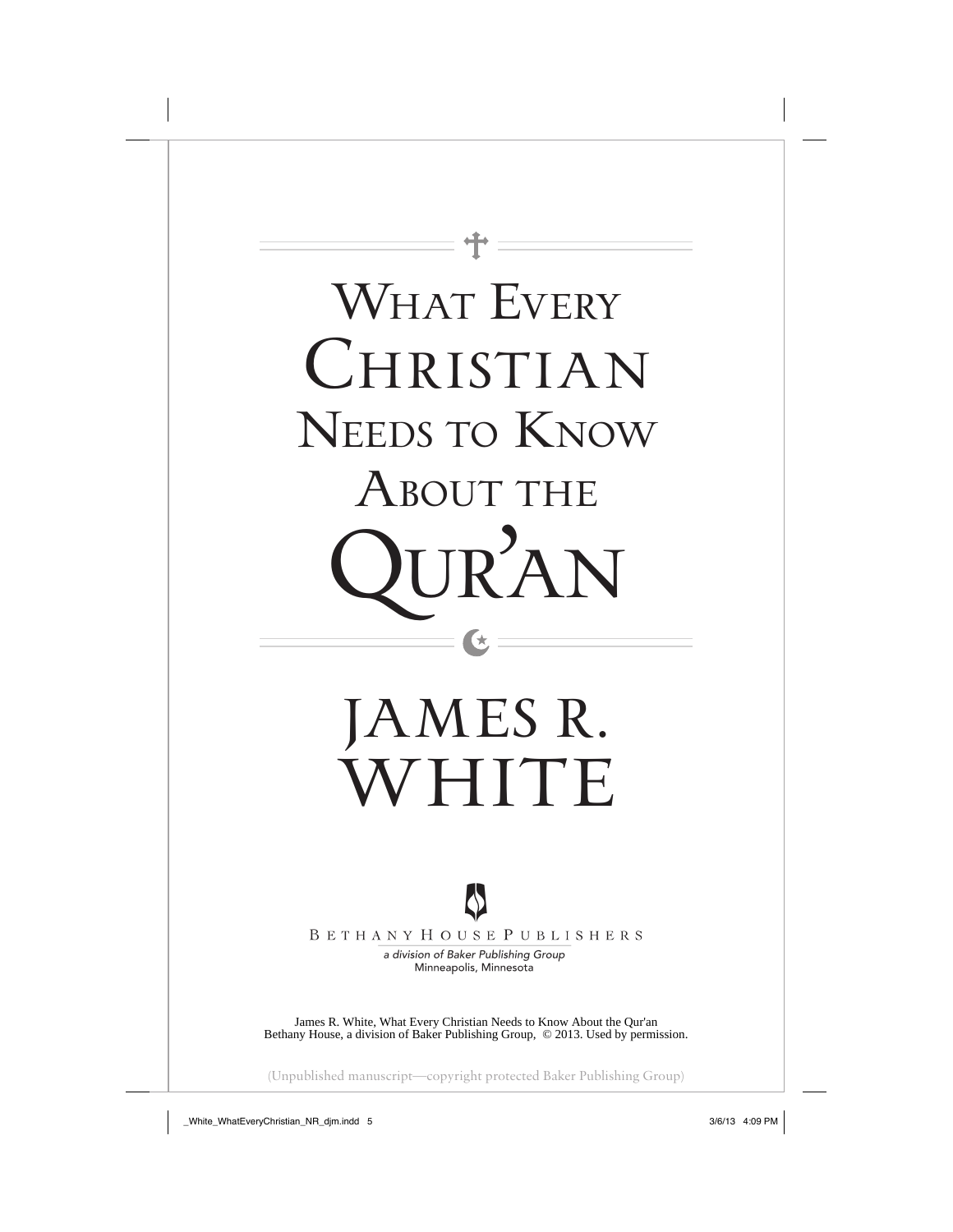© 2013 by James R. White

Published by Bethany House Publishers 11400 Hampshire Avenue South Bloomington, Minnesota 55438 www.bethanyhouse.com

Bethany House Publishers is a division of Baker Publishing Group, Grand Rapids, Michigan

Printed in the United States of America

All rights reserved. No part of this publication may be reproduced, stored in a retrieval system, or transmitted in any form or by any means—for example, electronic, photocopy, recording—without the prior written permission of the publisher. The only exception is brief quotations in printed reviews.

| Library of Congress Cataloging-in-Publication Data                           |
|------------------------------------------------------------------------------|
| White, James R. (James Robert), 1962—                                        |
| What every Christian needs to know about the Qur'an / James White.           |
| pages cm                                                                     |
| Summary: "Apologist uses the text of the Qur'an to explore the differences   |
| between Islam and Christianity"-Provided by publisher.                       |
| Includes bibliographical references (pp. 289–292) and index.                 |
| ISBN 978-0-7642-0976-5 (pbk.: alk. paper)                                    |
| 1. Koran—Christian interpretation. 2. Apologetics. 3. Christianity and other |
| religions—Islam. 4. Islam—Relations—Christianity. I. Title.                  |
| BT1170.W45 2013                                                              |
| 297.1'22608827-dc23<br>20120430                                              |

Unless otherwise noted, Scripture quotations are from the New American Standard Bible®, copyright © 1960, 1962, 1963, 1968, 1971, 1972, 1973, 1975, 1977, 1995 by The Lockman Foundation. Used by permission.

Scripture quotations marked ESV are from The Holy Bible, English Standard Version® (ESV®), copyright © 2001 by Crossway, a publishing ministry of Good News Publishers. Used by permission. All rights reserved. ESV Text Edition: 2007

Cover design by Dan Pitts

The internet addresses, email addresses, and phone numbers in this book are accurate at the time of publication. They are provided as a resource. Baker Publishing Group does not endorse them or vouch for their content or permanence.

13 14 15 16 17 18 19 7 6 5 4 3 2 1

In keeping with biblical principles of creation stewardship. Baker Publishing Group advocates the responsible use of our natural resources. As a member of the Green Press Initiative, our company uses recycled paper when possible. The text paper of this book is composed in part of post-consumer waste.

green

James R. White, What Every Christian Needs to Know About the Qur'an  $\frac{1}{11}$ Bethany House, a division of Baker Publishing Group, © 2013. Used by permission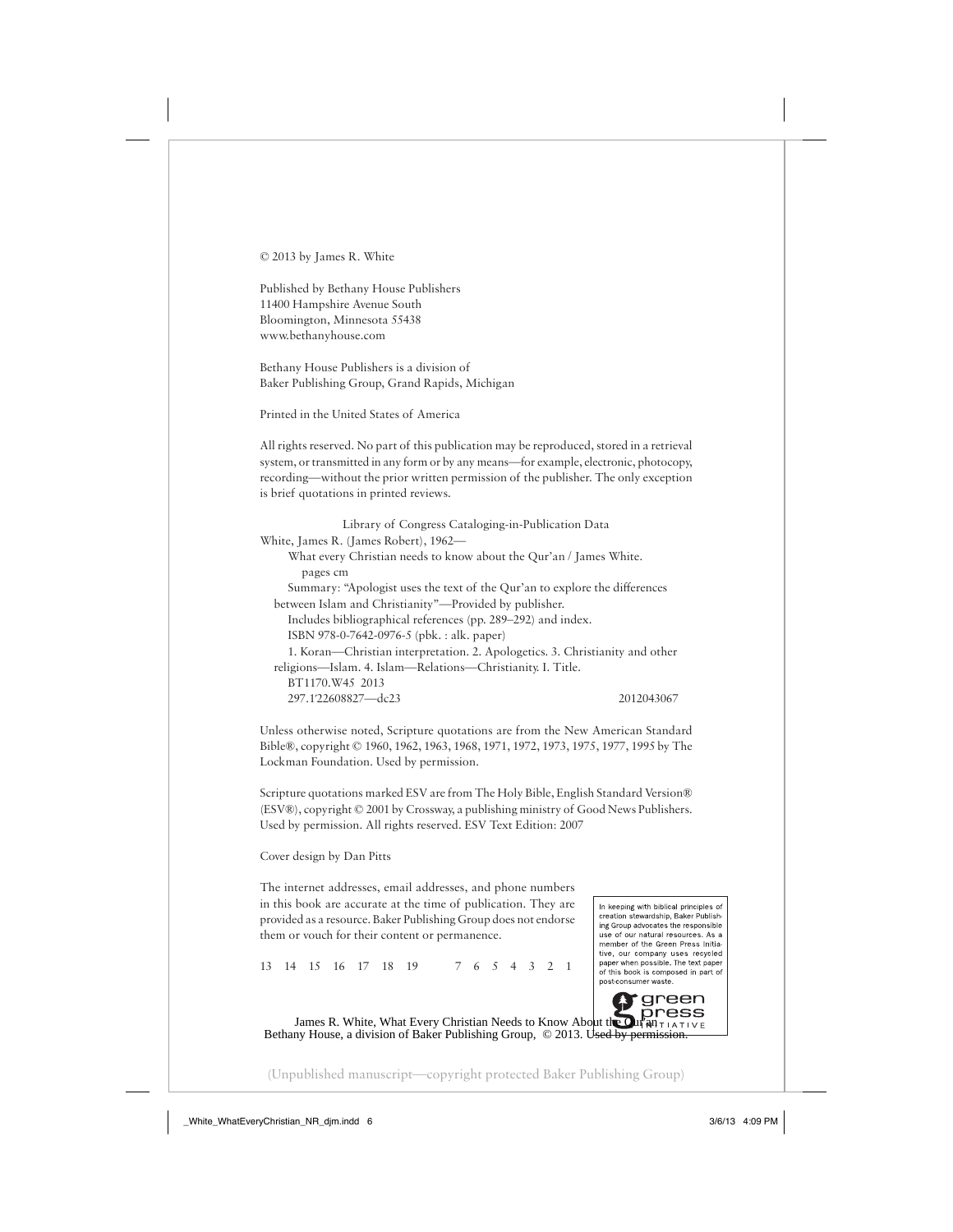# Contents

Introduction: Why Study the Qur'an? 9

- 1. The Qur'an and Muhammad of Mecca 19
- 2. The Qur'an: A Brief Introduction 51
- 3. Allah: *Tawhid*, *Shirk*, the *Mithaq* and the *Fitra* 59
- 4. "Say Not Three": The Qur'an and the Trinity 75
- 5. Jesus in the Qur'an 105
- 6. The Qur'an and the Cross 129
- 7. The Scales: Salvation in the Qur'an 145
- 8. Did the "People of the Book" Corrupt the Gospel? 165
- 9. Prophecies of Muhammad in the Bible 193
- 10. The Perfection of the Qur'an? Parallels and Sources 217
- 11. The Perfection of the Qur'an? Transmission and Text 249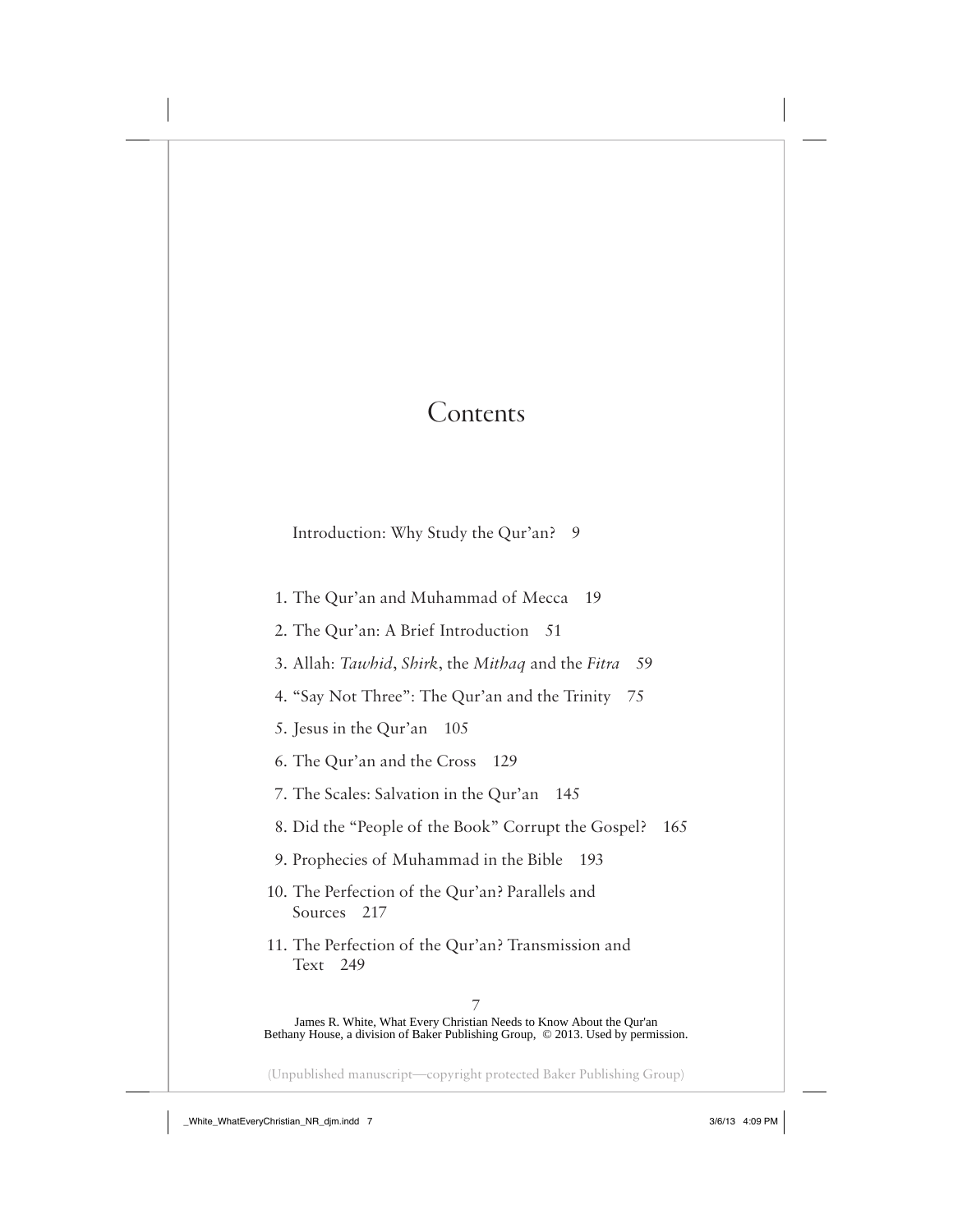#### Contents

 Conclusion 283 Bibliography 289 Glossary 293 Biblical Reference Index 303 Qur'an Reference Index 309 Subject Index 313 About the Author 000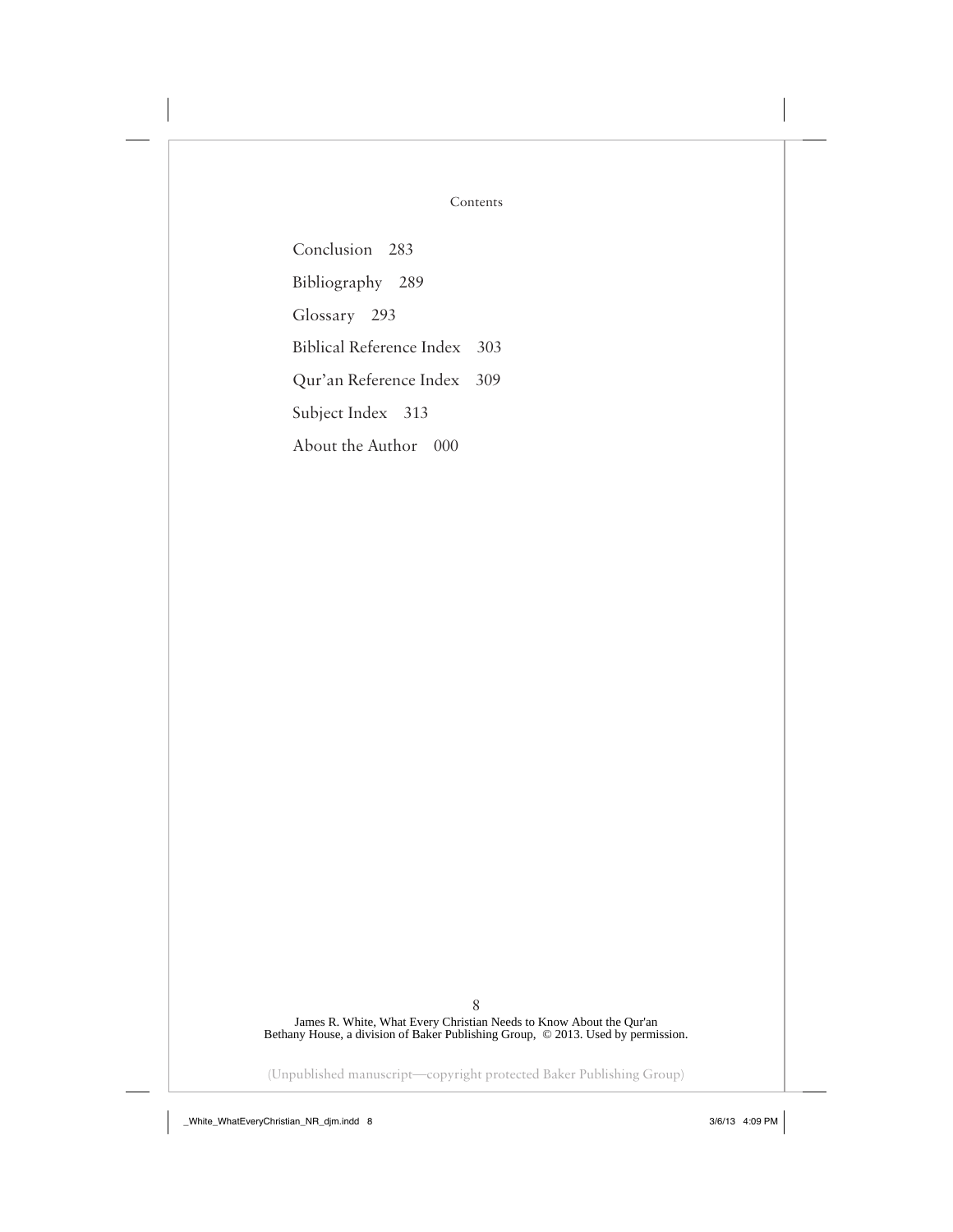Why Study the Qur'an?

The Qur'an is the kalaam of Allah, not created, and whoever states that it is created is a disbeliever.

 Imam Malik was asked concerning one who says the Qur'an is created, what should be done to him? He replied, "He should be forced to repent, and if he refuses, then his head should be cut off!"<sup>1</sup>

W hy would a believing Christian write a book about the Qur'an? If he does, why should believing Christians read it? Shouldn't we go to the Muslims to learn about their own sacred book?

In answering, I hope to encourage you to press forward through this book with a desire to understand and to make application. First, a response to these questions, and then a word to the two audiences I have in mind as I write.

In the three decades during which I have been involved in Christian ministry, I have studied a number of religious movements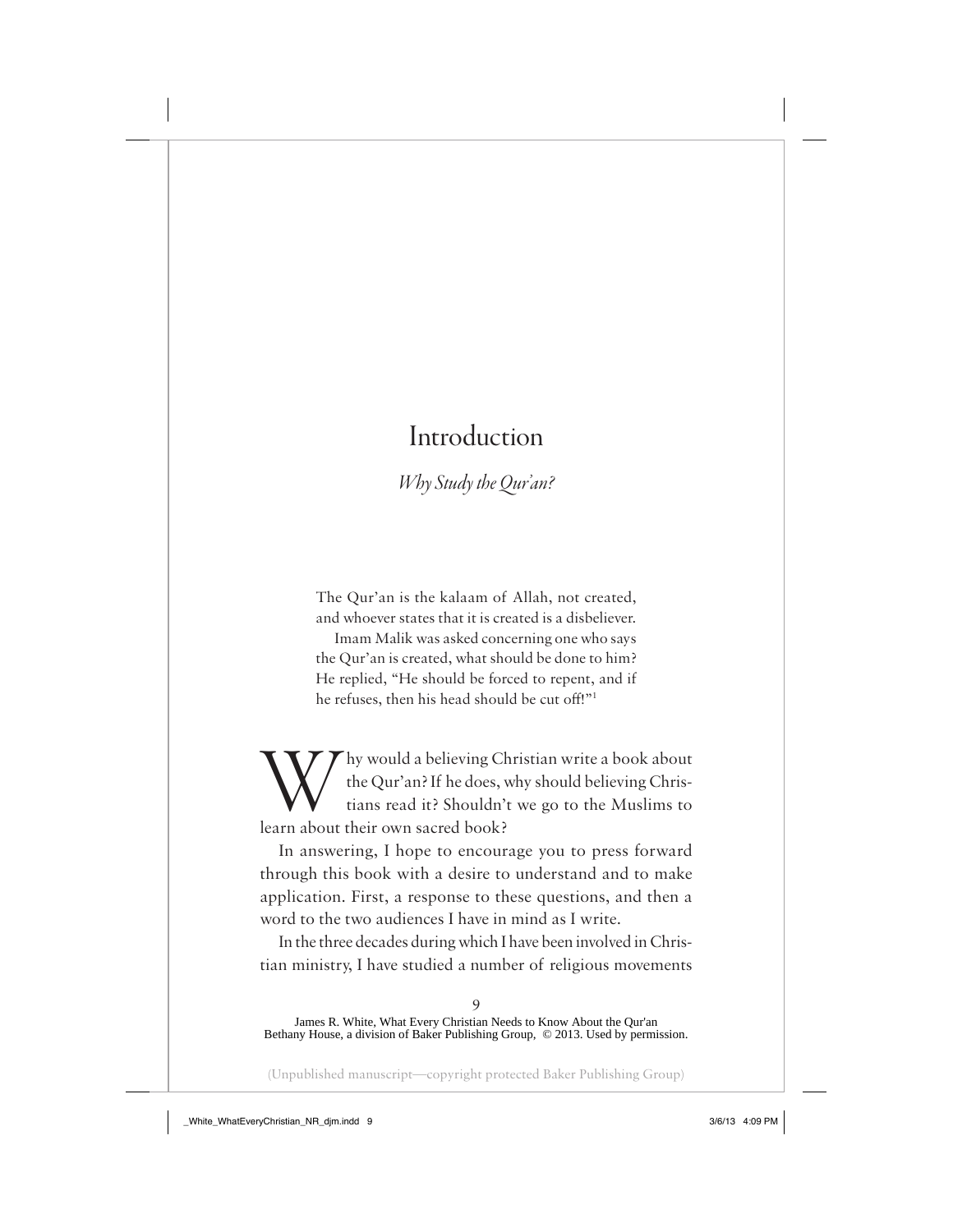that are in direct contradiction to and in conflict with my own faith. I learned as a young person that the single best way to honor the truth and to show honor to those you seek to reach is to "hear them in their own language," that is, to enter into their worldview and their theology. I have done this primarily through first reading their own works (not just resources directed to outsiders, but more important, those written for internal consumption) and listening to sermons and lectures designed for their fellow believers.

There is no substitute for original sources, to be sure. But haven't I now argued *against* reading this book by a Christian about the Muslim holy book?

The reality is that there are areas—one being Islam in general and the Qur'an in particular—in which the literature is so vast, and the terminology gap so large, that the resultant task is, or at least seems, too daunting for even the most committed believer. While some of these works are intended for non-Muslims, most Christians who become desirous of learning about Islamic beliefs and of reading the Qur'an find it necessary to obtain the help of fellow believers who already have been led to a deeper study of the field. This is especially true if one wishes to hear "the other side" of the story about the Qur'an, the one normally not included in Islamic sources, about the text's compilation, the differences among the early Islamic community, and so on.

The Christian who writes on this subject must do so first and foremost with a commitment to the highest standards of truthfulness and accuracy. While none of us is perfect, and hence none can claim infallibility in anything we do, our highest goal always must be to honor our commitment to Christ by seeking transparent honesty in all things. Islamic doctrine denies many of the central truths that followers of the Messiah hold dear, and because many today use the Qur'an as a pretext for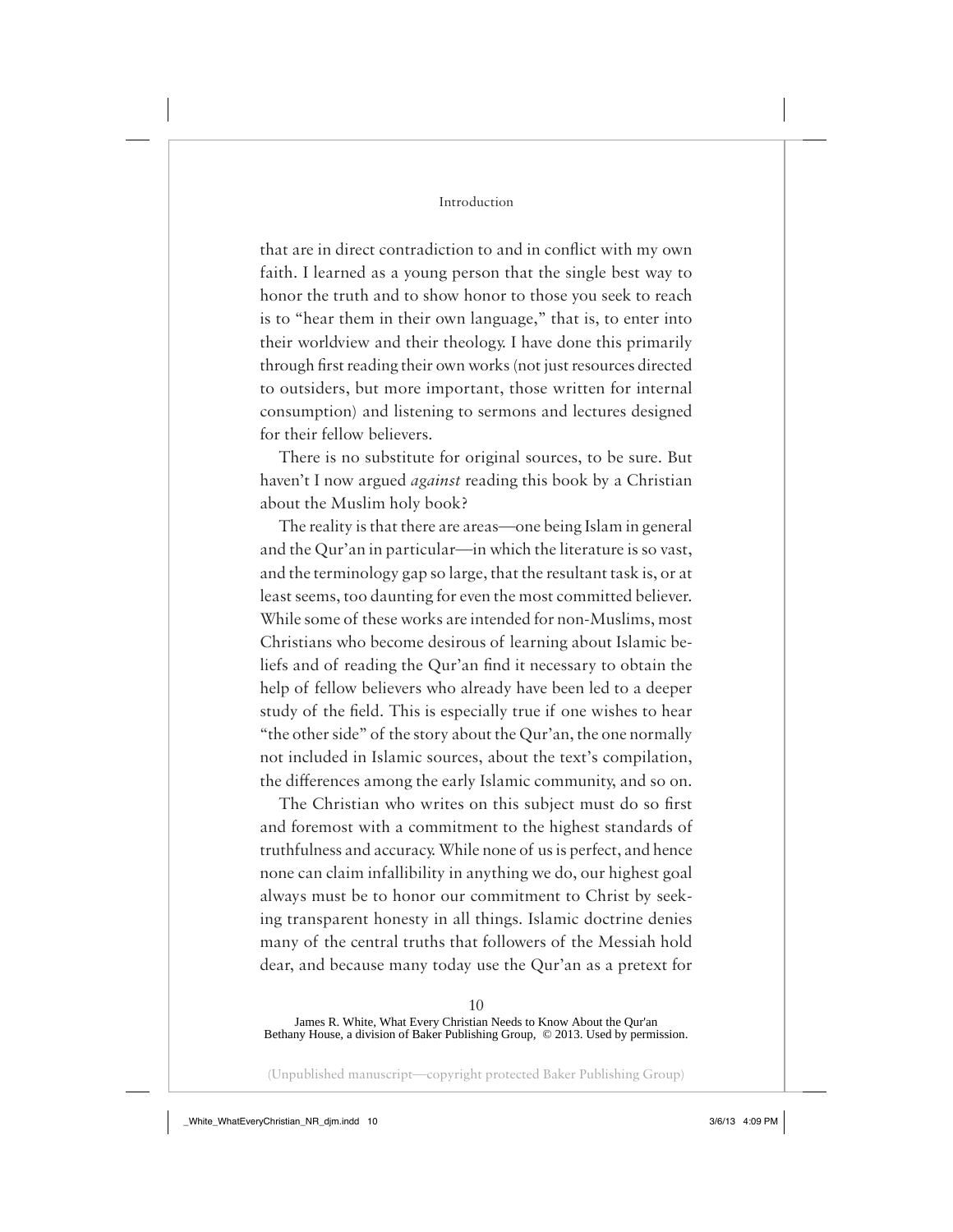the persecution of Christians,<sup>2</sup> many Christians are willing in essence to let slide the standard and accept unfair, biased, and distorted counterarguments. While I fully understand the human emotion and motivation, I cannot allow myself to entertain such a temptation.

My study of the Qur'an has been born of a deep desire to fulfill three goals in my work in this field:

- (1) To honor Jesus, my Lord, my Savior, my King, through the defense of His gospel
- (2) To bless the people of God by providing sound biblical and historical responses to Islamic claims in general and of the Qur'an in particular
- (3) To be used of God to bring the glorious message of salvation in Jesus Christ to the precious Muslim people who honor the Qur'an

In pursuit of these goals, I have had the opportunity to debate dozens of Islamic representatives on three continents.<sup>3</sup> This book arises out of that study and preparation, and my sincere hope is that it will bless my fellow believers by helping to better prepare them to minister the life-giving gospel to others.

### **Everything You Need to Know?**

It is not my intention to write an exhaustive compendium of Qur'anic knowledge. Almost no one could, and certainly I could not, even if I wished to do so. My aims are far more focused and modest.

As to focus, mine is provided by my primary audience, my fellow believers in Jesus. This book's title is purposeful: I seek to focus on what Christians *need* to understand about the Qur'an's teachings particularly as it impacts our interactions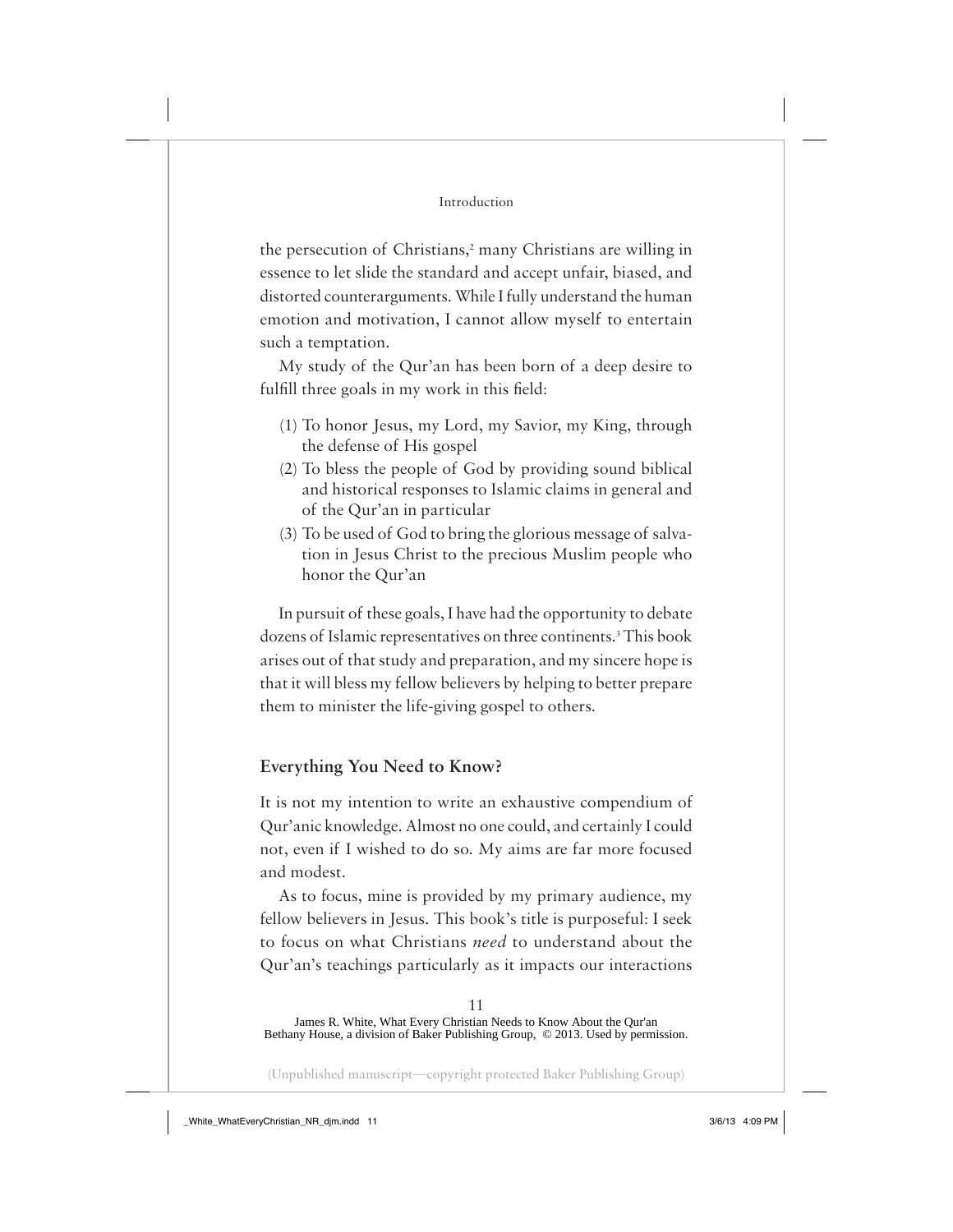with Muslims and our thinking on events throughout our world. I operate on the assumption that Christians believe that Jesus is the way, the truth, and the life (John 14:6) and that salvation is only by His death and resurrection.

I will seek to honestly communicate what the Qur'an says about who God is, what His purposes are, and how we are to know Him. I will pay special attention to what it teaches positively about *tawhid*—the oneness and uniqueness of Allah—and what it teaches about Jesus (in its own nomenclature, *Isa ibn Mariam*). And I will seek to consider its teaching on salvation, on the Scriptures revealed before it was written (in particular, the Torah and the Injil [the Law and the Gospel]), and on the vital relationship it must bear to those revelations. In other words, I wish to draw out the Qur'an's teachings on the key issues that separate Muslims and Christians and that form the basis of our dialogues and differences.

I am *not* attempting to write a book that is, at its heart, a refutation of the Qur'an. But I will note the main areas of conflict and point out what I deem to be the best reasons for not believing it a revelation from God. (If I believed it divine in origin, I would not be a Christian.) I believe the best, weightiest, most useful refutation is the establishment of the truth of the gospel. So we will focus upon the issues that directly relate to Christian and Islamic core teachings and hope that this introduction will compel Christian and Muslim alike to look further and deeper into these topics.

We may appear to go a bit beyond this work's educational purposes in chapters 10 and 11 on the Qur'an's history and transmission in comparison with that of the New Testament in particular. This arises from my work in New Testament textual criticism and also my many debates with Muslims, all of which, to one degree or another, have devolved down to the issue of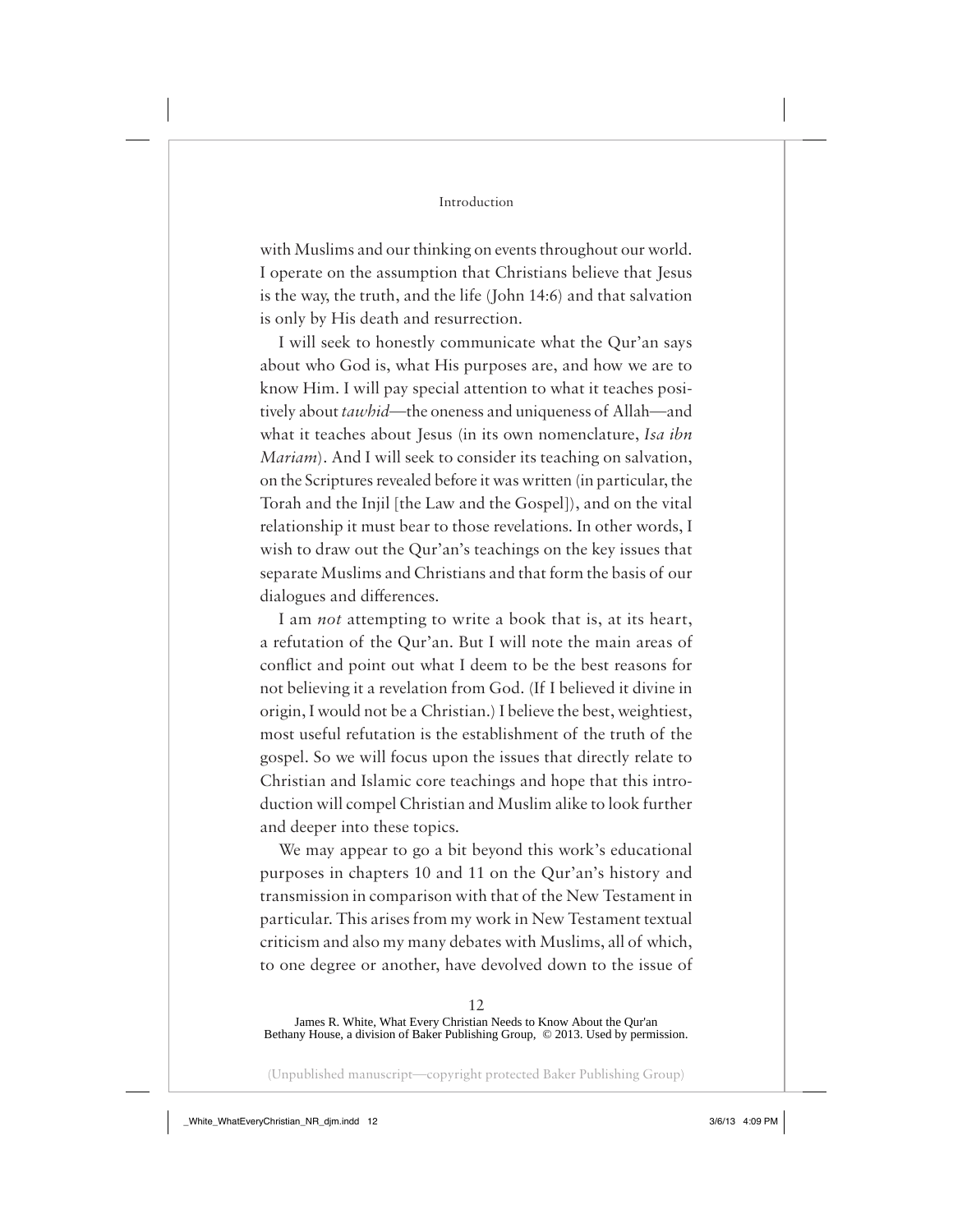divine authority and the Islamic accusation of the corruption of the Torah and the Injil (in contrast to the Qur'an's supposed perfection). Since this is central to needful conversation between Christians and Muslims, and since the history of these books' transmission through time rarely is an area of strength for adherents to either faith, it's vital that we examine the requisite backgrounds.

The Qur'an is the single uniting factor in the complex study of Islam. From the strictest Salafi<sup>4</sup> Sunni to the most devoted Shiite to the most spiritually minded Sufi, the Qur'an provides the connection, the bridge, that defines the broad spectrum of beliefs and practices known today as Islam. However, in the Christian mind it would be a mistake to make a direct connection to the role of the Bible, for the true parallel between the Qur'an and Christianity is to be found in Jesus Himself, the Word of God. As we will see, Muslims view the mechanism of "inspiration" very differently and have another source of authority (*hadith*) that, at least in function, more closely parallels the Bible than does the Qur'an.

Still, the Qur'an, widely available in English, is the most accessible source of Islamic belief to the Western world. Here we must emphasize that the Muslim normally does not refer to "translations" but to "transliterations of the meanings" and other such phrases meant to indicate that the Qur'an cannot be translated to any other tongue without ceasing to be the Qur'an. And while a number of acceptable translations exist, all suffer to a greater or lesser extent from obvious theological or traditional biases.

The most widely used rendering in English, Yusuf Ali's, is arguably one of the most tradition-bound of all the popular translations (and for that reason is rarely utilized in this work).<sup>5</sup> Even so, hundreds of thousands of copies have been printed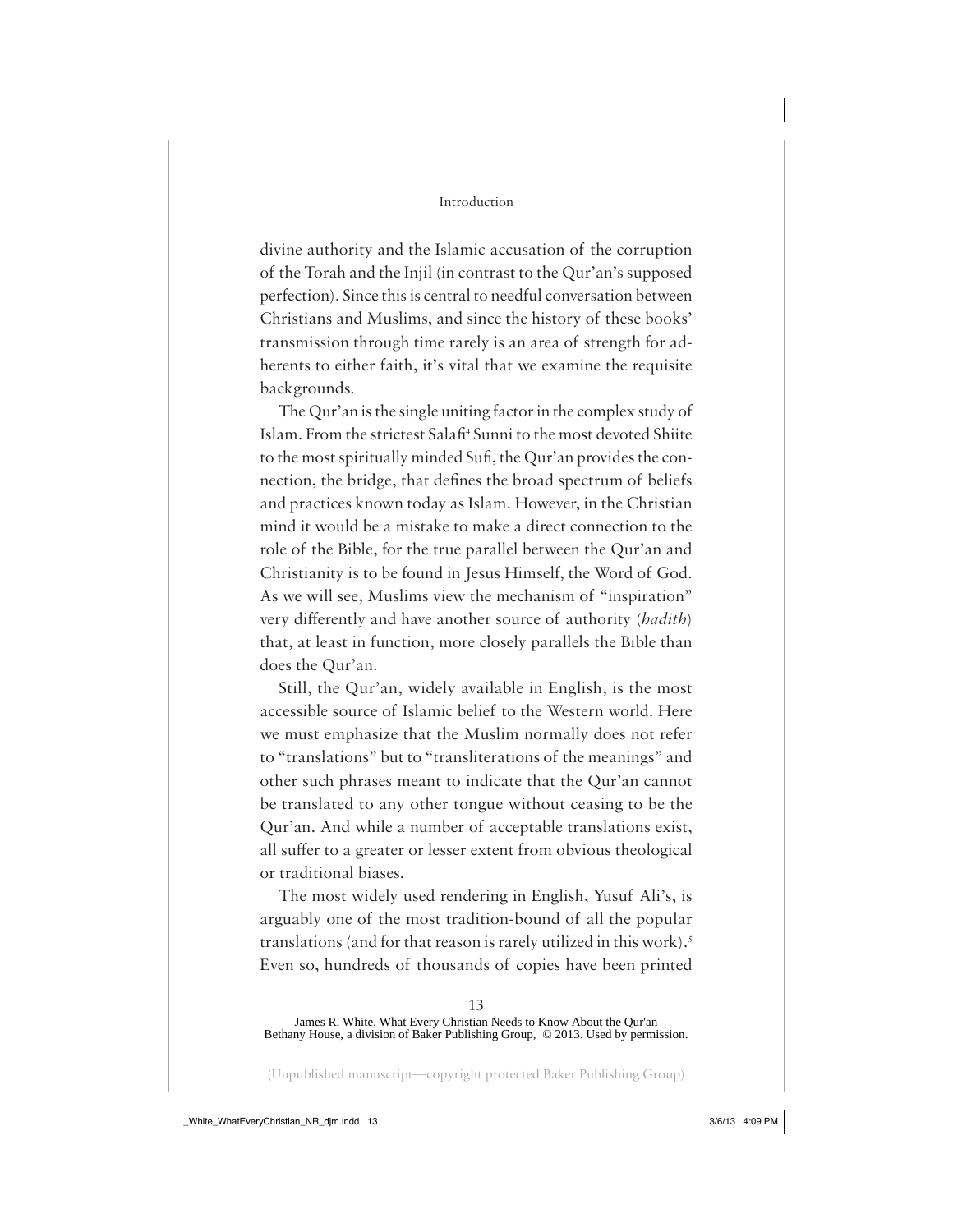in English by the Saudi Arabian government, and it is easily available to anyone seeking to read the Qur'an for themselves.

Lecturing on this topic over the past few years, in Western countries I frequently have asked how many have read the Qur'an. Rarely do more than two or three hands go up, and often none at all. If I were to pose the parallel question in an Islamic context—how many Muslims have read the Bible—the numbers would be virtually the same. Generally, our two communities are abysmally ignorant of the other's sacred texts, so we tend to talk right past each other, assuming nonexistent commonalities of language and definition, which makes for dangerous scenarios (as the headlines bear out).

This is a situation Christians must labor to change, so that we who are commanded to bring the message of the gospel to all can obey our Lord's mandate with reference to the Muslim people. It is my hope that with the material in this book, you will be encouraged to engage in open and frank dialogue with Muslims, who regularly are eager to do likewise.

### **A Word to Our Muslim Readers**

I thank you for taking the time to read this work. I have been in your position many times in spending many hours listening to Muslim scholars and leaders speak on the Bible and the Christian faith, and reading many of their related books. Listening to someone "from the other side" as such can be uncomfortable; I welcome your attention and hope you find this work helpful.

As noted, I am writing primarily to my fellow Christians, but I wish to ensure that, should you desire to know how a Christian apologist, theologian, and minister "hears" your sacred text and religious beliefs, you can do so here.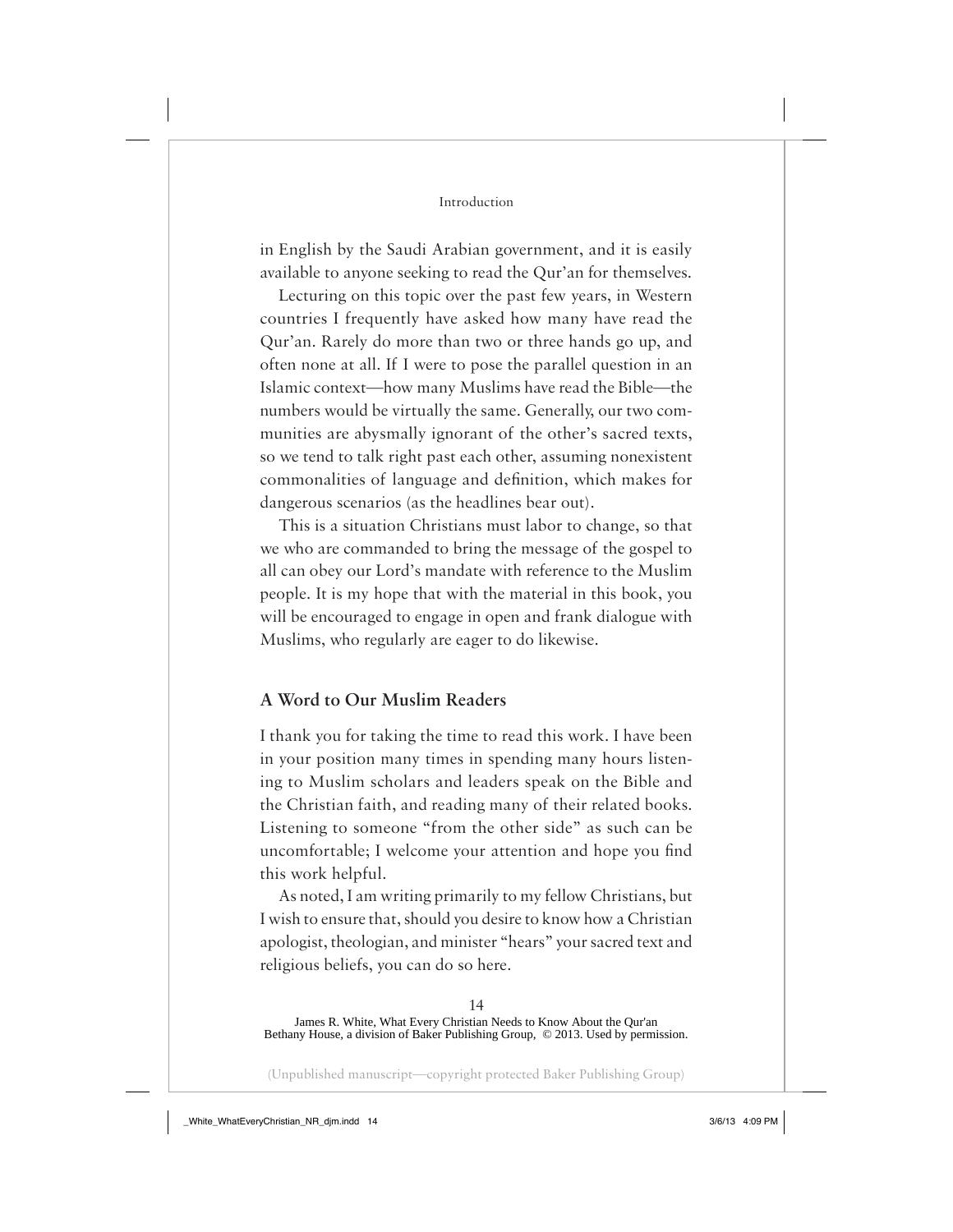Also, I ask you to realize that I cannot delve into all the minutiae that separate various groups. I know there are differences sometimes very wide ones, laden with emotion and zeal—that mark off Islamic divisions. I will focus as much as possible on "majority" views and sometimes note when a particular group diverges from the main body of Sunni belief. Often I use expressions like "most Muslims," "many Muslims," or the like to avoid attributing to the entire Islamic world a belief that is not or may not be universal. But should I mistakenly fail to make proper distinction when addressing a particular belief, please extend to me a small modicum of mercy in the matter. If I do not specifically delineate your own viewpoint, please believe I am doing my best to address the topics as fairly as possible.

I have a deep-seated, heartfelt compassion for your believing community. I recognize that we share much in common; the Qur'an speaks of God's sovereign power, His creatorship, His immutability, His essential oneness and divine prerogatives, all truths I confess and believe, even if classical Islamic belief denies that I do.<sup>6</sup>

However, I also realize that our most basic differences—especially seen in our views of *tawhid* and the Trinity, in our understanding of who Jesus was and is, and in our proclamation of how one can have peace with God and an assurance of acceptance with Him leading to eternal life—do separate us in matters of confession, faith, and practice. I do not believe I honor God, the truth, myself, or my Muslim friends if in any way I whitewash or minimize significant disagreements. May I suggest, against the trends of contemporary culture, that to ignore our differences or refuse to discuss them forthrightly is itself an act of disrespect to your faith and to mine?

In other words, I respect those who disagree with me enough to tell them when I believe they are wrong. The world today says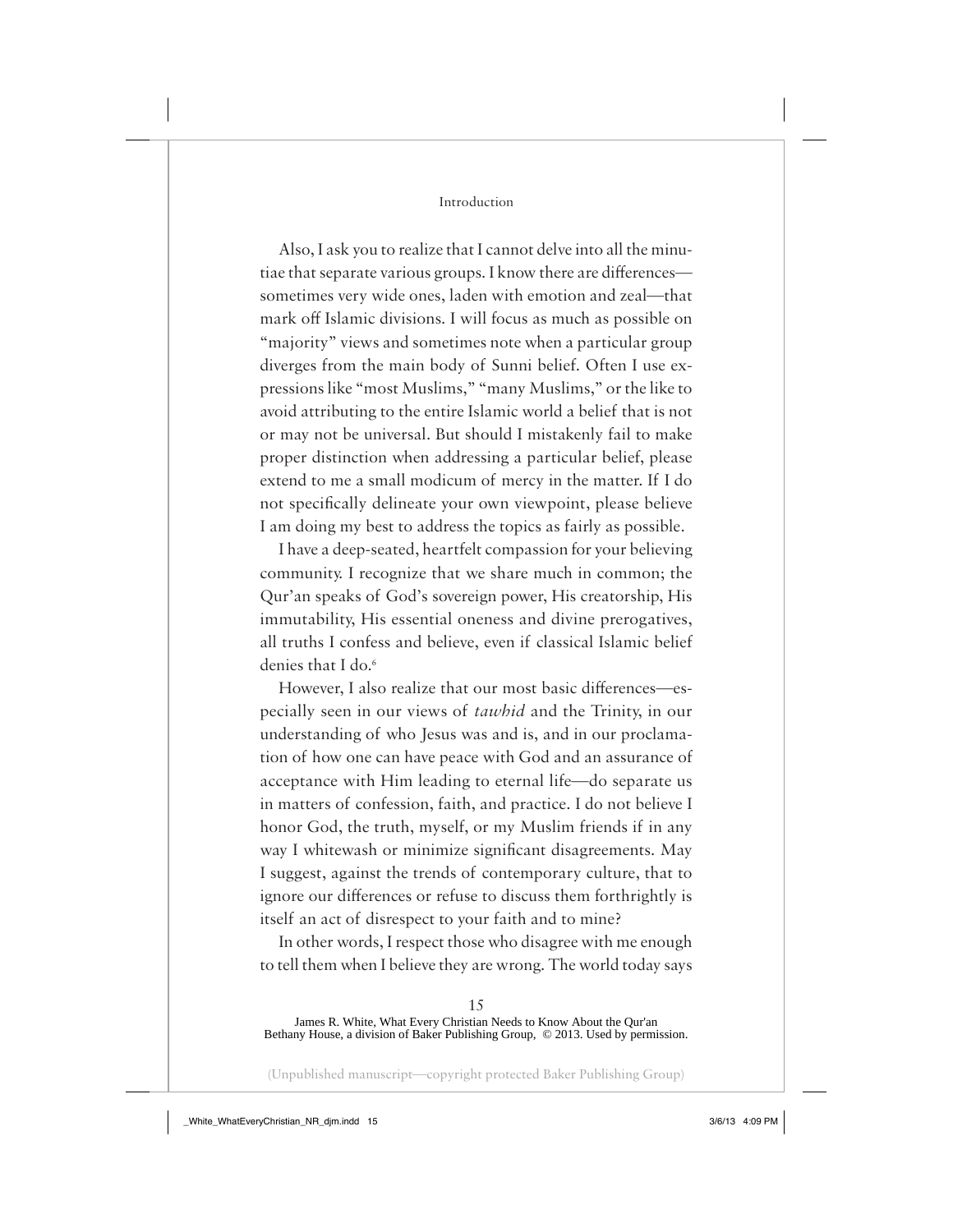we cannot openly disagree, especially in the area of religion, without being hateful or bigoted. I suggest that, conversely, it is the world's attitude that is hateful and bigoted. If we will not say that anything is wrong, then at the same time, whether or not we want to admit it, we also are saying there is nothing that is right. Herein we are denying the existence of truth in the realm of faith, and that is a slap in the face of every believer of every creed or background. I sincerely hope you can hear my heart and will keep these words in mind as you read.

### **The Real Reason**

So why read an entire book about the Qur'an's key teachings as they relate to the Christian faith? For followers of Jesus, the answer is simple: We desire to honor and glorify the One who has given us life, redemption, forgiveness, and peace. Redeemed people want to tell others about the Redeemer. We share this planet with more than a billion Muslims, and we should want to introduce them to our Lord.

An accurate knowledge of the Qur'an can help open doors to those conversations. This will provide a foundation of knowledge and insight for communication and understanding. To that task we now turn, beginning where any such inquiry must: the origins of the Qur'an and a man named Muhammad.

### **Notes**

1. See the discussion by Abu Ammaar Yasir Qadhi, *An Introduction to the Sciences of the Qur'aan* (Birmingham, UK: Al-Hidaayah, 2003), 34–45.

2. The level of emotion often accompanying discussion of the Qur'an is wellknown in post–9/11 Western nations. On the part of self-professed Muslims, riots and death have followed from even the hint of the possible mistreatment of printed editions. And many Christians who live where they are persecuted regularly for their faith feel no less resentment toward the book always quoted as

James R. White, What Every Christian Needs to Know About the Qur'an Bethany House, a division of Baker Publishing Group, © 2013. Used by permission.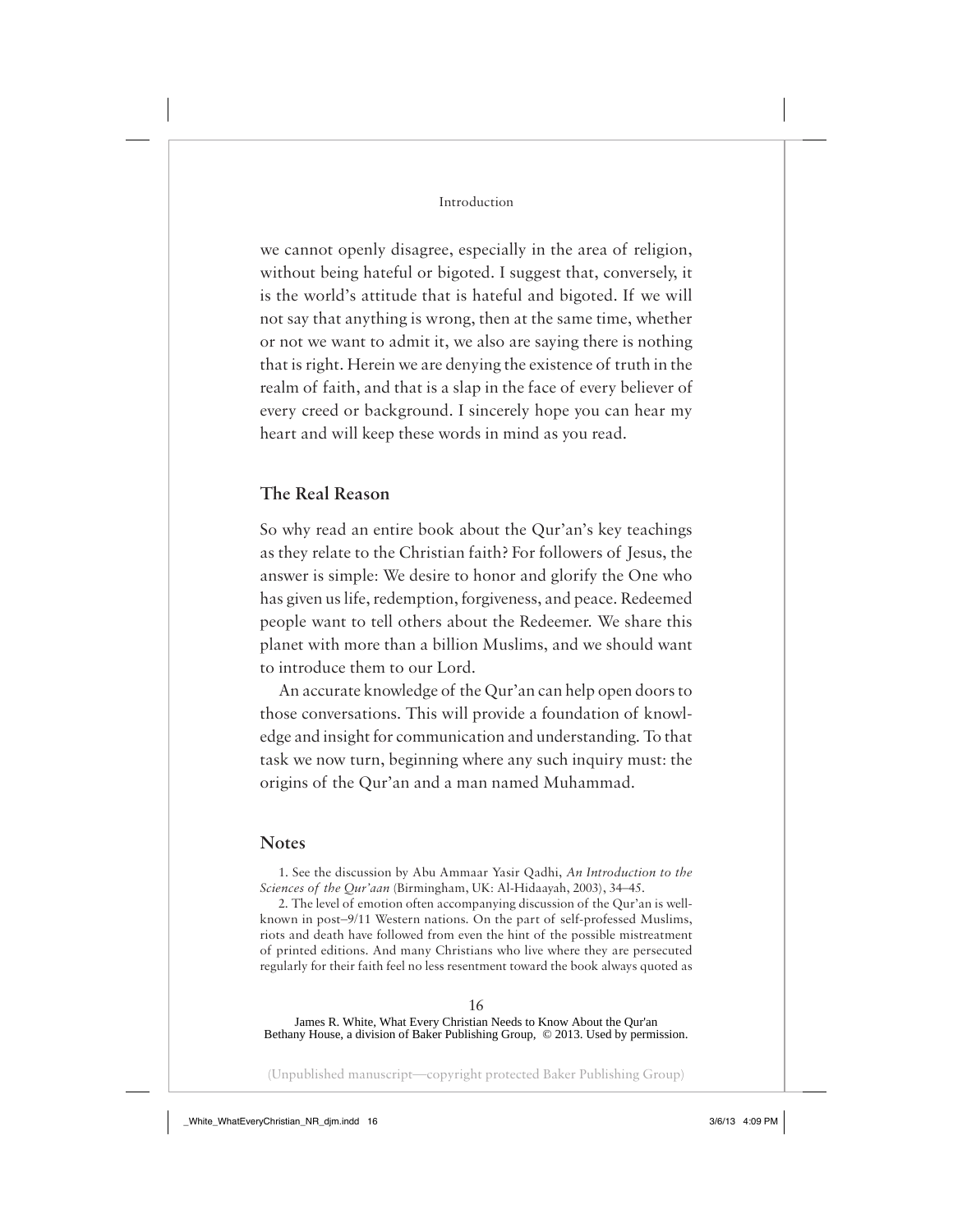the basis of their suffering. In summer 2012, the world was shocked by a video of Muslims beheading, for apostasy, a young convert to the Christian faith. Those who understand Arabic knew well that the words chanted just before and then during this act come directly from the pages of the Qur'an. Many Muslims were as repulsed by that hatred and violence as were virtually all others who saw it.

3. As of this writing, this includes moderated, public debates with Sheikh Shabir Ally, Abdullah Kunde, Abdullah Al-Andalusi, Adnan Rashid, Sami Zaatari, Dr. Zulfiqar Ali Shah, Imam Shamsi Ali, Imam Syed Z. Sayeed, Sheikh Ahmed Mohammed Awal, Sheikh Jalal Abualrub, and Zakir Hussain, among others.

4. Unless you are very familiar with Islamic studies, please utilize the provided glossary at the back of the book as often as needed, for the Arabic language is intrinsic to the history, theology, and practices of all Islamic groups, even those whose majority is non-Arabic-speaking. As Muslims hold the Qur'an to be God's very words, eternally existent in the Arabic language itself, use of Arabic terminology is a necessary if sometimes daunting aspect of studying Islam in all its forms.

5. I am using a far-less-well-known version for its smoothly reading yet consistent and accurate rendering of the Arabic original that avoids many of the aforementioned biased readings. The Christian reader can relate to why I felt it crucial to utilize a Muslim translation; a Muslim has distrust for one rendered by a non-Muslim just as a Christian would distrust a translation of the Bible by a non-Christian. (*The Majestic Qur'an: An English Rendition of Its Meanings,*  4 th ed. [note the title as indicative of the Islamic attitude toward "translation"], eds. Abdal Hakim Murad, Mostafa Badawi, and Uthman Hutchinson. Translation committee: Ali Ozek, Nureddin Uzunoglu, Tevfik R. Topuzoglu, Mehmet Maksutoglu [Chicago: Nawawi Foundation; London: Ibn Khaldun Foundation, 2000]. Previous editions were titled *The Holy Qur'an With English Translation*; the first appeared in 1992. It is expensive in print but also available to read online [scribd.com/doc/55420649].)

6. Traditionally Islam has denied that Christianity is truly monotheistic due to the doctrine of the Trinity, which Muslims in general interpret as a form of polytheism. From the start, Christians have insisted that Islam has misunderstood our faith. This leads to the vital question (examined in this book—see especially chapter 4) as to whether the Qur'an understands and rightly represents the doctrine of the Trinity.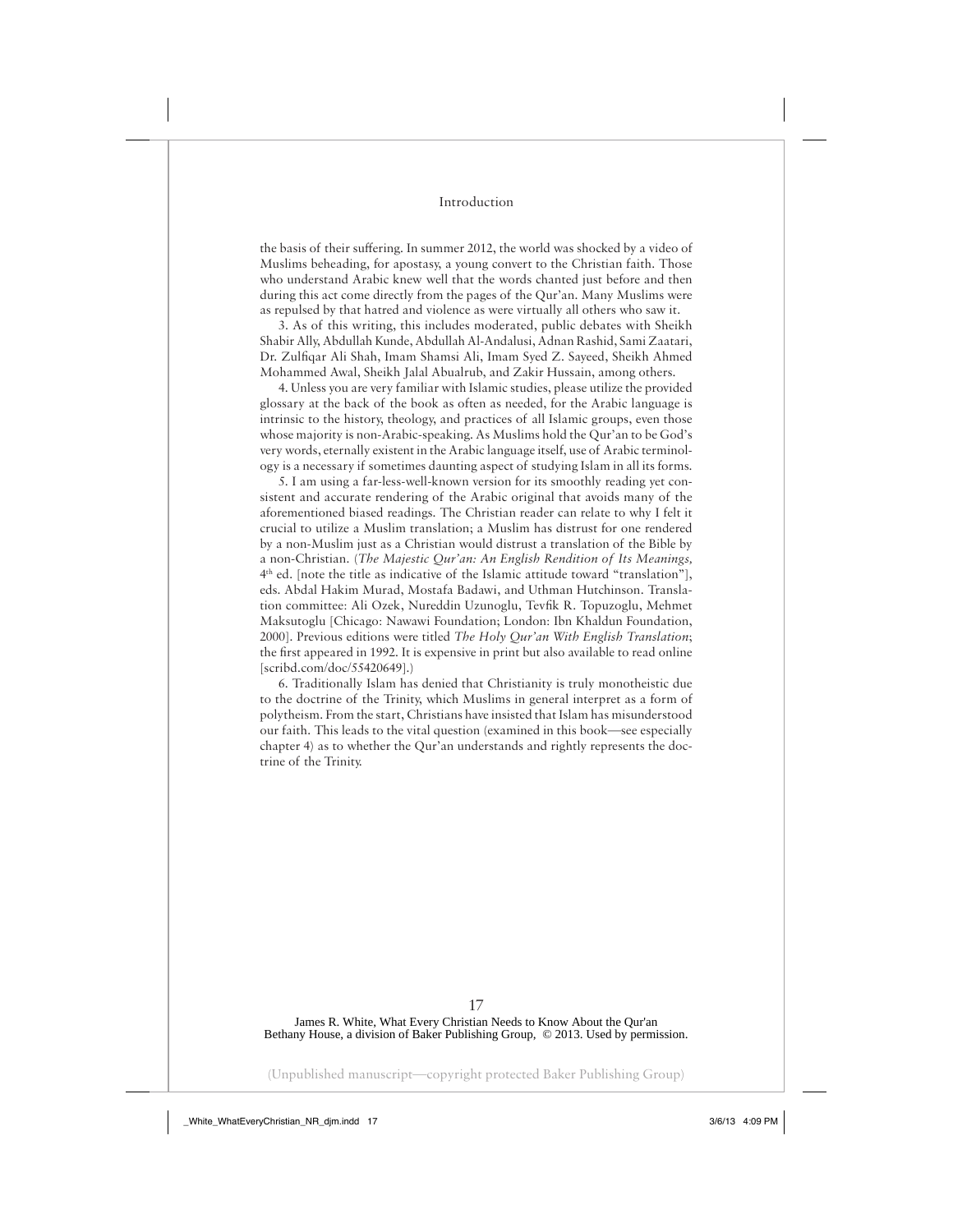James R. White, What Every Christian Needs to Know About the Qur'an Bethany House, a division of Baker Publishing Group, © 2013. Used by permission.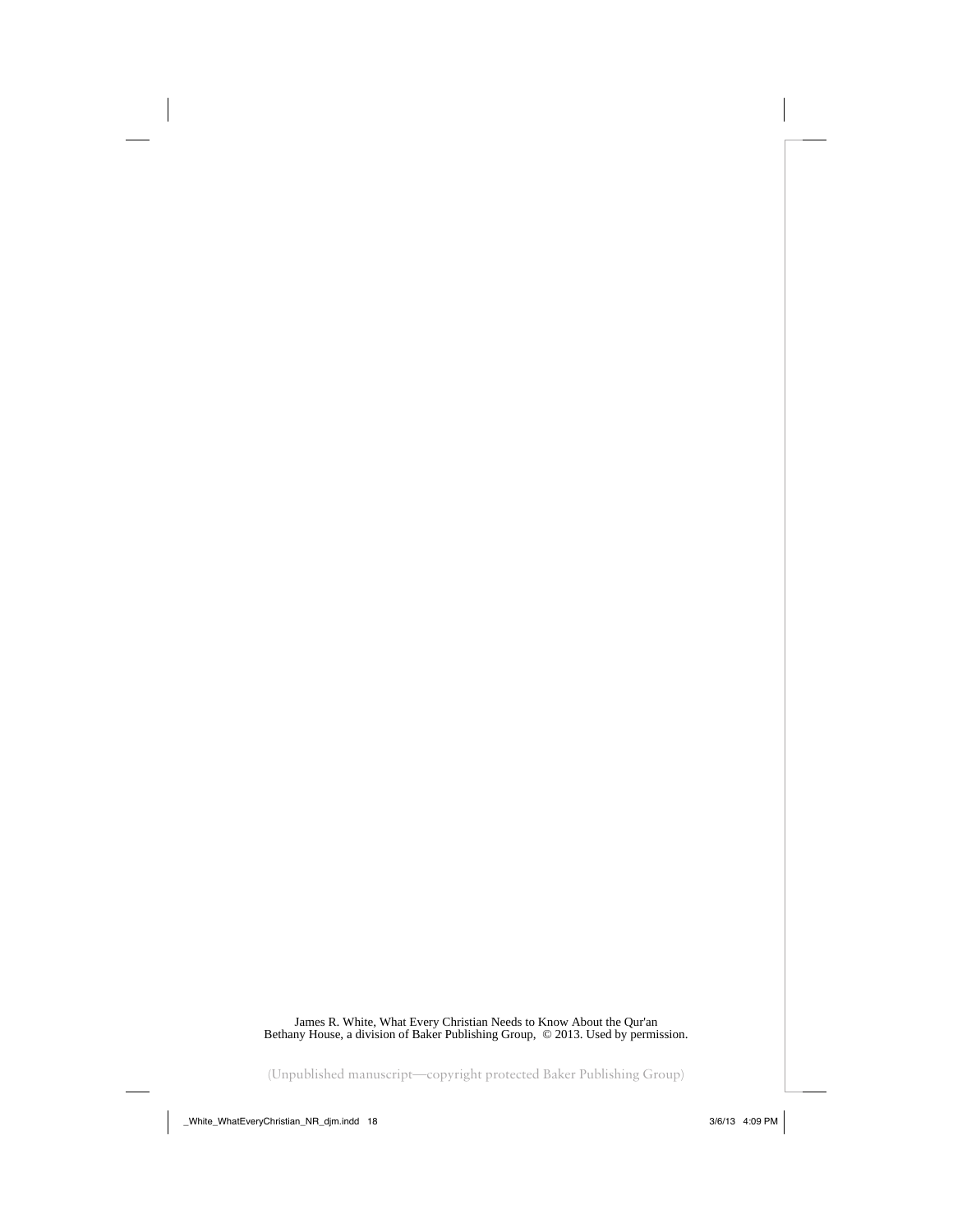The Qur'an and Muhammad of Mecca

1

F rom the position of Sunni Islamic orthodoxy, the Qur'an  $\blacktriangleleft$  is as eternal as Allah himself. It is the very Word of God, without even the slightest imperfection. The finger of man has no place in it, as the book held reverently in the hand today is an exact copy of a tablet in heaven upon which the Qur'an has been written from eternity past.

How did this book, about three-quarters of the New Testament in length, written during the early seventh century in the region around Mecca, come to be viewed by a billion people as an everlasting revelation from God?

While the story is believed to originate in eternity, historically it begins with a man born circa AD 570 in the town of Mecca in what we call Saudi Arabia. Muslims deny Muhammad any role other than passive reception for the Qur'anic text, yet the rest of the human family can be forgiven for considering his importance—his life, his experience, his understanding—as a proper context for the Islamic holy book. Though many long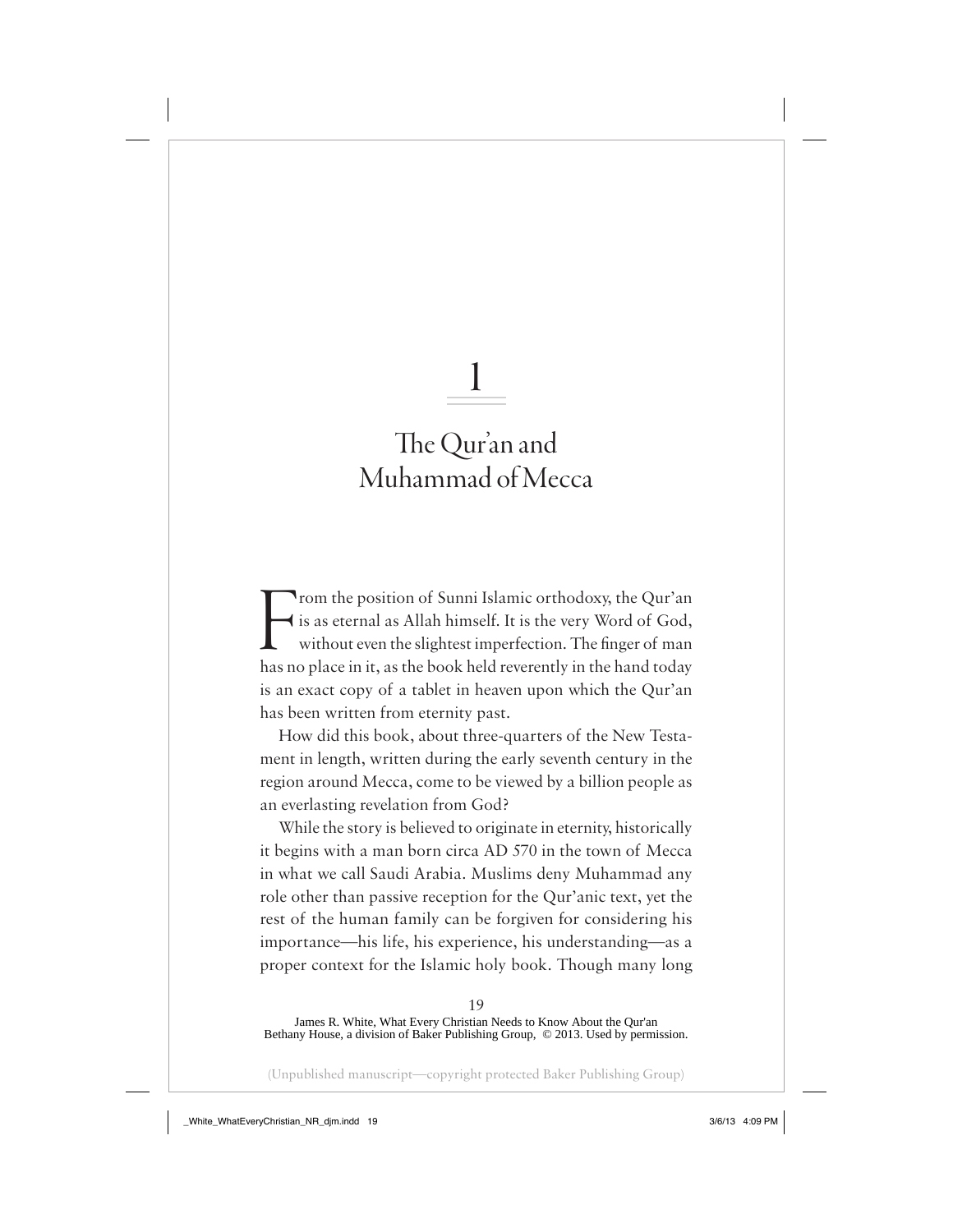tomes have been written on Muhammad, a brief introduction is a must, as a start, for anyone desiring proper historical and theological perspective on the Qur'an.

# **The Earliest Years**

Putting together Muhammad's story is a challenge, as the sources from which the orthodox Islamic account are drawn come from at least a century after the events of his life. Further, even those show clear evidence of legendary expansion and the influence of piety in the early generations of adherents. Some scholars today actually question the entire existence of such a historical person,<sup>1</sup> and while without applying vastly far-reaching conspiracy theories, it is difficult to conceive of a scenario where a narrative this complex could be fabricated, the fact remains: Most Muslims accept a story that is not nearly as foundationally certain as they think it is. Given Muhammad's centrality to the Islamic experience, the paucity of modern critical inquiry into his life by Muslims themselves is noteworthy.

The story of Muhammad is immensely bound up with the Islamic focus on Mecca, which today no non-Muslim can enter. Located in the Hijaz, about forty miles inland from Jeddah (the region's largest city), Mecca—according to Islamic orthodoxy was an important center of religious worship all the way back to the days of Abraham. There, it is maintained, Abraham and his son Ishmael established the Kaaba, a site of true worship of the one true God.<sup>2</sup>

Thereafter, a gradual religious decline took place among the Arabs at Mecca. At first, they allowed images to be placed in the Kaaba, and then they began to worship them. This period of *jahaliya*, or ignorance, continued all the way to the days of Muhammad. When he eventually was successful in overcoming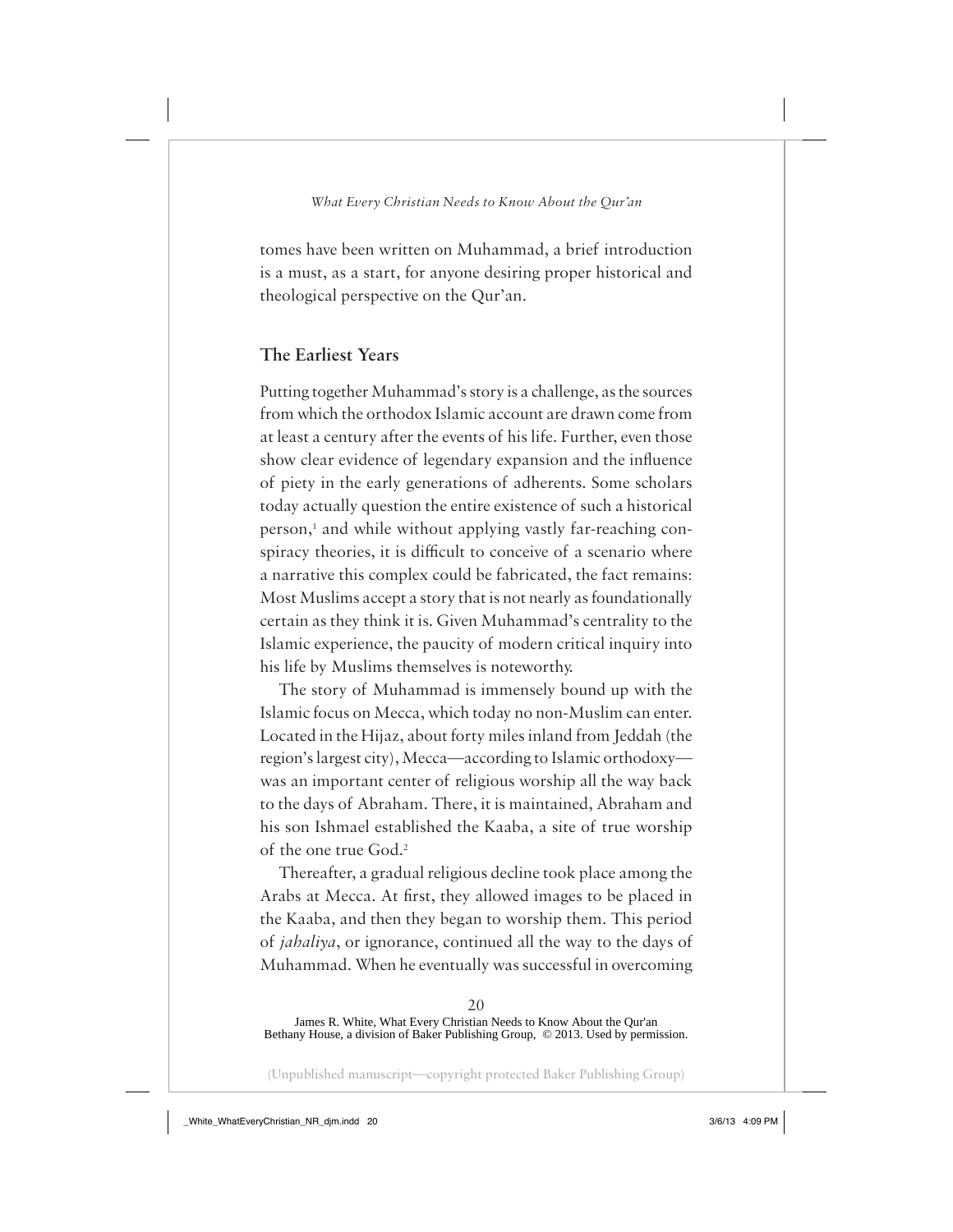opposition there and taking control of the city, he purged the Kaaba of its idols and reestablished the original monotheistic worship.

It was in Mecca, around AD 570, that a man named Abdullah, of the Banu Hashim clan, had a son by a woman named Amina. According to tradition, the child was sent to live with Bedouins in the desert (in popular belief this was a healthier climate than that of the city). His father had passed away shortly after his birth, and at age six, his mother also passed, leaving him an orphan.

At eight, he was taken in by his uncle, Abu Talib, an influential man who became vitally important in Muhammad's life and would even come to have theological significance in Islam. Due to Abu Talib's position, Muhammad had opportunity to travel with caravans up into the region of Syria, gaining knowledge of this vital commercial exercise. Later traditions would narrate an encounter on one journey with a Christian monk named Bahira, who it is said recognized the mark of prophecy on the young man and warned those around him to protect him.

Of the specifics of this time in his life, we have little of serious historical value. However, note that both Christianity and Judaism were present en masse in the areas into which Meccan caravans traveled. Muhammad would have been exposed, at least through the spoken word, to stories told and retold from not only the pagan Arab tribes but also the Jews and Christians. Of course, when hearing marketplace conversations or listening around the fire at night on the long, slow routes, it would be difficult for a teenage youth from Mecca to differentiate between the various sects and groups in both faiths, as well as to distinguish legend and myth from what was based upon historical records. Did the young Muhammad look inside any of the Christian churches in southern Syria? If he did, what would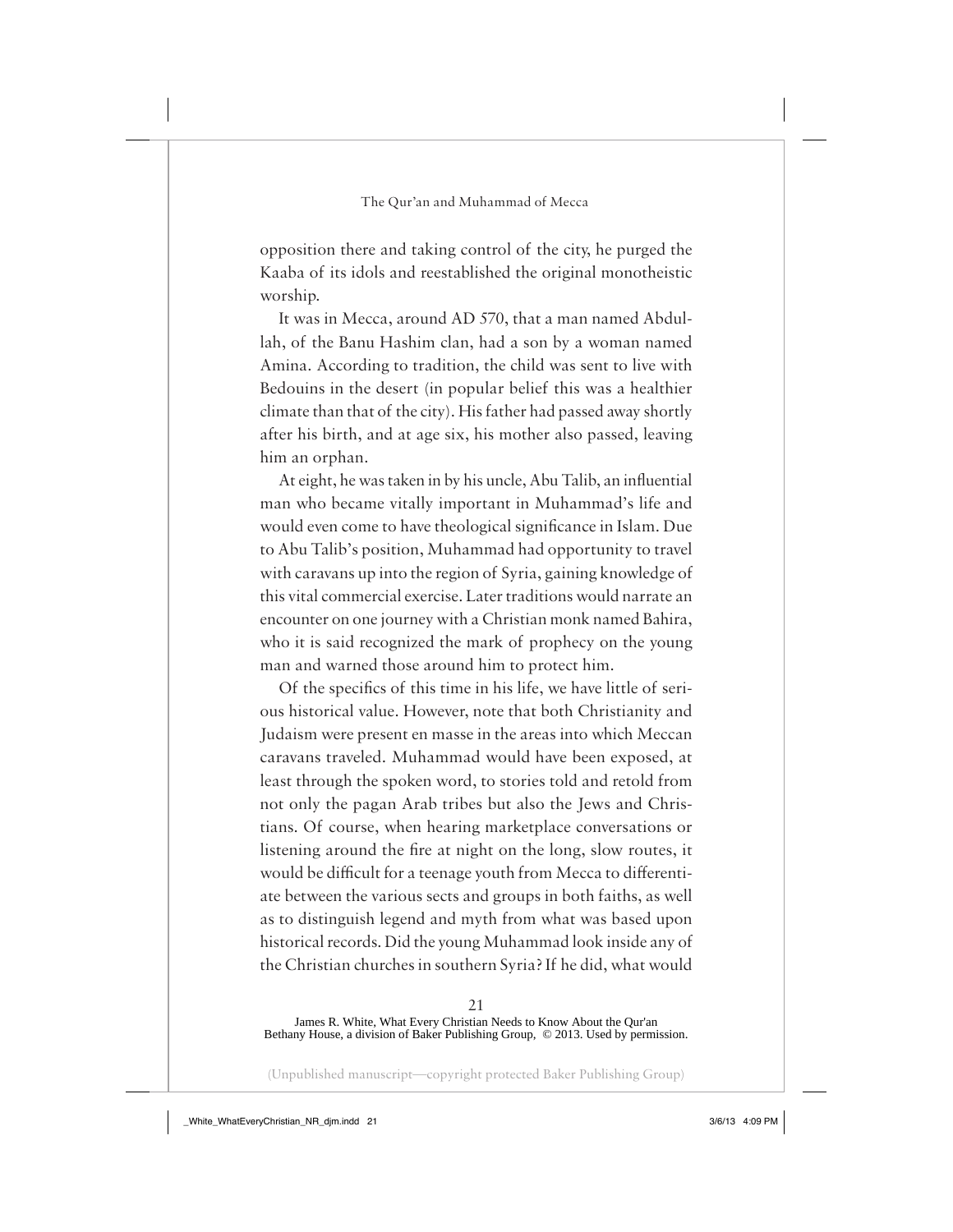he have seen? We may never be able to answer these tantalizing questions, but as we will see (in chapter 5), we might be able to theorize based on information from later in his life.

Islamic tradition indicates that as he grew older, Muhammad was known as an honest businessman, even gaining the nickname *Al-Amin*, "the faithful" or "reliable" or "trustworthy." His trustworthiness may have attracted the attention of Khadijah, a widow of some wealth, said to be about fifteen years his senior. They were wed around AD 595, and for the next decade and a half it seems Muhammad took his place as a leader in his tribe and clan, for all intents and purposes living a life normal for an inhabitant of Mecca.

# **First Encounter With Gabriel**

Muhammad seems to have been troubled by the polytheistic worship around the Kaaba, though by one story he himself had once been chosen to replace the sacred "Black Stone" in the corner of the Kaaba itself, the one central to Islamic worship to this day. Tradition states that he began to retire for times of contemplation and meditation in a cave on Mount Hira. In 610, at age forty, toward the end of the month of Ramadan, he claimed to experience a supernatural visitation there. In the words of Martin Lings, who wrote one of the most popular biographies of Muhammad,

. . . there came to him an Angel in the form of a man. The Angel said to him: "Recite!" and he said: "I am not a reciter," whereupon, as he himself told it, "the angel took me and whelmed me in his embrace until he had reached the limit of my endurance. Then he released me and said 'recite!' I said: 'I am not a reciter,' and again he took me and whelmed me in his embrace, and again when he had reached the limit of my endurance he released me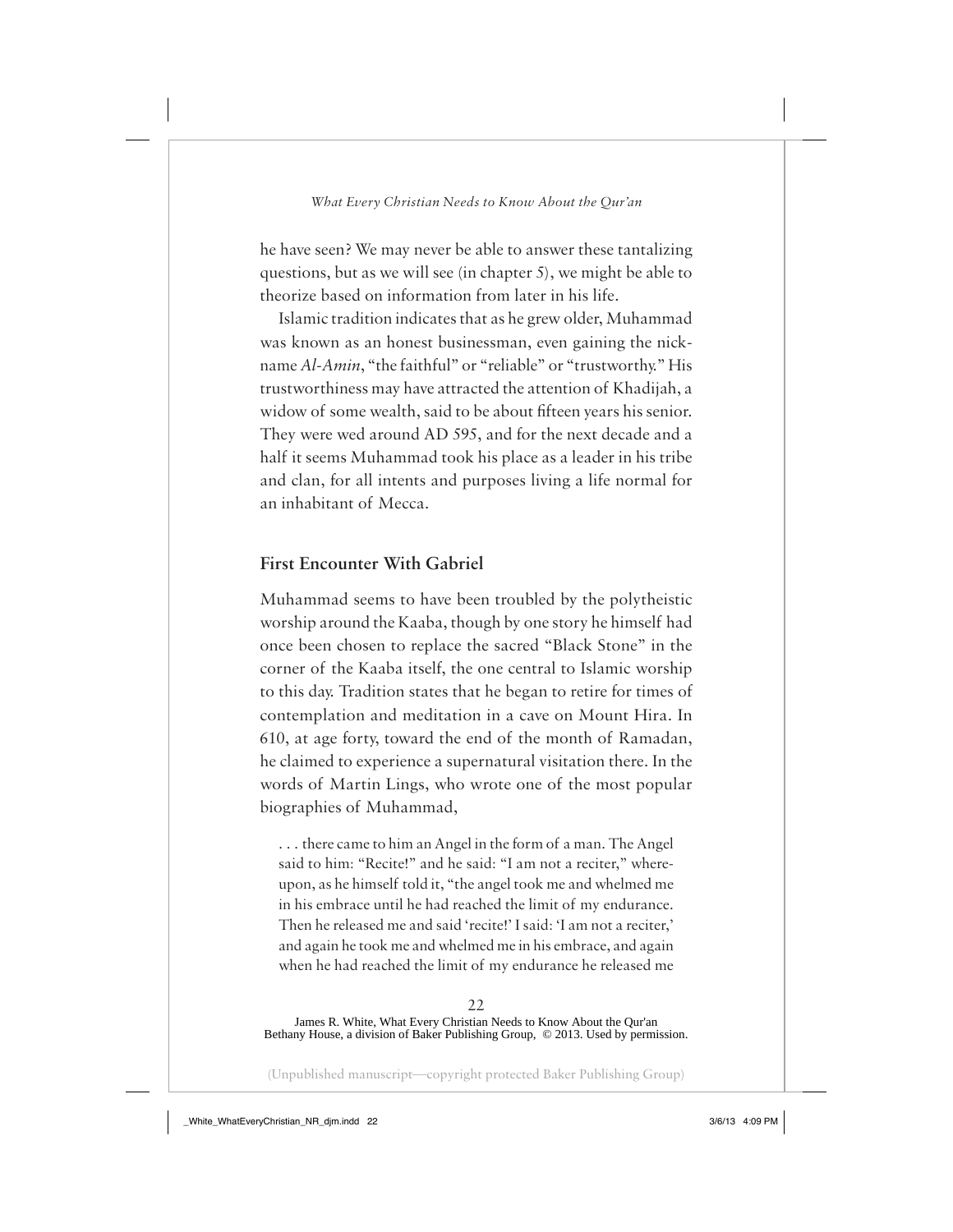and said, 'recite!' and again I said 'I am not a reciter.' Then a third time he whelmed me as before, then released me and said:

Recite in the name of thy Lord who created! He created man from a clot of blood. Recite; and thy Lord is the most bountiful, He who hath taught by the pen, taught man what he knew not.

He recited these words after the angel, who thereupon left him; and he said; "It was as though the words were written on my heart." But he feared this might mean that he become a jinninspired poet or a man possessed. So he fled from the cave, and when he was halfway down the slope of the mountain, he heard a voice above him saying: "Oh Muhammad, thou art the messenger of God, and I am Gabriel." He raised his eyes heavenwards and there was his visitant, still recognizable but now clearly an angel, filling the whole horizon, and again he said: "Oh Muhammad, thou art the messenger of God, and I am Gabriel." The Prophet stood gazing at the angel; then he turned away from him, but whichever way he looked the angel was always there, astride the horizon, whether it was to the north, to the south, the East or to the West. Finally the Angel turned away, and the prophet descended the slope and went to his house.<sup>3</sup>

What followed should interest everyone, particularly Christian readers seeking to understand and evaluate the claims of the Islamic faith. Its sources indicate that Muhammad, deeply troubled by his encounter, rushed home to Khadijah, not to rejoice in his calling as the Prophet of Allah but to express deep concern over what had occurred. Again, he was fearful about possession by a *jinn* (spirit) so as to become spiritually inspired. Al-Tabari puts it this way:

There was no one of God's creation more hateful to me than a poet or a madman; I could not bear to look at either of them.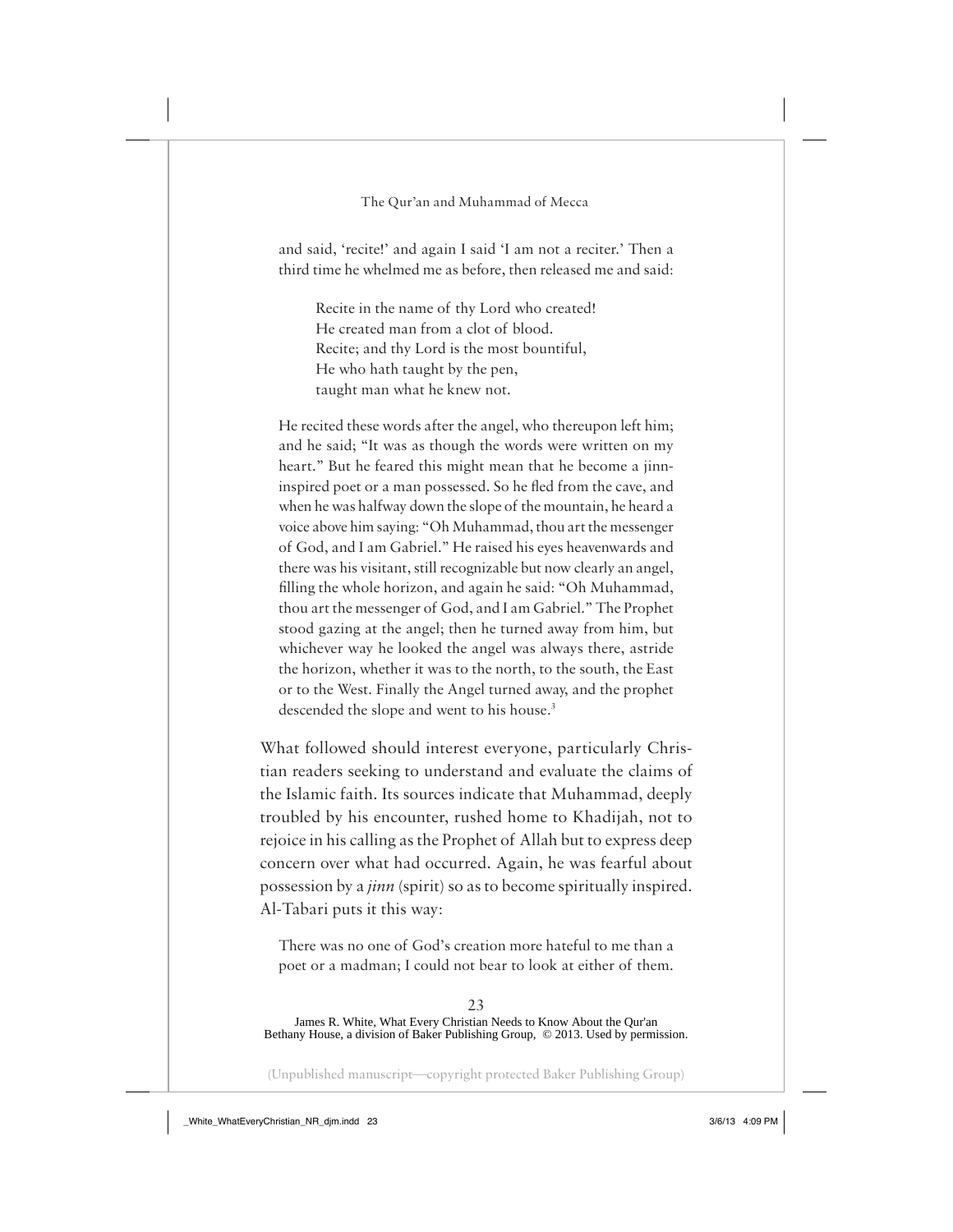I said to myself, "Your humble servant [Muhammad] is either a poet or a madman, but Quraysh shall never say this of me. I shall take myself to a mountain crag, hurl myself down from it, kill myself, and find relief that way."<sup>4</sup>

In fact, Al-Tabari says that as Muhammad was going to commit suicide, Gabriel stopped him and addressed him as the Prophet of Allah.

Khadijah believed his experience was with the divine and sought to calm his fears. She told her aged cousin, Waraqah ibn Nawfal, what had happened, and he sent word to Muhammad that the prophets of old encountered the same. When Muhammad met with Waraqah a little later, the elderly man also warned that the people would treat him badly because of his prophetic calling. Waraqah did not live to see this, passing on shortly thereafter.

# **The Beginnings of the Qur'anic Revelation**

Tradition says Muhammad did not control the speed or frequency of receiving the revelations from Allah that would comprise the document we know today as the Qur'an. The classical belief is that while its entirety was "sent down" in one night— *Laylat al-Qadr*, the Night of Power—Muhammad himself received it piecemeal over twenty-two years. And at first there was hesitation and periods of silence, during which he suffered concern that what he had experienced was not from God at all. Al-Tabari recounts one such incident:

The inspiration ceased to come to the Messenger of God for a while, and he was deeply grieved. He began to go to the tops of mountain crags, in order to fling himself from them; but every time he reached the summit of a mountain, Gabriel appeared to

James R. White, What Every Christian Needs to Know About the Qur'an Bethany House, a division of Baker Publishing Group, © 2013. Used by permission.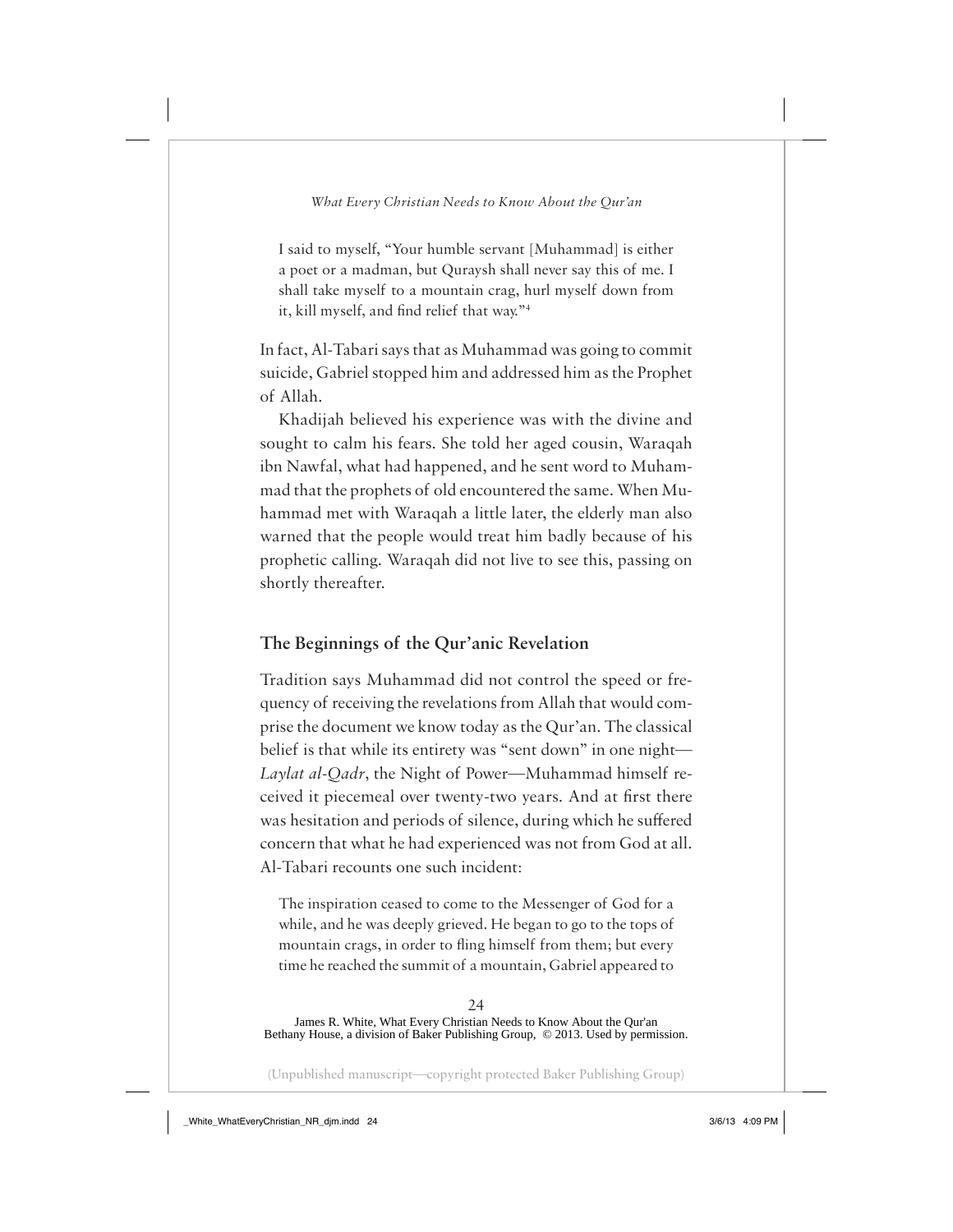him and said to him, "You are the Prophet of God." Thereupon his anxiety would subside and he would come back to himself.<sup>5</sup>

In later traditions, Muhammad would liken the inspiration's coming to the "ringing of a bell." Others reported seeing him sweating even on a cold day as he received it. Many have theorized on physical sources of his behavior, but we lack sufficient information upon which to engage in speculation.

In any case, the revelations began to outline the primary elements of the message Muhammad believed he was being called to deliver. Amid the polytheistic worship associated with the Kaaba, he began to proclaim not a new faith but an old one, needing to be reestablished. His was a message of pure monotheism: *tawhid*, as it became known, Allah's oneness and unity, over against the impure worship that had developed over all the generations since Abraham, said to have originally set up the Kaaba.

Muhammad started emphasizing a coming judgment day everyone will face, answering to Allah for all actions. He preached the resurrection of the dead, the joys of paradise for those Allah would favor, and the realities of eternal punishment for those who find their "scales light" (lacking in faith and good works). "Fire" is the abode of those who do not bow, *submit* (the core meaning of "Islam") to Allah; Muhammad's descriptions were graphic. He also emphasized the simple rituals of prayer and fasting, giving to the poor, and rejecting unfair practices that lead the wealthy to mistreat the poor.

### **Opposition and Persecution**

Tradition says, and logic dictates, that preaching monotheism in Mecca, which received so much of its economic activity from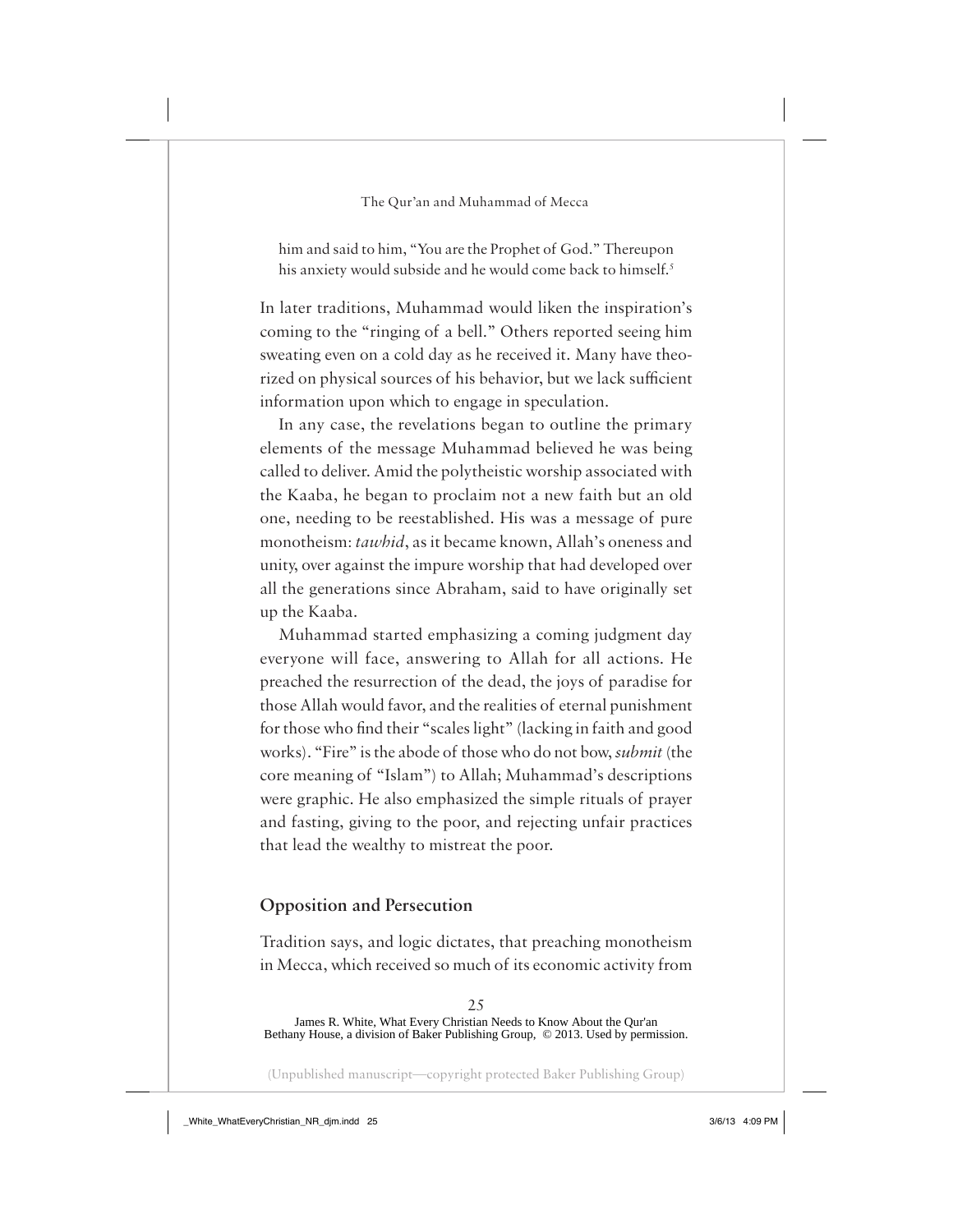idol worship at the Kaaba and from pilgrimages, would engender severe opposition. Muhammad's followers were few in his ministry's first decade, and he often was the object of ridicule, persecution, even plots. After Khadijah, he was joined by some whose names would become well known in Islamic history: his close friend, Abu Bakr, whose young daughter, Aisha, became his favorite bride; Zayd, his adopted son; and Ali ibn Abi Talib, his young cousin who eventually became Caliph (Islamic head of state), but whose name forever would be linked with Islam's Sunni vs. Shiite division. As the numbers grew, the movement was an annoyance and then a threat to Mecca's vested interests. This period was taken up with usually short but frequent revelations, often addressing justice, worship, and the coming judgment upon those who refused to submit to Allah.

# **The "Satanic Verses"**

It is easy to understand how, after years of persecution, few followers, and opposition by the Meccan leaders, Muhammad would seek ways to gain their hearing. The Qur'an is full of examples of polytheistic foolishness, yet many stood firm in their fidelity to ancestral traditions. And so occurred during this time an infamous incident in Muhammad's life.

A number of Islamic sources record what has become an embarrassment to modern Muslim apologists, regarding the "Satanic Verses." This includes two of the most important early sources for Muhammad's life: Ibn Ishaq's *Sirat Rasul Allah* (*The Life of the Messenger of Allah*) and Al-Tabari's massive history. From the former:

Now the apostle was anxious for the welfare of his people, wishing to attract them as far as he could. It has been mentioned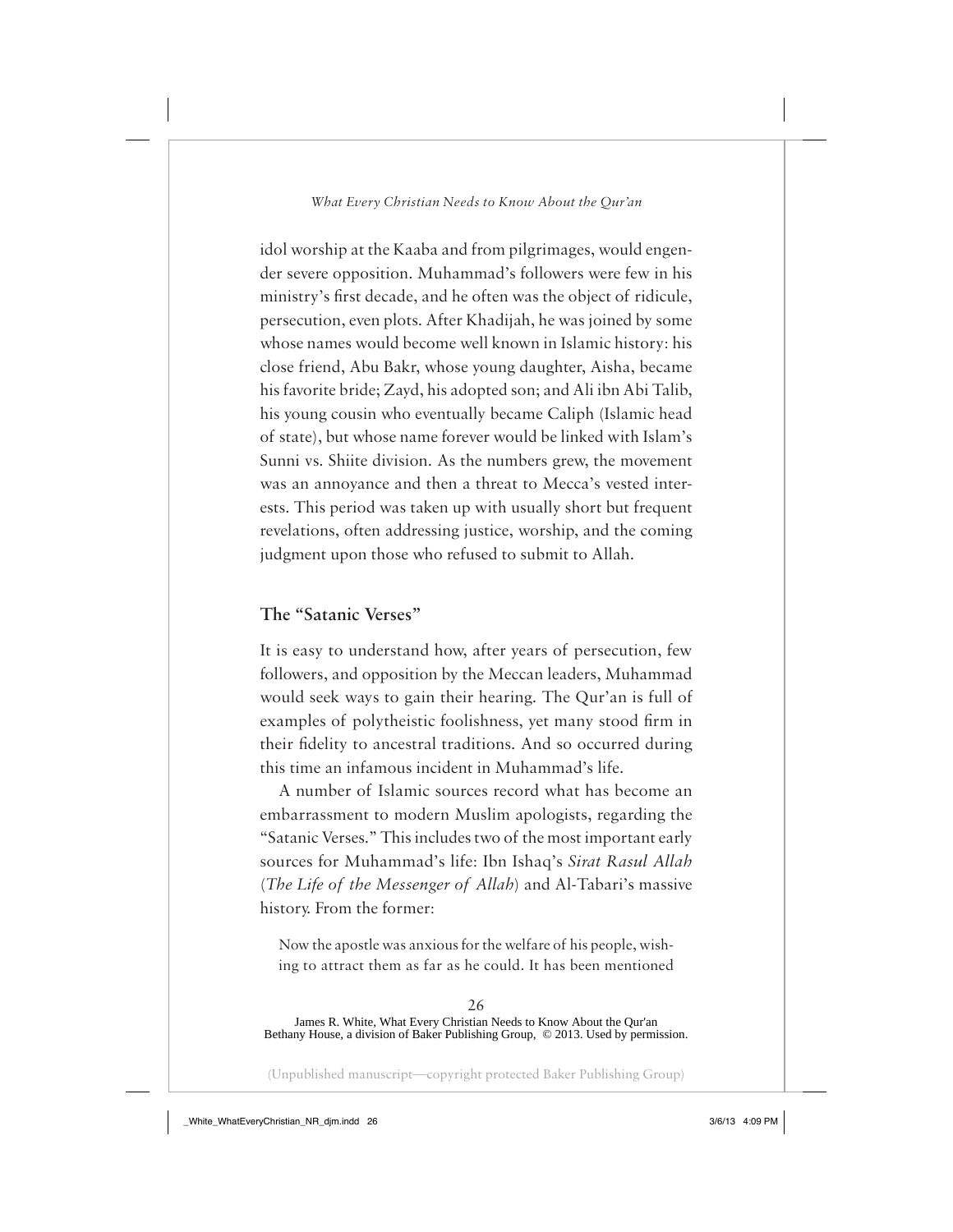that he longed for a way to attract them, and the method he adopted is what Ibn Hamid told me that Salama said M. b. Ishaq told him from Yazid b. Ziyad of Medina from M. b. Ka'b al-Qurazi: When the apostle saw that his people turned their backs on him and he was pained by their estrangement from what he brought them from God he longed that there should come to him from God a message that would reconcile his people to him. Because of his love for his people and his anxiety over them it would delight him if the obstacle that made his task so difficult could be removed; so that he meditated on the project and longed for it and it was dear to him. Then God sent down "By the star when it sets your comrade errs not and is not deceived, he speaks not from his own desire," and when he reached His words "Have you thought of al-Lat and al-'Uzza and Manat the third, the others," Satan, when he was meditating upon it, and desiring to bring it (sc. reconciliation) to his people, put upon his tongue "these are the exalted Gharaniq whose intercession is approved." When the Quraysh heard that, they were delighted and greatly pleased at the way in which he spoke of their gods and they listened to him; while the believers were holding that what their prophet brought from their Lord was true, not suspecting a mistake or a vain desire or slip, and when he reached the prostration and the end of the Sura in which he prostrated himself the Muslims prostrated themselves when their prophet prostrated confirming what he brought and obeying his command, and the polytheists of Quraysh and others who were in the mosque prostrated when they heard the mention of their gods, so that everyone in the mosque believer and unbeliever prostrated, except al-Walid b. al-Mughira who was an old man who could not do so, so he took a handful of dirt from the valley and bent over it. Then the people dispersed and the Quraysh went out, delighted at what had been said about their gods, saying, "Muhammad has spoken of our gods in splendid fashion. He alleged in what he read that they are the exalted Gharaniq whose intercession is approved."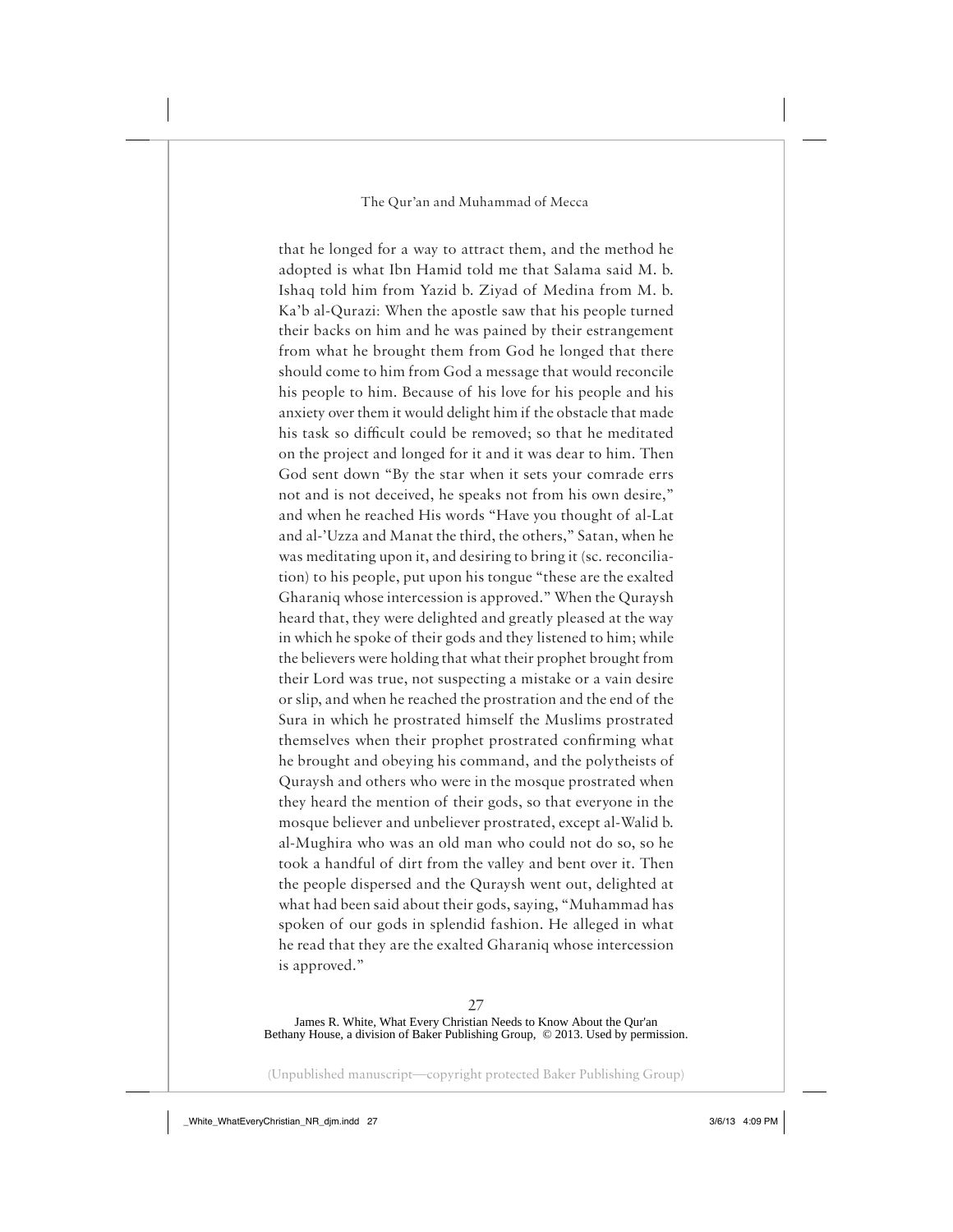The news reached the prophet's companions who were in Abyssinia, it being reported that Quraysh had accepted Islam, so some men started to return while others remained behind. Then Gabriel came to the apostle and said, "What have you done, Muhammad? You have read to these people something I did not bring you from God and you have said what He did not say to you." The apostle was bitterly grieved and was greatly in fear of God. So God sent down (a revelation), for he was merciful to him comforting him and making light of the affair and telling him that every prophet and apostle before him desired as he desired and wanted what he wanted and Satan interjected something into his desires as he had on his tongue. So God annulled what Satan had suggested and God established His verses i.e. you are just like the prophets and apostles. Then God sent down: "We have not sent a prophet or apostle before you but when he longed Satan cast suggestions into his longing. But God will annul what Satan has suggested. Then God will establish his verses, God being knowing and wise." Thus God relieved his prophet's grief, and made him feel safe from his fears and annulled what Satan had suggested in the words used above about their gods by his revelation "Are yours the males and His the females? That were indeed an unfair division" (i.e. most unjust); "they are nothing but names which your fathers gave them" as far as the words "to whom he pleases and accepts," i.e., how can the intercession of their gods avail with Him?

When the annulment of what Satan had put upon the prophet's tongue came from God, Quraysh said: "Muhammad has repented of what he said about the position of your gods with Allah, altered it and brought something else."<sup>6</sup>

Later Muslim scholars and theologians would dispute this story, but they always must face the question: Why would these very early sources, vital for our understanding of claims concerning Muhammad in so many other areas, record such an incident if it were not true? And, in this case, there is a telltale sign found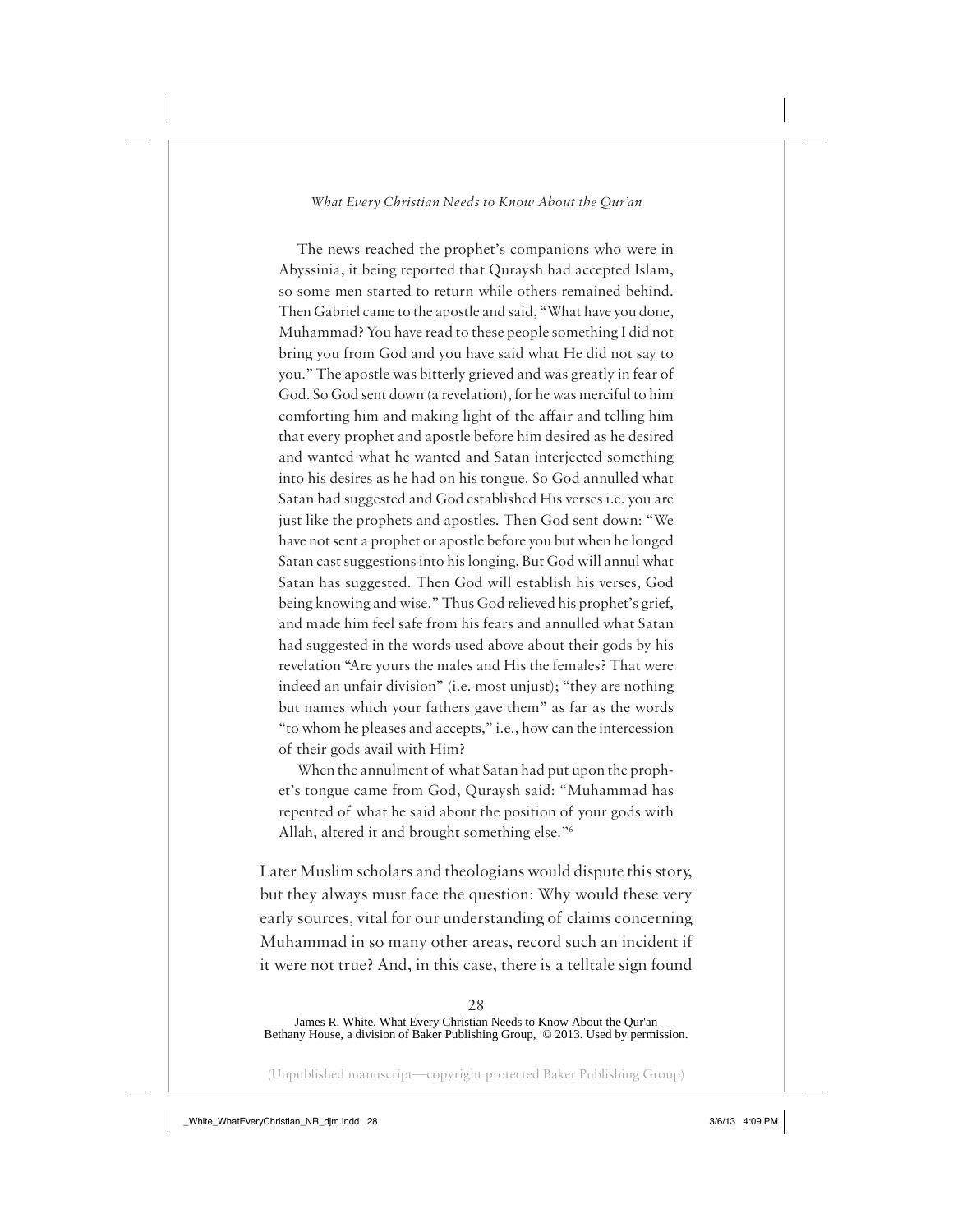elsewhere that the event was in fact based in the earliest stories about his life.

The most authoritative collection of *hadith* (which we will reference throughout), known as Sahih Al-Bukhari, narrates<sup>7</sup> that when Muhammad prostrated while reciting *Surah An-Najm*— Surah 53, the same one in which the alleged Satan-inspired verses were first inserted—"with him prostrated the Muslims, the pagans, the jinns, and all human beings." Why would the pagans also bow down in the very same way mentioned above? These *ahadith* seem to have been edited, with the offensive reason for the pagan prostration later removed out of embarrassment. For Christians, whether or not this incident took place is very relevant to our evaluation of Muhammad's claims, for just as we find it most unusual for a prophet of God to seek to take his own life after his initial calling, so too we would see this as a further significant element in his story and his self-proclaimed role not just as *a* prophet but as *the final* prophet.

# **The Isra and the Mi'raj**

According to Islamic tradition, another event placed in the Meccan period is the Isra, Muhammad's night flight, and the Mi'raj, his visitation to heaven. Early sources differ somewhat in how they view it, but today Muslims in general believe the Mi'raj was not merely a spiritual experience or a dream but happened in reality. In the Isra, he was given a winged steed, the *Buraq*, that he rode, traditionally to Jerusalem, the location of the "farthest mosque." From there, guided by Gabriel, he ascended through the levels of heaven and received the commandment as to the five daily prayers of the Muslim people.

There are a number of versions in the early literature. Given its centrality to belief in the divine nature of Muhammad's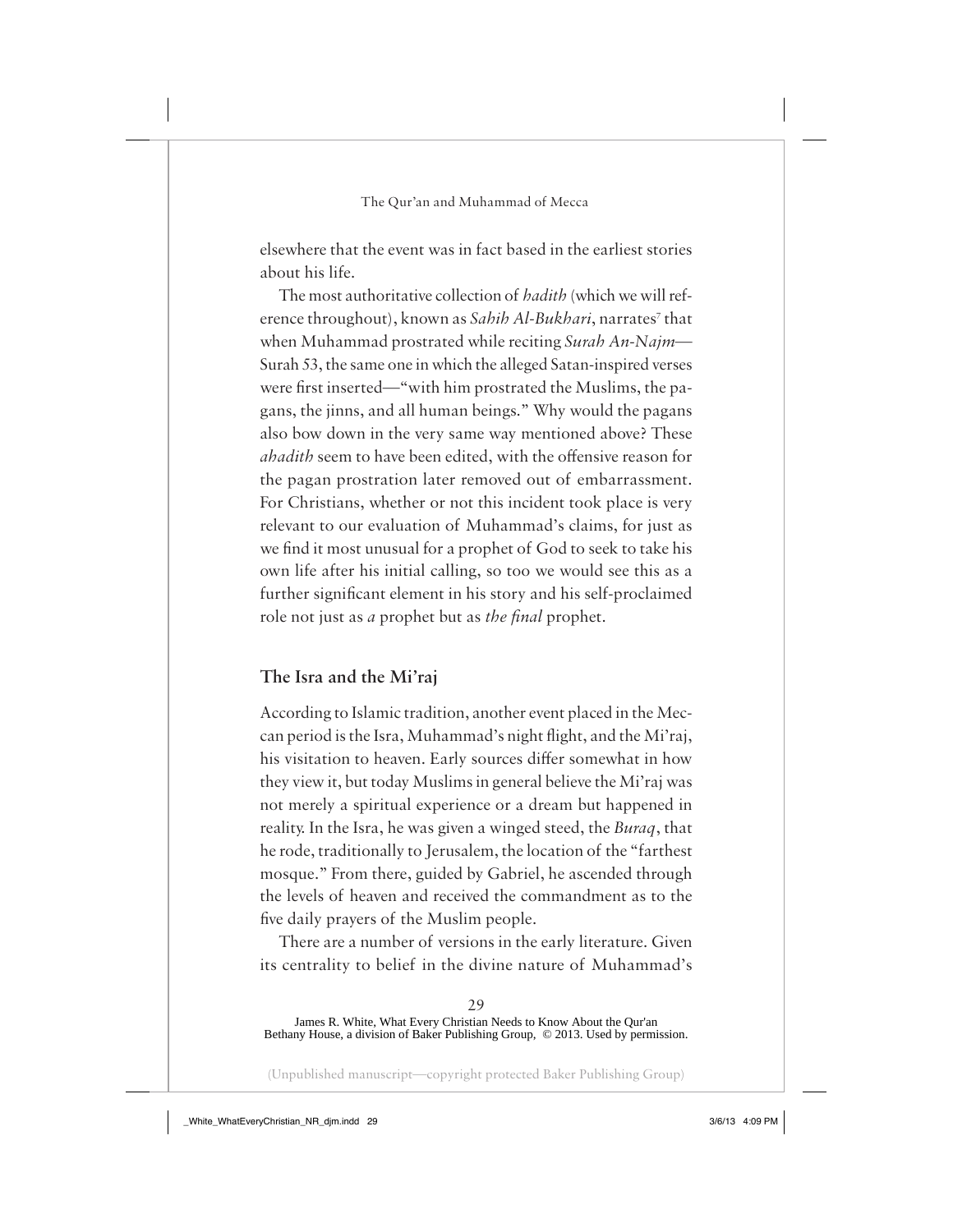prophethood, we must read through at least one. The following is found in *Sahih Al-Bukhari*:

Narrated Abbas bin Malik:

Malik bin Sasaa said that Allah's Apostle described to them his Night Journey saying, "While I was lying in Al-Hatim or Al-Hijr, suddenly someone came to me and cut my body open from here to here." I asked Al-Jarud who was by my side, "What does he mean?" He said, "It means from his throat to his pubic area," or said, "From the top of the chest." The Prophet further said, "He then took out my heart. Then a gold tray of Belief was brought to me and my heart was washed and was filled (with Belief) and then returned to its original place. Then a white animal which was smaller than a mule and bigger than a donkey was brought to me." (On this Al-Jarud asked, "Was it the Buraq, O Abu Hamza?" I (i.e. Anas) replied in the affirmative.) The Prophet said, "The animal's step (was so wide that it) reached the farthest point within the reach of the animal's sight. I was carried on it, and Gabriel set out with me till we reached the nearest heaven.

"When he asked for the gate to be opened, it was asked, 'Who is it?' Gabriel answered, 'Gabriel.' It was asked, 'Who is accompanying you?' Gabriel replied, 'Muhammad.' It was asked, 'Has Muhammad been called?' Gabriel replied in the affirmative. Then it was said, 'He is welcomed. What an excellent visit his is!' The gate was opened, and when I went over the first heaven, I saw Adam there. Gabriel said (to me). 'This is your father, Adam; pay him your greetings.' So I greeted him and he returned the greeting to me and said, 'You are welcomed, O pious son and pious Prophet.' Then Gabriel ascended with me till we reached the second heaven. Gabriel asked for the gate to be opened. It was asked, 'Who is it?' Gabriel answered, 'Gabriel.' It was asked, 'Who is accompanying you?' Gabriel replied, 'Muhammad.' It was asked, 'Has he been called?' Gabriel answered in the affirmative. Then it was said, 'He is welcomed. What an excellent visit his is!' The gate was opened.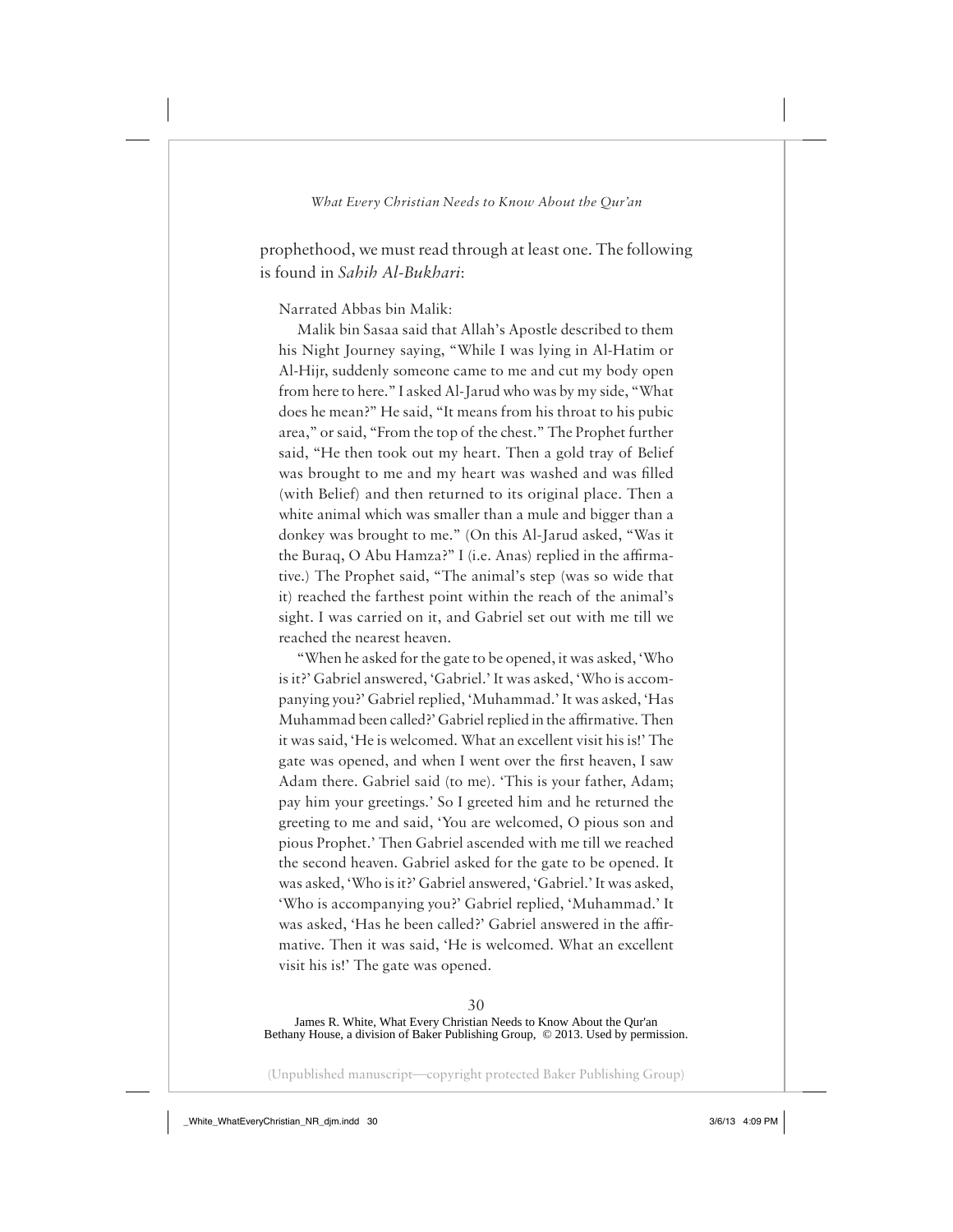"When I went over the second heaven, there I saw Yahya (i.e. John the Baptist) and 'Isa (i.e. Jesus) who were cousins of each other. Gabriel said (to me), 'These are John and Jesus; pay them your greetings.' So I greeted them and both of them returned my greetings to me and said, 'You are welcomed, O pious brother and pious Prophet.' Then Gabriel ascended with me to the third heaven and asked for its gate to be opened. It was asked, 'Who is it?' Gabriel replied, 'Gabriel.' It was asked, 'Who is accompanying you?' Gabriel replied, 'Muhammad.' It was asked, 'Has he been called?' Gabriel replied in the affirmative. Then it was said, 'He is welcomed, what an excellent visit his is!' The gate was opened, and when I went over the third heaven there I saw Joseph. Gabriel said (to me), 'This is Joseph; pay him your greetings.' So I greeted him and he returned the greeting to me and said, 'You are welcomed, O pious brother and pious Prophet.' Then Gabriel ascended with me to the fourth heaven and asked for its gate to be opened. It was asked, 'Who is it?' Gabriel replied, 'Gabriel.' It was asked, 'Who is accompanying you?' Gabriel replied, 'Muhammad.' It was asked, 'Has he been called?' Gabriel replied in the affirmative. Then it was said, 'He is welcomed, what an excellent visit his is!'

"The gate was opened, and when I went over the fourth heaven, there I saw Idris. Gabriel said (to me), 'This is Idris; pay him your greetings.' So I greeted him and he returned the greeting to me and said, 'You are welcomed, O pious brother and pious Prophet.' Then Gabriel ascended with me to the fifth heaven and asked for its gate to be opened. It was asked, 'Who is it?' Gabriel replied, 'Gabriel.' It was asked. 'Who is accompanying you?' Gabriel replied, 'Muhammad.' It was asked, 'Has he been called?' Gabriel replied in the affirmative. Then it was said 'He is welcomed, what an excellent visit his is!' So when I went over the fifth heaven, there I saw Harun (i.e. Aaron), Gabriel said, (to me). This is Aaron; pay him your greetings.' I greeted him and he returned the greeting to me and said, 'You are welcomed, O pious brother and pious Prophet.' Then Gabriel ascended with me to the sixth heaven and asked for its gate to be opened. It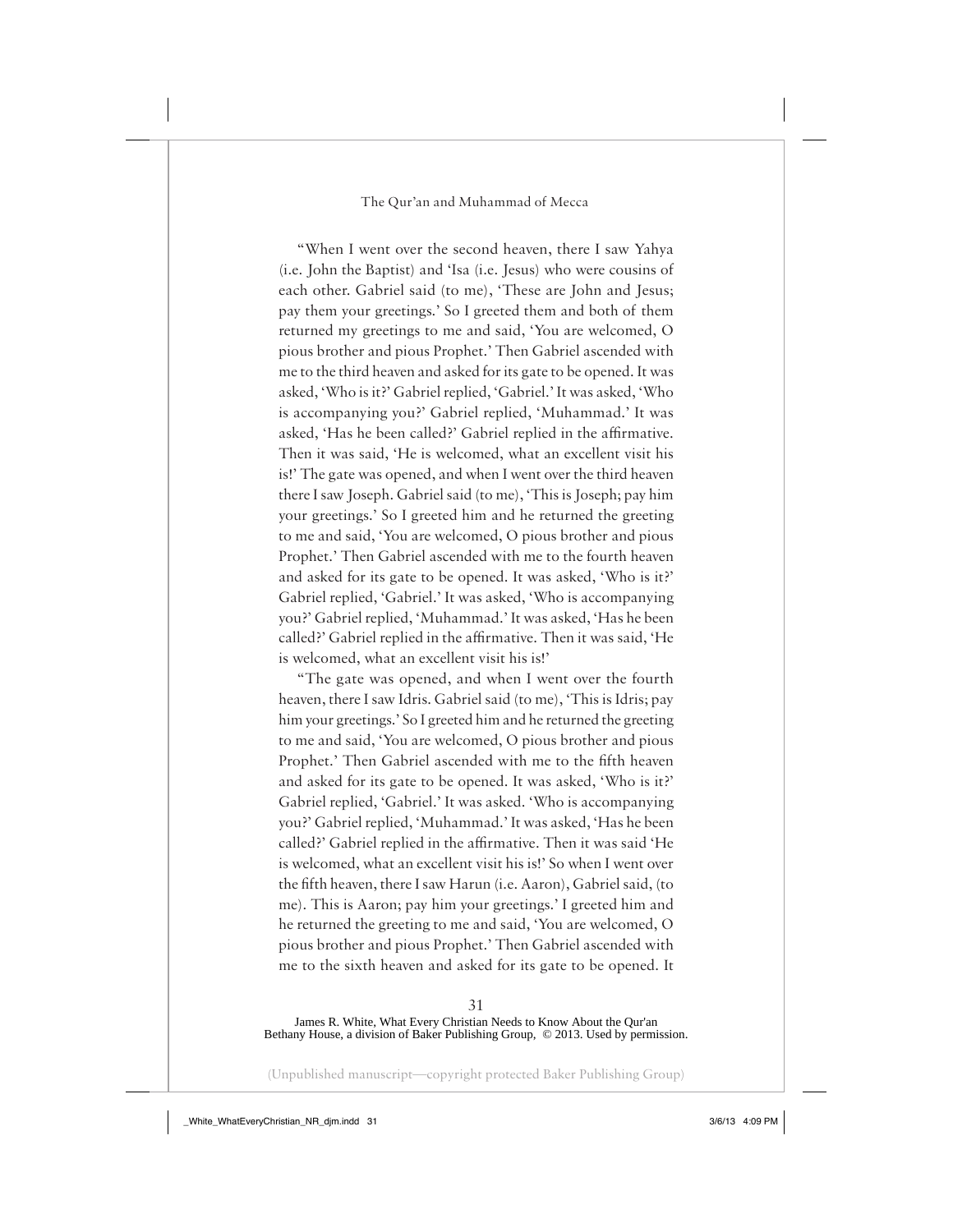was asked, 'Who is it?' Gabriel replied, 'Gabriel.' It was asked, 'Who is accompanying you?' Gabriel replied, 'Muhammad.' It was asked, 'Has he been called?' Gabriel replied in the affirmative. It was said, 'He is welcomed. What an excellent visit his is!'

"When I went (over the sixth heaven), there I saw Moses. Gabriel said (to me), 'This is Moses; pay him your greeting.' So I greeted him and he returned the greetings to me and said, 'You are welcomed, O pious brother and pious Prophet.' When I left him (i.e. Moses) he wept. Someone asked him, 'What makes you weep?' Moses said, 'I weep because after me there has been sent (as Prophet) a young man whose followers will enter Paradise in greater numbers than my followers.' Then Gabriel ascended with me to the seventh heaven and asked for its gate to be opened. It was asked, 'Who is it?' Gabriel replied, 'Gabriel.' It was asked, 'Who is accompanying you?' Gabriel replied, 'Muhammad.' It was asked, 'Has he been called?' Gabriel replied in the affirmative. Then it was said, 'He is welcomed. What an excellent visit his is!'

"So when I went (over the seventh heaven), there I saw Abraham. Gabriel said (to me), 'This is your father; pay your greetings to him.' So I greeted him and he returned the greetings to me and said, 'You are welcomed, O pious son and pious Prophet.' Then I was made to ascend to *Sidrat-ul-Muntaha* (i.e. the Lote Tree of the utmost boundary) Behold! Its fruits were like the jars of Hajr (i.e. a place near Medina) and its leaves were as big as the ears of elephants. Gabriel said, 'This is the Lote Tree of the utmost boundary.' Behold! There ran four rivers, two were hidden and two were visible, I asked, 'What are these two kinds of rivers, O Gabriel?' He replied, 'As for the hidden rivers, they are two rivers in Paradise and the visible rivers are the Nile and the Euphrates.'

"Then *Al-Bait-ul-Ma'mur* (i.e. the Sacred House) was shown to me and a container full of wine and another full of milk and a third full of honey were brought to me. I took the milk. Gabriel remarked, 'This is the Islamic religion which you and your followers are following.' Then the prayers were enjoined on me: They were fifty prayers a day. When I returned, I passed by Moses who asked (me), 'What have you been ordered to do?' I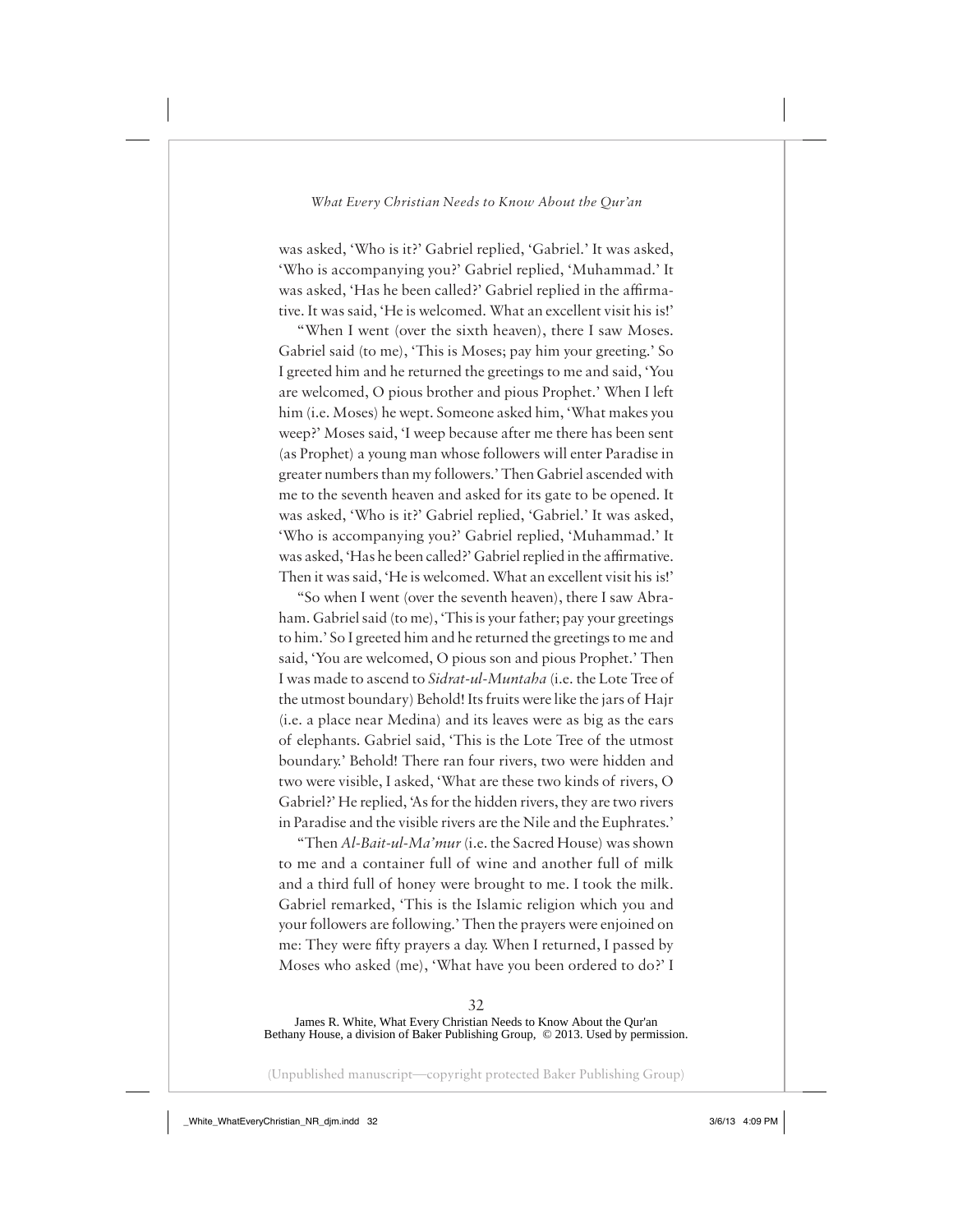replied, 'I have been ordered to offer fifty prayers a day.' Moses said, 'Your followers cannot bear fifty prayers a day, and by Allah, I have tested people before you, and I have tried my level best with Bani Israel (in vain). Go back to your Lord and ask for reduction to lessen your followers' burden.' So I went back, and Allah reduced ten prayers for me. Then again I came to Moses, but He repeated the same as he had said before. Then again I went back to Allah and He reduced ten more prayers. When I came back to Moses he said the same, I went back to Allah and He ordered me to observe ten prayers a day. When I came back to Moses, he repeated the same advice, so I went back to Allah and was ordered to observe five prayers a day.

"When I came back to Moses, he said, 'What have you been ordered?' I replied, 'I have been ordered to observe five prayers a day.' He said, 'Your followers cannot bear five prayers a day, and no doubt, I have got an experience of the people before you, and I have tried my level best with Bani Israel, so go back to your Lord and ask for reduction to lessen your followers' burden.' I said, 'I have requested so much of my Lord that I feel ashamed, but I am satisfied now and surrender to Allah's Order.' When I left, I heard a voice saying, 'I have passed My Order and have lessened the burden of My Worshippers.'"<sup>8</sup>

This event has become central in the later traditions for proving the divine approbation of Muhammad's prophethood. The discerning Christian likewise notes his unusual exaltation and especially his being placed in privilege above Jesus (and Moses). It is hard not to see an element of apologetic in the story, as it coincides with the Qur'anic argumentation that Islam is the natural, but purified and exalted, continuation of Judaism and Christianity.

# **The Hijra**

The Islamic calendar is based upon one of its history's most important events, the *Hijra*—the pilgrimage of Muhammad's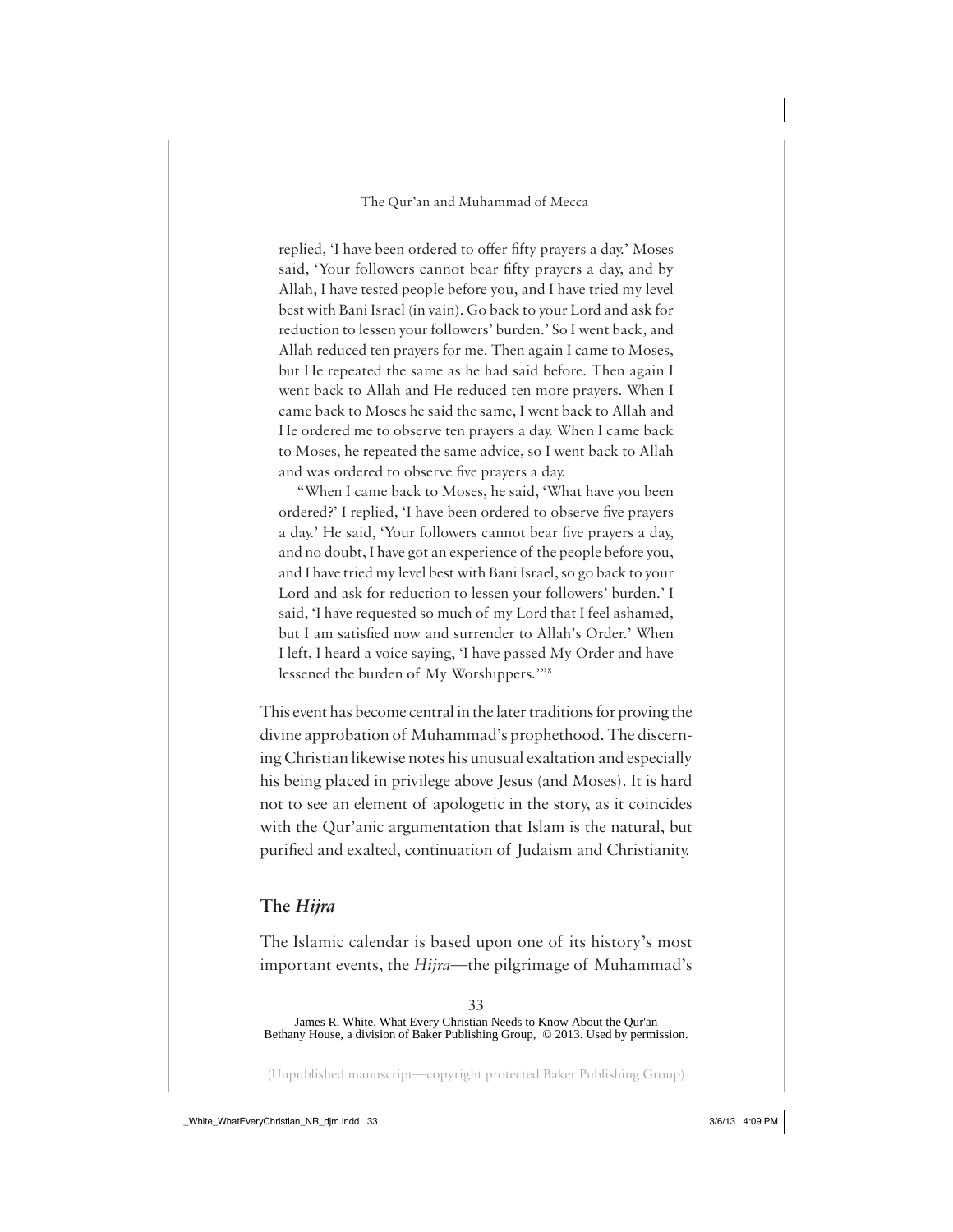followers from Mecca to Yathrib, a city 210 miles to the north, later renamed Medina, the city of the Prophet. According to tradition, this exodus was necessary for simple survival; not only were plots against Muhammad a clear and present danger, but in fact one was hatched the night he fled, just missing the mark. By now Abu Talib and Khadijah had passed away. The Meccan situation had become unbearable.

Upon arriving, Muhammad found a city divided, major Jewish tribes mixed together with various Arab clans. He soon was looked to for leadership and began the process of consolidating his position over Medina. In the next decade, inexorably, while primarily in conflict with Meccan powers, he would establish himself as The Prophet, also by a new and growing aspect essentially unknown in Mecca: political power. Elements of his teaching that in Mecca had been present but not emphasized, now came to the fore as new challenges faced the growing Islamic faith and indeed the growing Islamic state.

# **Military Conflicts**

We will briefly mention Muhammad's major battles, mainly because they figure prominently in the Qur'anic revelations received during these years, and because Christians, in discussing the relationship of Muhammad and Jesus, point to these as an example of the differences between them and the faiths that look to them. Entire books document Muhammad's military career,<sup>9</sup> and his followers treasure the stories of his exploits. Christians need to realize how deeply these accounts have entered into the hearts and minds of Muslims.

In Medina, shortly after arriving, Muhammad instructed his followers to begin raiding Meccan caravans. Today we are told this was a just response to Meccan seizures of Muslim property,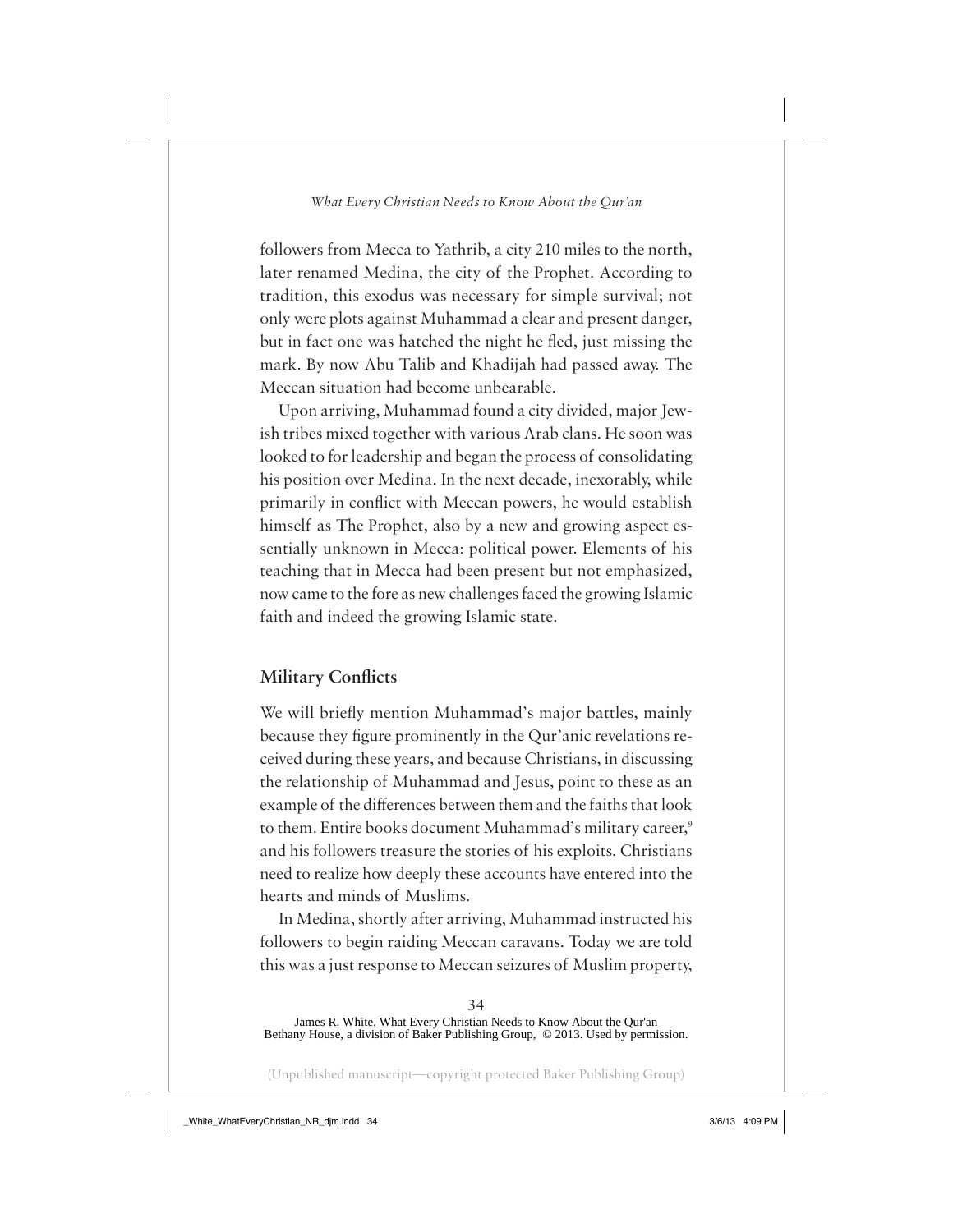and of course caravan raiding was a way of life, a normal part of desert existence for Arabs at the time. Rare was the loss of life in such adventures, but still there was more to it than regular tribal clashing, and both Muhammad and the Meccan leadership knew it.

Three major conflicts between them flared over a relatively short period: the Battles of Badr (AD 624), Uhud (625), and the Trench (627).<sup>10</sup> In each encounter, the Muslims faced superior forces. Prevailing at Badr was seen, as one would expect, as evidence of God's blessing of the movement. Brave exploits of the Muslims there are told and retold to this day.

At Uhud, victory was imminent when certain archers Muhammad had installed abandoned their posts to get some war booty, causing a disastrous turn and then defeat. However, the Meccans did not capitalize, partly because at first they thought Muhammad was dead, though he had only been wounded.

In response, a revelation came down that is now part of the Qur'an:

Allah fulfilled His pledge to you when by His leave you defeated them, until [the moment] your courage failed you, and you disagreed about the order and you disobeyed, after He had shown you that for which you long. Some of you desired the world, and some of you desired the Hereafter. Therefore He made you flee from them, that He might try you. But now He has pardoned you; Allah is gracious to believers. (Surah 3:152)

The third major Muslim-Meccan engagement essentially was a brief siege. Taking advice from a Persian, Muhammad, informed that the Meccans planned to come against him with overwhelming force, introduced something of an innovation for the time in having a trench dug to protect the vulnerable approaches to Medina. This allowed the smaller Muslim forces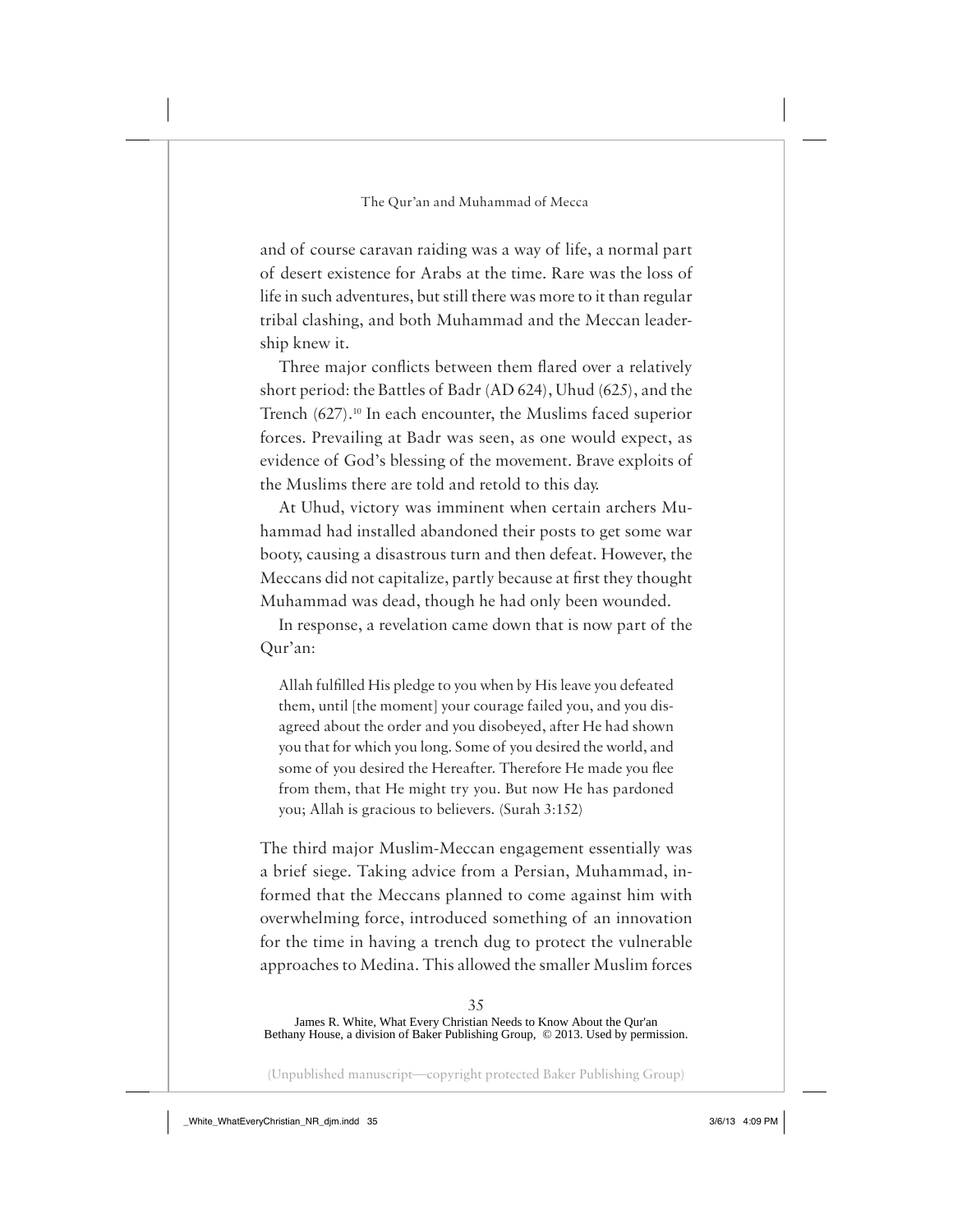to keep foot soldiers at bay, with the enemy cavalry unable to cross the crevasse. Once again revelation came down, normally associated with Surah 33:9–27.

Following the Meccan withdrawal, Muhammad turned against the Jewish tribe of the Banu Qurayza, who allegedly had entered into negotiations with the Meccans, betraying their allegiance to him and the city. After a few weeks' siege, the tribe surrendered. According to the earliest sources (disputed by later writers, for obvious reasons), all but a few men (who converted to Islam) were beheaded, and all women and children were enslaved. Normally, his role in this event is explained as purely political, but again the intermixture of state and religion, General and Prophet, is troubling.

### **Muhammad's Wives**

As Muhammad's political power increased, so did the number of his wives. Though the Qur'an had limited legal wives to four (Surah 4:3), it was not long before a new revelation allowed him, as the Prophet, to exceed this number. Modern Islamic apologists explain this in light of his political alliances, and surely that could be part of it but, as we will see, was not always the issue.

Entire volumes also have been dedicated to discussion of Muhammad's ethics and morals regarding human sexuality, marriage, and the resultant impact on family and culture. We will limit our review to the two major issues directly related to the Qur'an: his child bride, Aisha, and the matter of Zaynab bint Jash. We will step out, briefly, from a recitation of the Islamic story, per se, for "Muhammad's wives" is one of the most controversial aspects of Islamic history and continues to engender strife even among Muslims.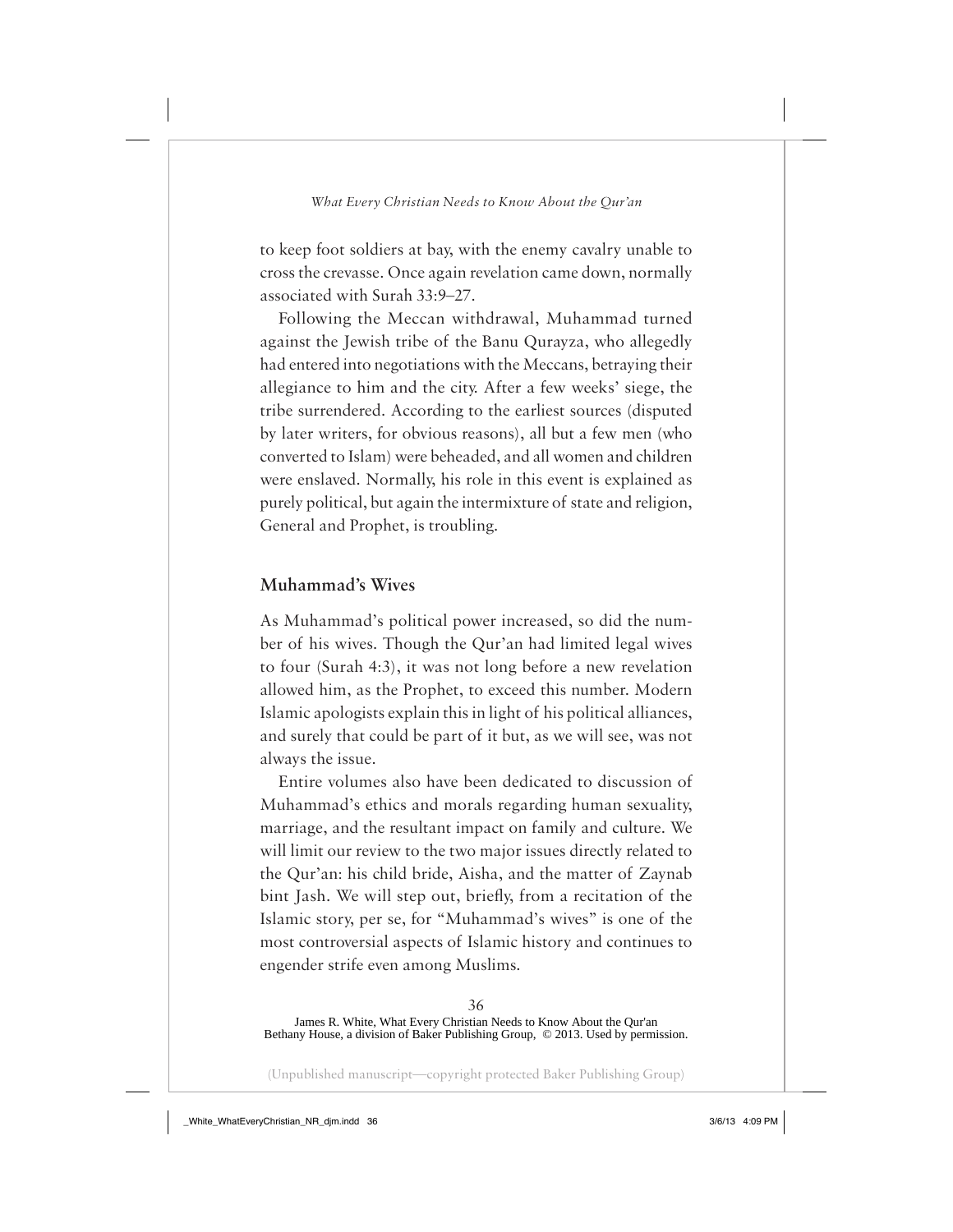### **Aisha, Daughter of Abu Bakr**

Without question, the harshest denunciations of Muhammad have been based upon his marriage to the young Aisha, who was betrothed at age six. Islamic sources are almost unanimous in saying the marriage was consummated at age nine (one major source saying ten). The idea of a fifty-three- or fifty-four-year-old man together with a child of nine is the basis upon which many have denounced even Islam as a whole. Add to this the scandal of Islamic child brides around the world today, and related horror stories associated with Taliban-like violence toward women and girls, and one can see why this conversation can become most strident.

But the Qur'an gives no evidence of any embarrassment or apology as to Muhammad's taking of Aisha. Unlike the Zaynab situation (see below), where a clear cultural taboo was broken, no such concern comes into the text here. Life spans were considerably shorter, and child brides were common. In fact, the Islamic literature's emphasis on Aisha's youthfulness may well be related to defense of her obvious virginity and purity. The denunciation of such marriages in most societies is fairly recent, and though modern sensibilities recoil at the image, people then plainly did not consider it strange or odd.

This brings us once again to the problem of setting up Muhammad as the paragon of moral virtue *for all people and for all time*. He was a man of his day, deeply influenced by the mores and traditions of seventh-century Arabia. It's when those mores and traditions are made *specifically normative* for all cultures and all times<sup>11</sup> that conflict is sure to result.

It is not Aisha's age but an incident in her life around AD 627 that figures prominently in the Qur'anic text. As with so many other aspects of the Islamic story, the many versions vary in assorted elements, but the gist is clear.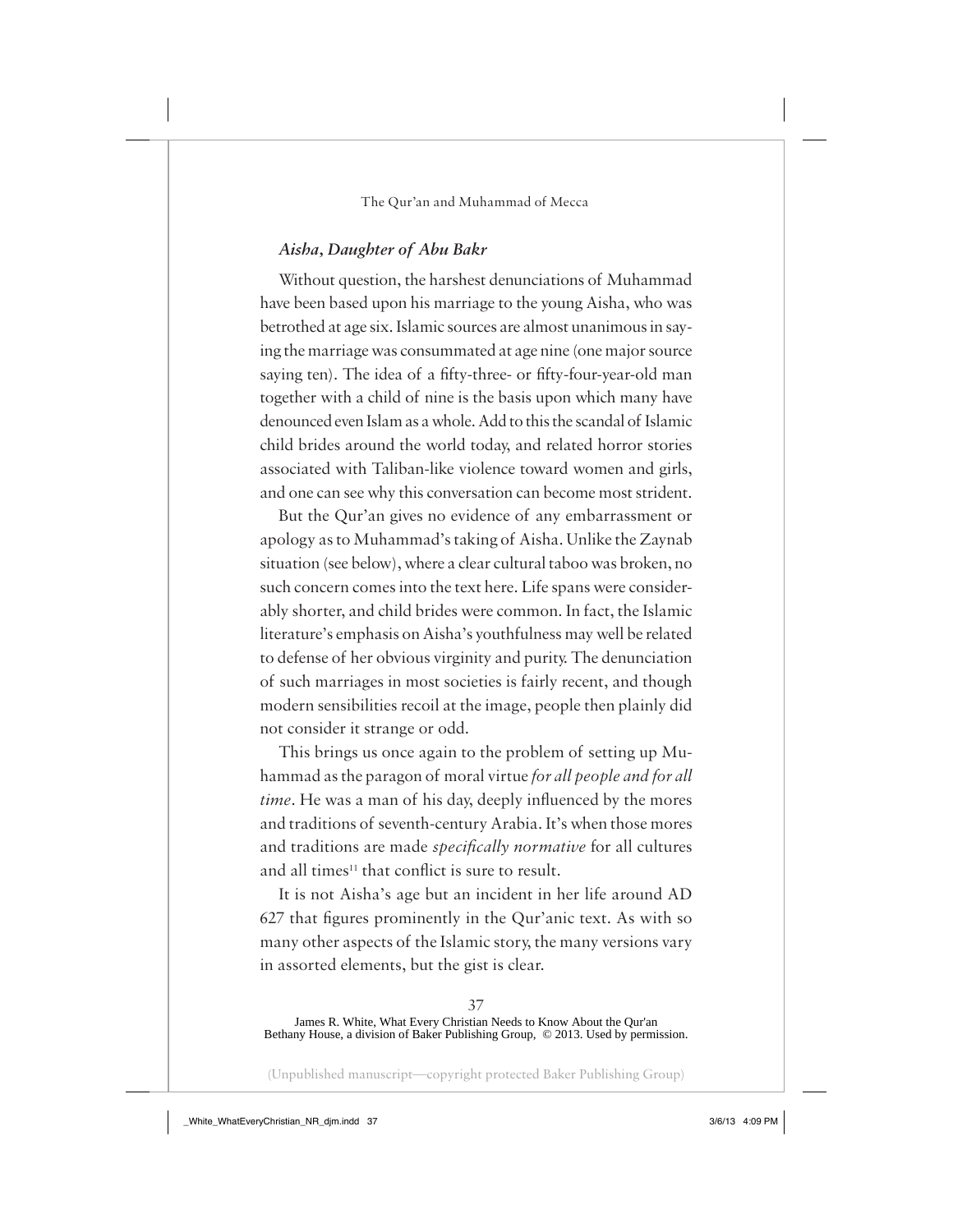When accompanying Muhammad in a caravan, the stillyoung Aisha had her own attendants and would ride in her own *howdah*, a covered carrier that afforded privacy befitting a wife of the Prophet. The story is that at one time the entire army had to stop so that she could look for a prized necklace that had disappeared. Many were displeased, for their location was inhospitable.

When Aisha's camel stood up, the necklace was found underneath it. They all moved on, and they came to a nicer spot where they made camp. In some versions, the necklace became lost again due to a faulty clasp. In others, the string broke and spilled the beads or stones on the ground. In either case, she went once more to find it, and this time she felt sure of where to look. When she found it, she had to restore the beads, which took some time.

Meanwhile, Aisha's attendants came, found her *howdah*, and, assuming she was in it (she being just a girl and very light), picked it up and went on their way. When she returned with her necklace to the camp, she found it abandoned and the caravan out of sight. So she sat down on the ground and waited for them to realize their mistake and return for her. And she fell asleep.

Meanwhile, a young man named Safwan happened by, having fallen behind the army. When he saw Aisha, he recognized her as the Prophet's wife. He offered her his camel and strolled along on foot, bringing her to the army's next camping location. When the wife of the Prophet came in on a camel led by a young man, rumors began to fly. Aisha, only a girl, was unaware of this for a time. Shortly thereafter she became ill, and it was during her illness that she learned many were accusing her of infidelity.

When word reached Muhammad, he was greatly troubled by the accusations. He inquired of one of Aisha's maidservants,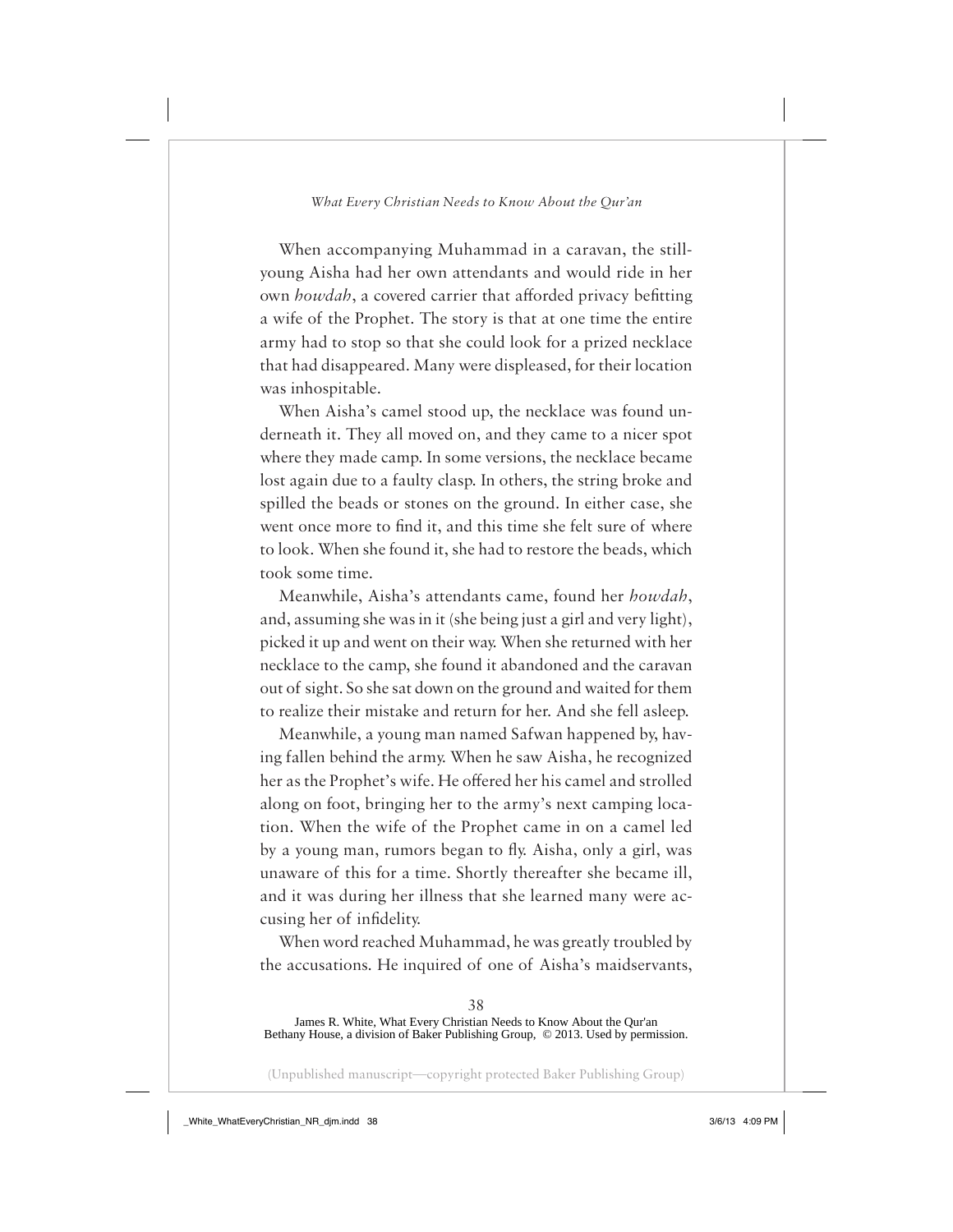whose sole word of complaint about Aisha was that being a young girl, she often fell asleep while kneading dough, which then allowed her pet lamb to consume it. But Ali, the future Caliph and Muhammad's cousin, made the fateful decision to suggest to him that there were plenty of other women he could marry. This would result in major strife in the coming years between Aisha and Ali.

Eventually revelation came down, exonerating Aisha and condemning those who had spread the rumors about her. This is found in Surah 24:11–15:

Those who brought the slander are a group of you. Regard it not as evil for you. No, it is good for you. To every man among them shall it be done according to the sin he has committed. As for him that had the greater part of it among them, his shall be a formidable torment.

If only when you heard of it had believing men and women thought well of their people, and said, "This is a manifest slander."

Why have they not brought four witnesses? Since they failed to bring the witnesses, they are the liars in the sight of Allah.

And had it not been for the grace of Allah and His mercy on you in this world and the hereafter, a great punishment would have befallen you, because of that which you spread abroad.

You received it with your tongues [and passed it around] and uttered with your mouths that of which you had no knowledge. You counted it a trifle, while it was serious in the sight of Allah.

Should you not have said, when you heard of it, "It is not right of us to talk about this. Transcendent are You! This is a grievous calumny."

Allah admonishes you that you never repeat the like of this, if you are [in truth] believers.

And those who had slandered Aisha were flogged but later forgiven.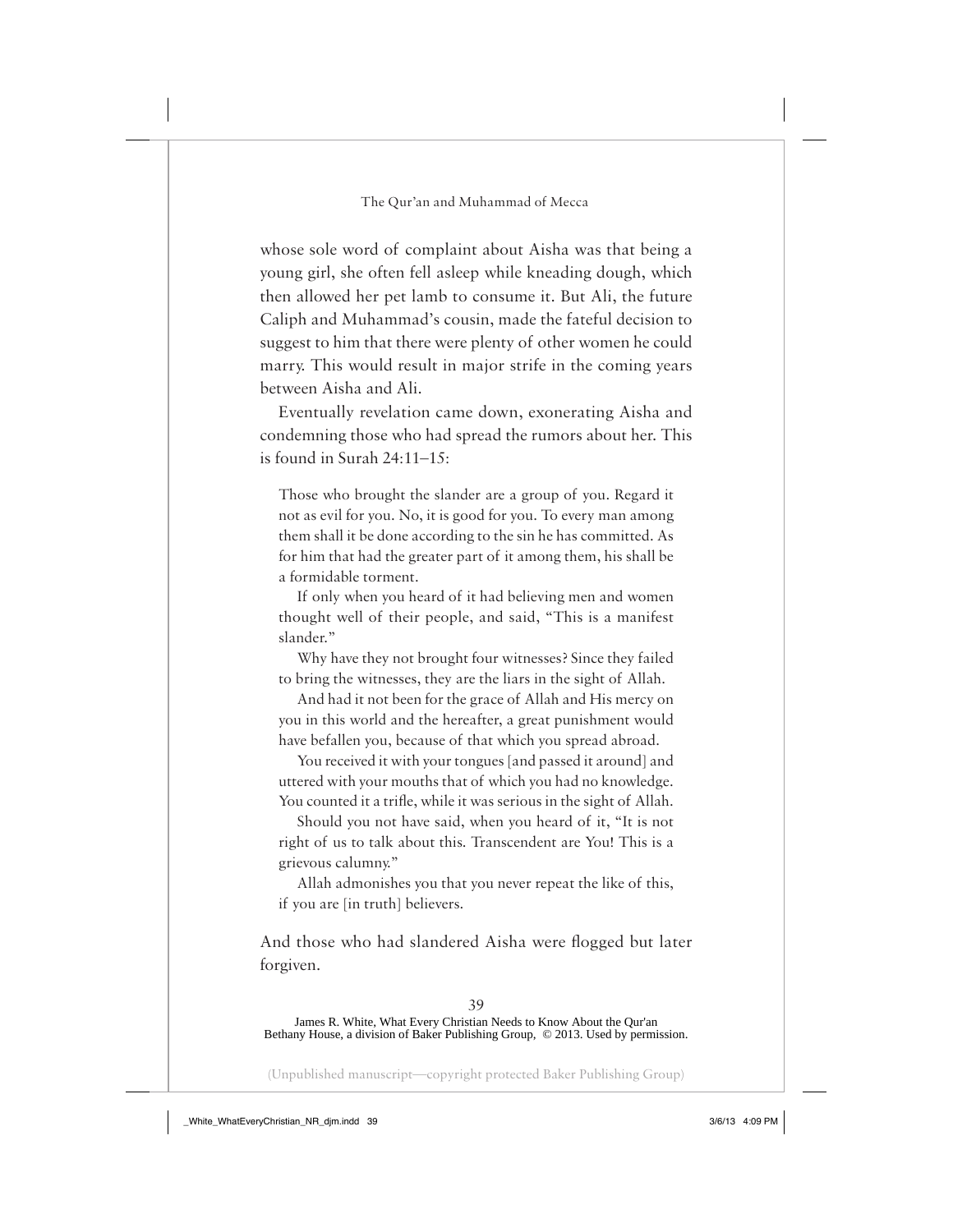### **The Story of Zaynab bint Jash**

There is no other account in the Qur'an that, to me as a Christian reader of the Qur'an, the *hadith,* and the *tafsir* literature, is more indicative of the fundamental problem with Muhammad's claimed prophethood than that of his relationship with Zaynab bint Jash. When one takes into consideration not only the situation itself but also its results in the lives of countless millions down through the centuries, the importance of following the biblical pattern for the recognition of prophethood is readily seen.<sup>12</sup>

Zaynab bint Jash was by all accounts a strikingly beautiful woman. She also was a married woman, to a young man named Zayd bin Muhammad, the Prophet's own adopted son, a freed former slave. He was an early convert to the Islamic faith, and the two men were close. Up to that time, the Arab tribes, like the Jews, Romans, and so many others, had practiced—and honored—the concept of adoption. For a man to marry the divorced wife of his adopted son was a fundamental violation of morality and custom, tantamount to incest. The relationships that arose through adoption were held to be truly valid.

With this background in mind, consider these texts from *Surah Al-Ahzab*:

Allah has not made for any man two hearts within him, nor has he made your wives whom you declare to be like your mothers your mothers, nor has he made those whom you claim to be your sons your sons. This is but what you say with your mouths. And Allah says the truth and He guides to the path.

Attribute them to their fathers. That is more equitable in the sight of Allah. And if you know not their fathers, then they are your brothers in religion and your clients. And there is no sin for you in the mistakes that you make unintentionally but what your hearts purpose [that will be a sin for you]. Allah is Forgiving, Compassionate. (33:4–5)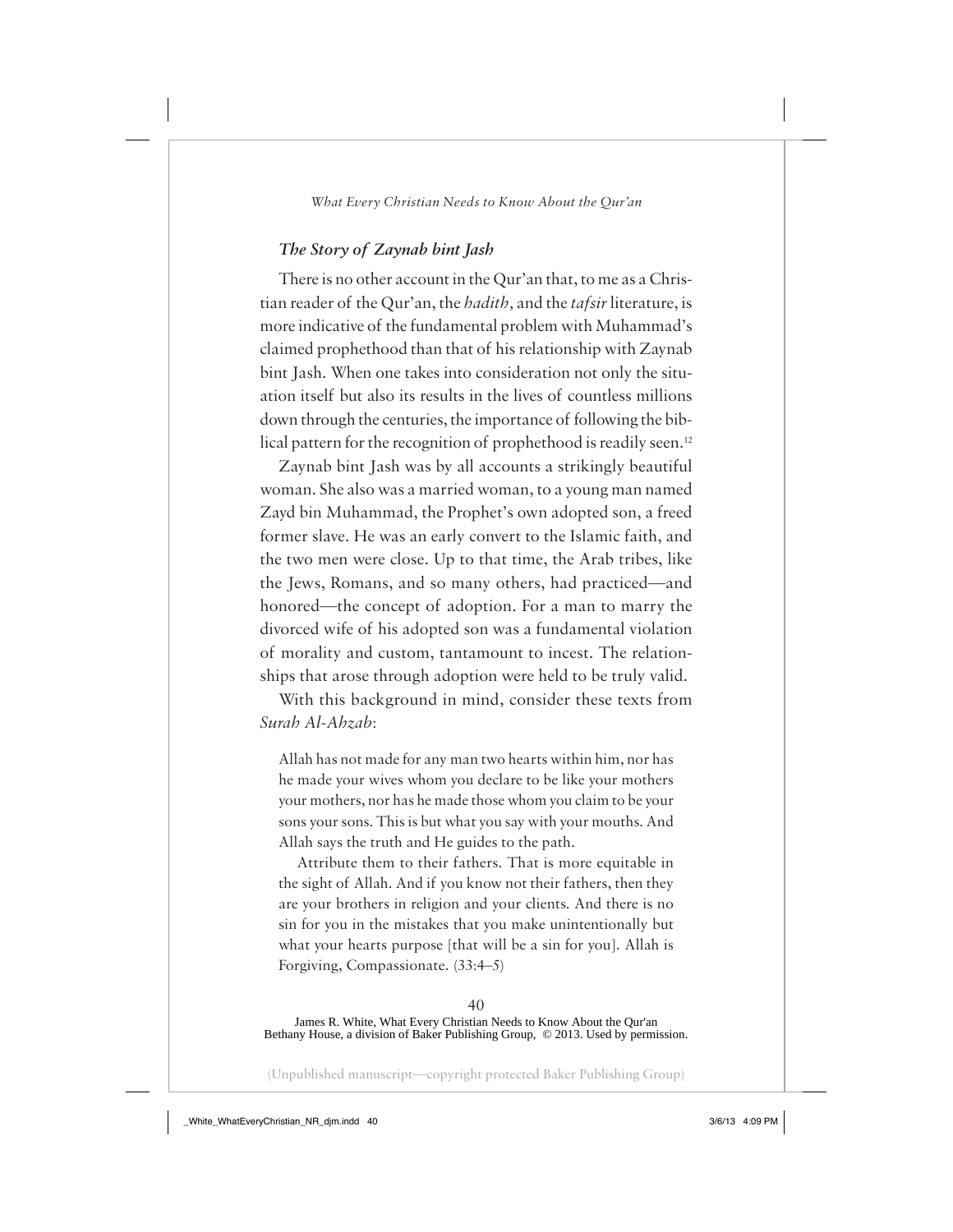And when you said to him on whom Allah has conferred favor and you have conferred favor: "Keep your wife to yourself and fear Allah." And you hide within yourself that which Allah was to bring to light, and you fear the people whereas Allah had a better right that you should fear Him. So when Zayd had accomplished of her what he would, We gave her to you in marriage so that [henceforth] there may be no sin for believers in respect of wives of their adopted sons, when the latter have accomplished of them what they would. The commandment of Allah must be fulfilled.

There is no reproach for the Prophet in what Allah has made his due. That was Allah's way with those who passed away of old, and the wish of Allah is certain to be fulfilled. (33:37–38)

Now, according to Islamic orthodoxy, these words were inscribed on the heavenly tablet in eternity past. They are as eternal as Allah is. And yet here are two sections that both deal with the same awkward situation that arose in history regarding Muhammad, Zayd, and Zaynab.

The first verses cited give Allah's command relating to adoption. No longer would Zayd be known as Zayd bin Muhammad; now he would be known as Zayd bin Haritha. Adoption as a stabilizing and gracious societal element would be forever damaged due to this change. *Why* do this?13 As the second verses show, there was a major problem among the people—one highlighted by Allah having commanded Muhammad to marry the divorced wife of his adopted son.

To let the Muslim sources explain,<sup>14</sup> we start with Al-Tabari's massive history, which places the story's backdrop in its all-toohuman setting:

The Messenger of God came to the house of Zayd b. Harithah. (Zayd was always called Zayd b. Muhammad.) Perhaps the Messenger of God missed him at that moment, so as to ask, "Where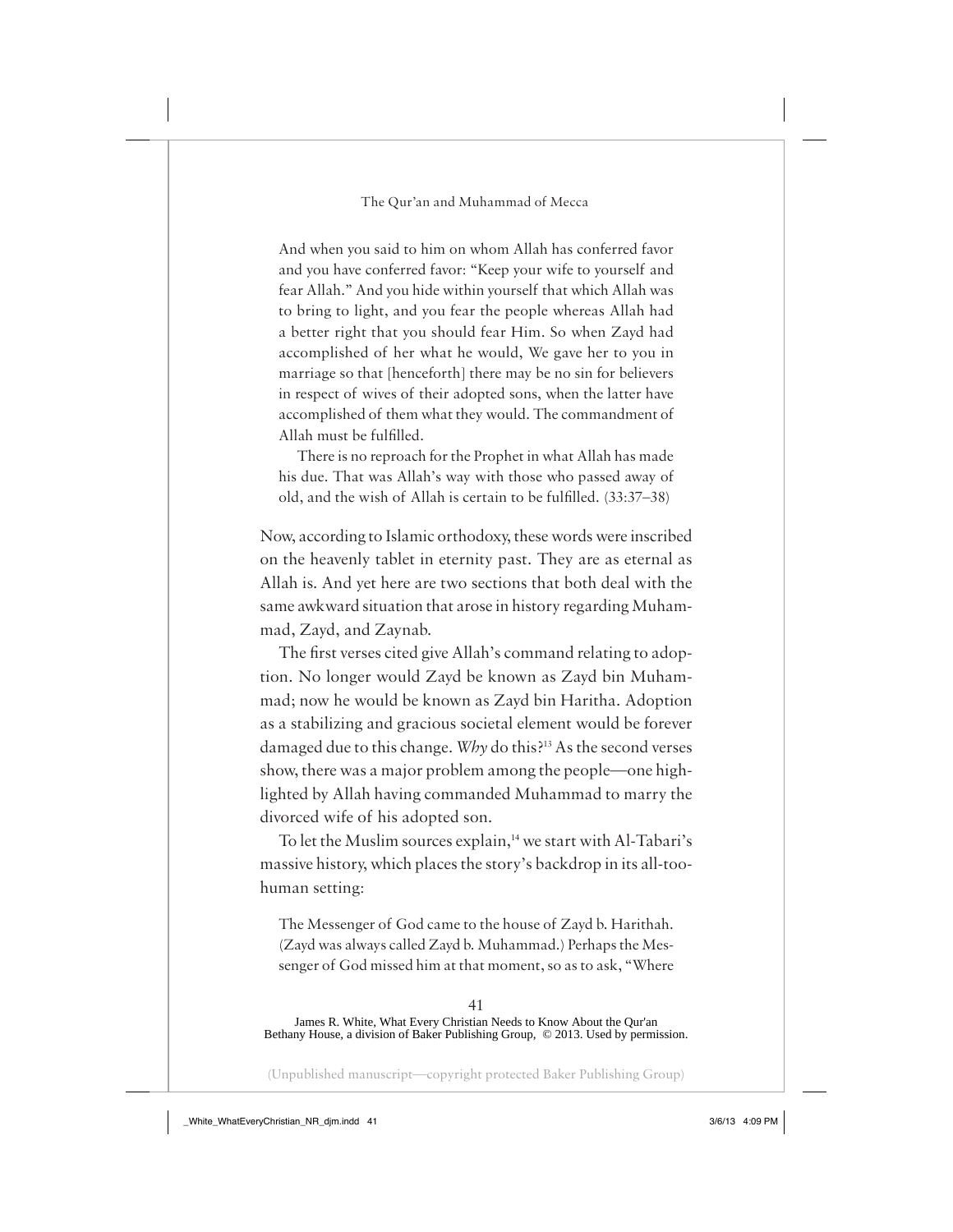is Zayd?" He came to his residence to look for him but did not find him. Zaynab bt. Jash, Zayd's wife, rose to meet him. Because she was dressed only in a shift, the Messenger of God turned away from her. She said: "He is not here, Messenger of God. Come in, you who are as dear to me as my father and mother!" The Messenger of God refused to enter. Zaynab had dressed in haste when she was told "the Messenger of God is at the door." She jumped up in haste and excited the admiration of the Messenger of God, so that he turned away murmuring something that could scarcely be understood. However, he did say overtly: "Glory be to God the Almighty! Glory be to God, who causes the hearts to turn!"

When Zayd came home, his wife told him that the Messenger of God had come to his house. Zayd said, "Why didn't you ask him to come in?" She replied, "I asked him, but he refused." "Did you hear him say anything?" he asked. She replied, "As he turned away, I heard him say: 'Glory be to God the Almighty! Glory be to God, who causes hearts to turn!'"

So Zayd left, and having come to the Messenger of God, he said: "Messenger of God, I have heard that you came to my house. Why didn't you go in, you who are as dear to me as my father and mother? Messenger of God, perhaps Zaynab has excited your admiration, and so I will separate myself from her." Zayd could find no possible way to [approach] her after that day. He would come to the Messenger of God and tell him so, but the Messenger of God would say to him, "Keep your wife." Zayd separated from her and left her, and she became free.

While the Messenger of God was talking with 'A'ishah, a fainting overcame him. When he was released from it, he smiled and said, "Who will go to Zaynab to tell her the good news, saying that God has married her to me?" Then the Messenger of God recited: "And when you said unto him on whom God has conferred favor and you have conferred favor, 'Keep your wife to yourself.'" and the entire passage.

According to 'A'ishah, who said: "I became very uneasy because of what we heard about her beauty and another thing, the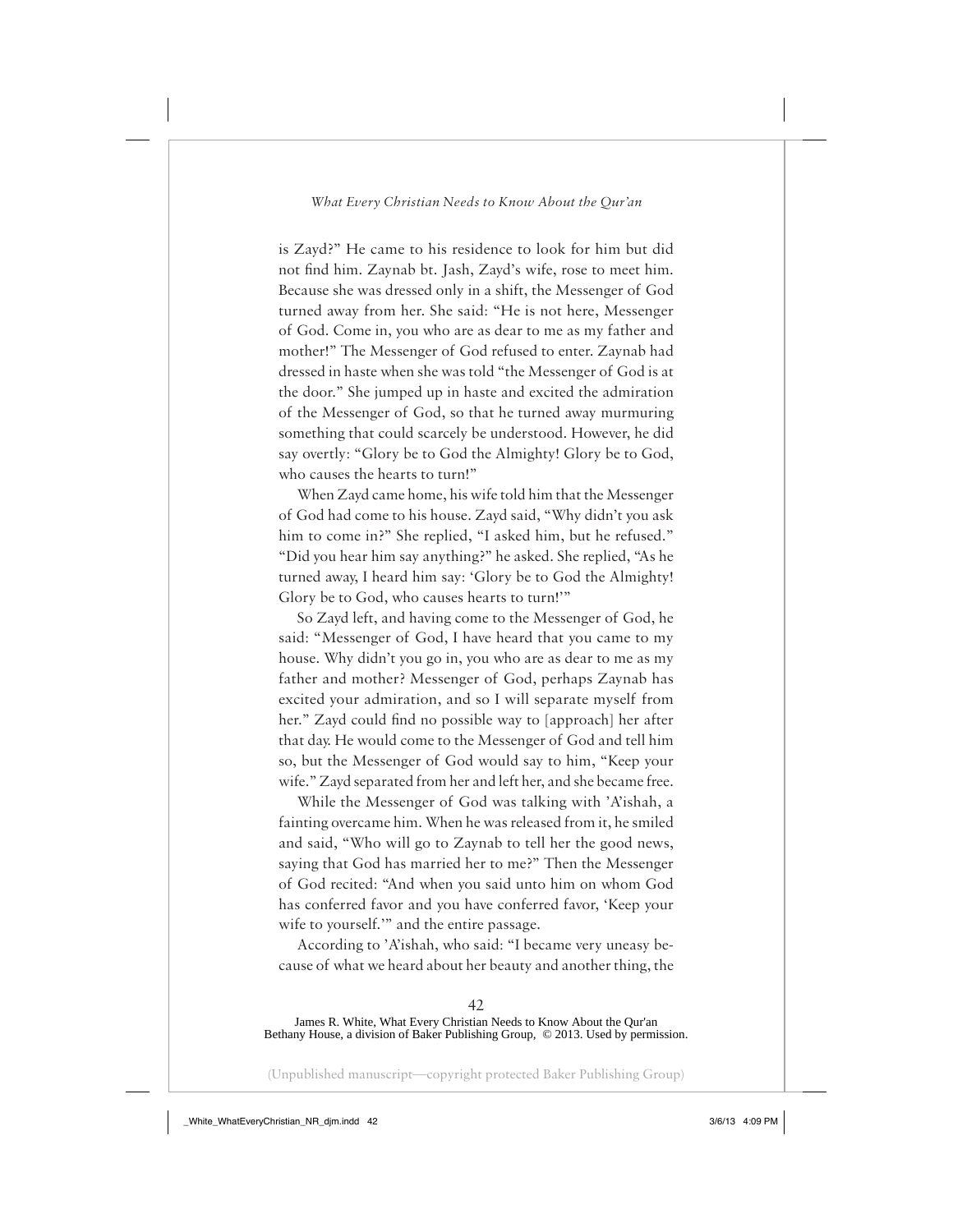greatest and loftiest of matters—what God had done for her by giving her in marriage. I said she would boast of it over us."<sup>15</sup>

Martin Lings narrates the same story in this way:

It happened one day that he went to speak to his Zayd about something and went to his house. Zayd was out, and Zaynab, not expecting any visitors at that time, was lightly clad. But when she was told that the Prophet had come, she was so eager to greet him that she leapt to her feet and ran to the door, to invite him to stay until Zayd returned. "He is not here, O Messenger of God," she said, "but comes out in, my father and my mother be thy ransom." As she stood in the doorway, a radiant figure of joyous welcome, the prophet was amazed at her beauty. Deeply moved, he turned aside, and murmured something which she could not grasp. All she heard clearly were his words of wonderment as he walked away: "Glory be to God the Infinite! Glory be to Him who disposeth men's hearts!" When Zayd returned she told him of the Prophet's visit and of the glorification she had heard him utter. Zayd immediately went to him and said: "I have been told thou camest unto my house. Why didst not enter, thou who art more to me than my father and my mother? Was it that Zaynab hath found favor with thee? If it be so, I will leave her." "Keep thy wife and fear God," said the Prophet with some insistence. He had said on another occasion: "Of all things licit the most hateful unto God is divorce." And when Zayd came again the next day with the same proposal, again the Prophet insisted that he should keep his wife. But the marriage between Zayd and Zaynab had not been a happy one, and Zayd found it no longer tolerable, so by mutual agreement with Zaynab he divorced her. This did not, however, make Zaynab eligible as a wife for the Prophet, for although the Koran had only specified that men were forbidden to marry the wives of sons sprung from their loins, it was a strong social principle not to make a distinction between sons by birth and sons by adoption. Nor was the Prophet himself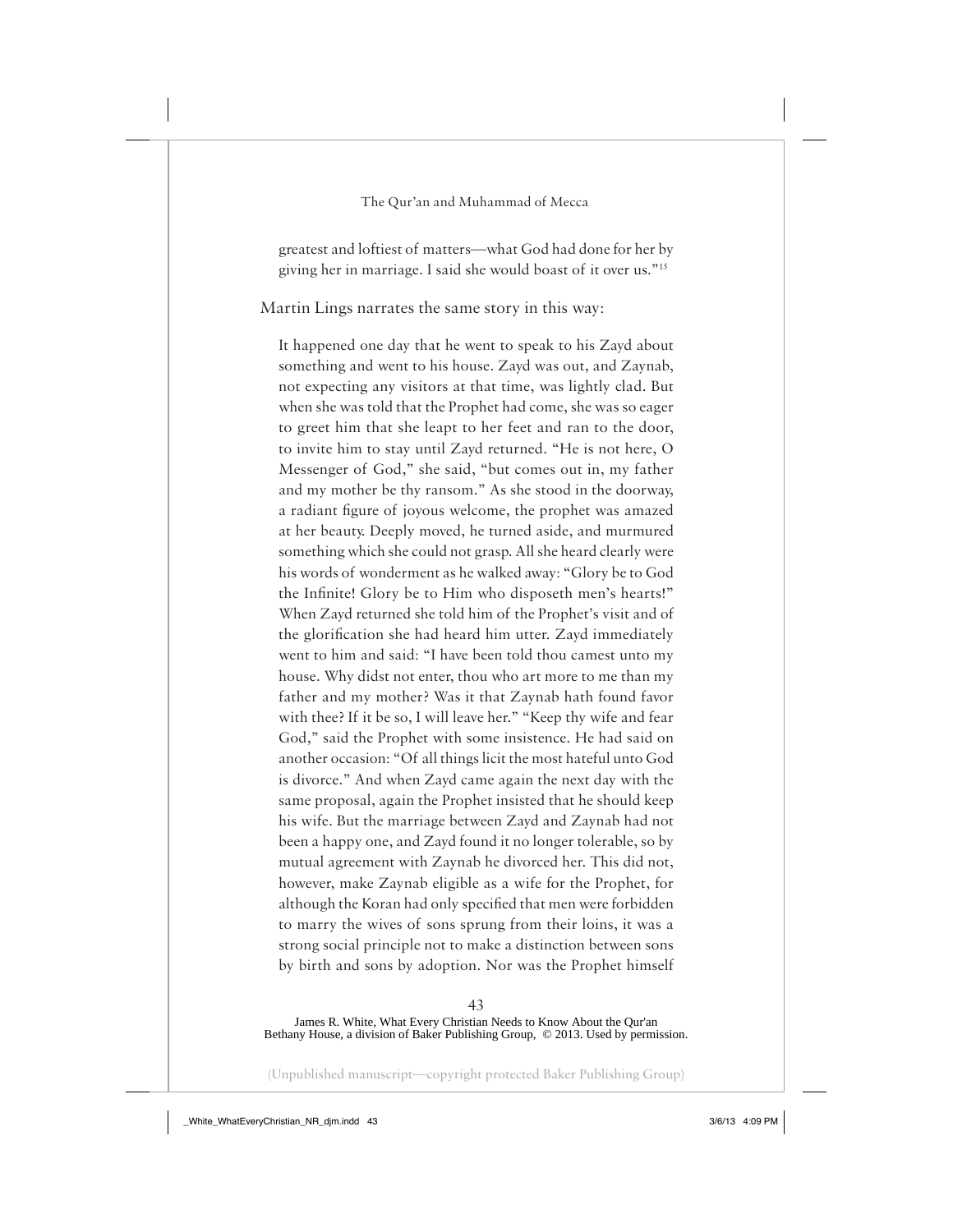eligible, for he had already four wives, the most that the Islamic law allows.

Some months passed and then one day when the Prophet was talking with one of his wives the power of Revelation overwhelmed him; and when he came to himself his first words were: "Who will go unto Zaynab and tell her the good tidings that God hath given her to me in marriage, even from Heaven?" Salma was near at hand . . . and she went in haste to Zaynab's house. When she heard the wonderful tidings, Zaynab magnified God and threw herself down in prostration toward Mecca. Then she took off her anklets and bracelets of silver, and gave them to Salma.<sup>16</sup>

Zayd is one of the few people to be mentioned by name in the Qur'an, and it is in this very context, of Allah rebuking Muhammad for hiding what Allah had revealed, and that in reference to Muhammad marrying Zayd's divorced wife.

To overcome immediate charges of impropriety (even of incest), a revelation comes down to solve the great and vexing problem of the marriage of divorced wives of adopted sons. Except, of course, it is more than hard to believe this was a great and vexing problem. We would expect the great and vexing problem to be divorce, let alone even the consideration of marrying your former daughter-in-law.17 But Allah commands his Prophet to break the customs of his day and marry his first cousin.

Again, in the process, incalculable damage has been done to millions of children and families. In distancing himself from his adopted son, whether or not for political purposes (so that there would be none to take Muhammad's place, as Zayd would have), the culture-enriching, humanity-raising, love-engendering institution of adoption was mortally wounded in Islamic society. And upon what authority? *That of the Qur'an.*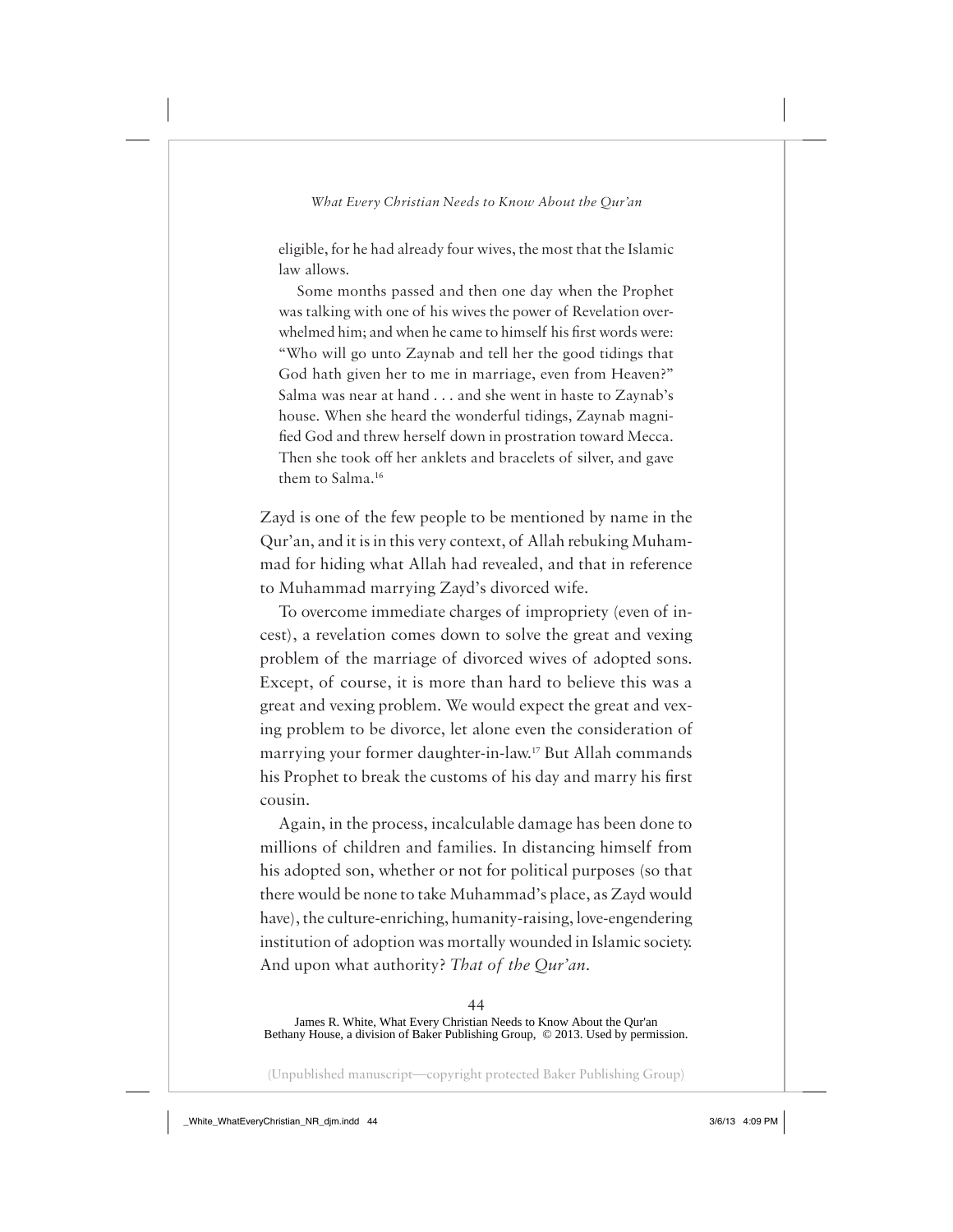Is this not a clear example of the problem with the orthodox view of the Qur'an's nature? Muhammad suddenly goes into some kind of faint and, when he recovers, announces that adoption is undone and Zaynab is his wife—*this* was inscribed in eternity past upon a tablet in Arabic? It seems even Aisha, his favorite (but who clearly experienced much jealousy toward his other wives), recognized an issue, for she is recorded to have said, "I feel that your Lord hastens in fulfilling your wishes and desires."18 Certainly this must give one pause in weighing the claims of the Qur'an to status as a divine revelation.

Modern Islamic orthodoxy identifies Muhammad as the ideal man, the model to which all should seek to conform their behavior and lifestyle. Yet here, plainly the Qur'an displays acute embarrassment and must provide an apologetic, a defense of his actions. Many motives are possible, from the seemingly blatant marriage breakup, and the resultant diminishment of the evil of divorce, to the political tensions that were formative of the early generations of Islam and that led to the formation of its two major branches, Sunni and Shia. Whatever the motivation, the attempt to justify Muhammad's actions and their wide-ranging results is obvious and forceful.

# **The Conquest of Mecca**

One might well say it was inevitable. When the Meccans failed repeatedly to crush the small but growing new movement, their own downfall seemed certain. The Muslims expanded through alliances, as Muhammad consolidated Arab tribes under the banner of Islamic monotheism, while the Meccan leadership dwindled and lost influence.

In 628, he marched on Mecca, not to conquer it but to engage in *hajj* (pilgrimage). While the group was stopped from entering,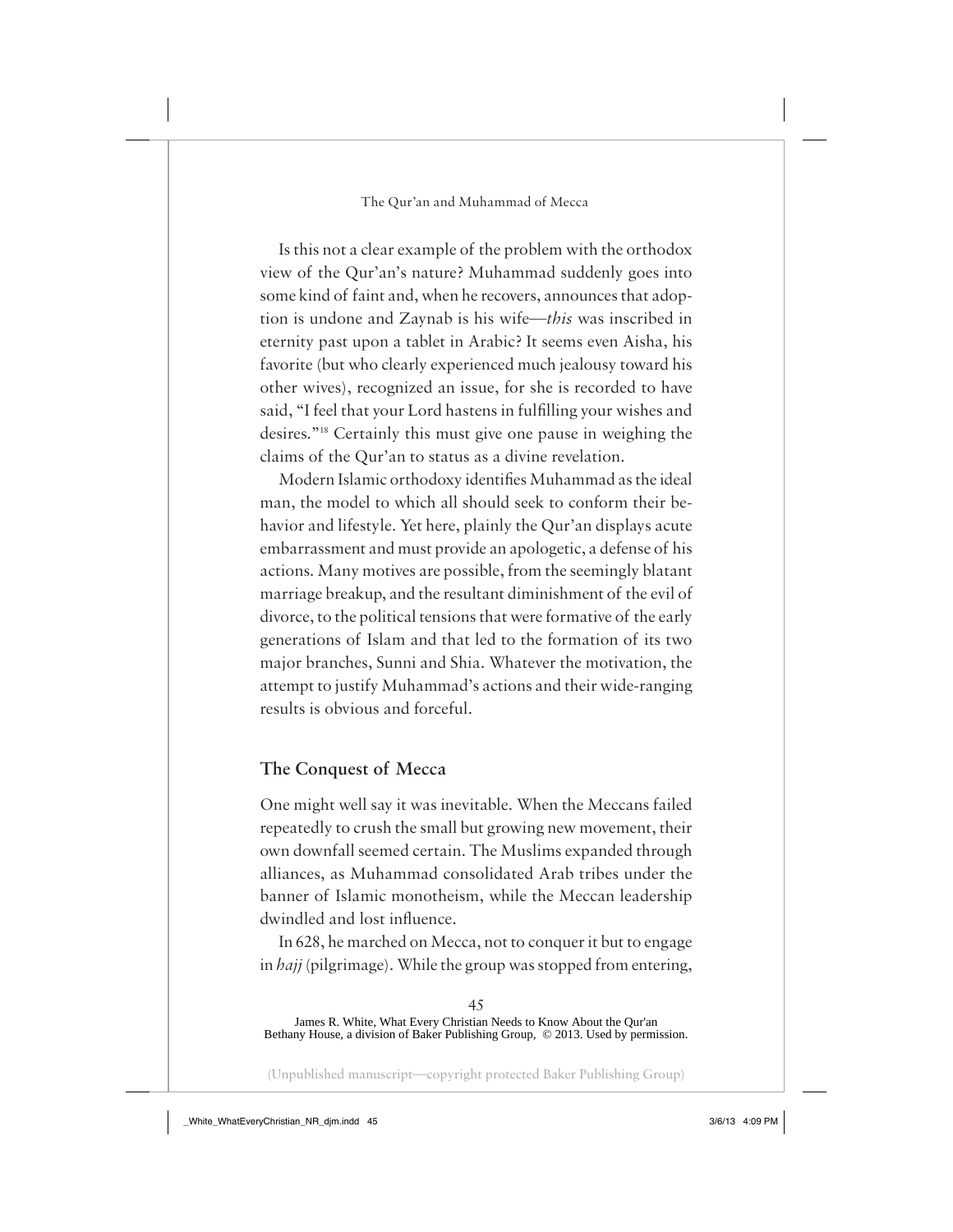an agreement known as the Treaty of Hudaybiyyah was worked out that allowed them to return the following year. At the time, certain terms displeased some of Muhammad's followers, yet in hindsight it sealed the fate of the Meccans.

Finally, in 630, Muhammad led a huge force into Mecca, cleansing the Kaaba by removing its idols and establishing himself as Central Arabia's undisputed leader. A relatively small number of people lost their lives, and he actually angered some faithful adherents by treating his former enemies kindly, primarily to advance his cause of bringing together the tribes. All non-Muslims ultimately were driven out of Mecca and Medina, as it is to this day.

# **Muhammad's Death**

Muhammad's remaining days would be short. He continued to build the Islamic nation, setting his sights on expansion northward. The final revelations he received were focused upon obedience to the *sharia* and the propriety of fighting in defense of the *Ummah*, the Muslim people.

The man who often had said he wished to die in jihad died instead on Aisha's lap in her apartment. Sunnis and Shias differ over the cause. One major strand of tradition attributes his death to the lingering effects of poison administered by a woman whose family had been killed by the Muslims. Others reject that Allah's final prophet could die so ignominiously and attribute his passing to stroke or fever. In any case, after a few days of sickness, Muhammad died on Monday, June 8, 632. Tradition says he was sixty-three.

He was buried in Aisha's apartment, a spot over which a green dome stands today. Many Muslims believe the bodies of prophets do not decay and that hence his would look now as it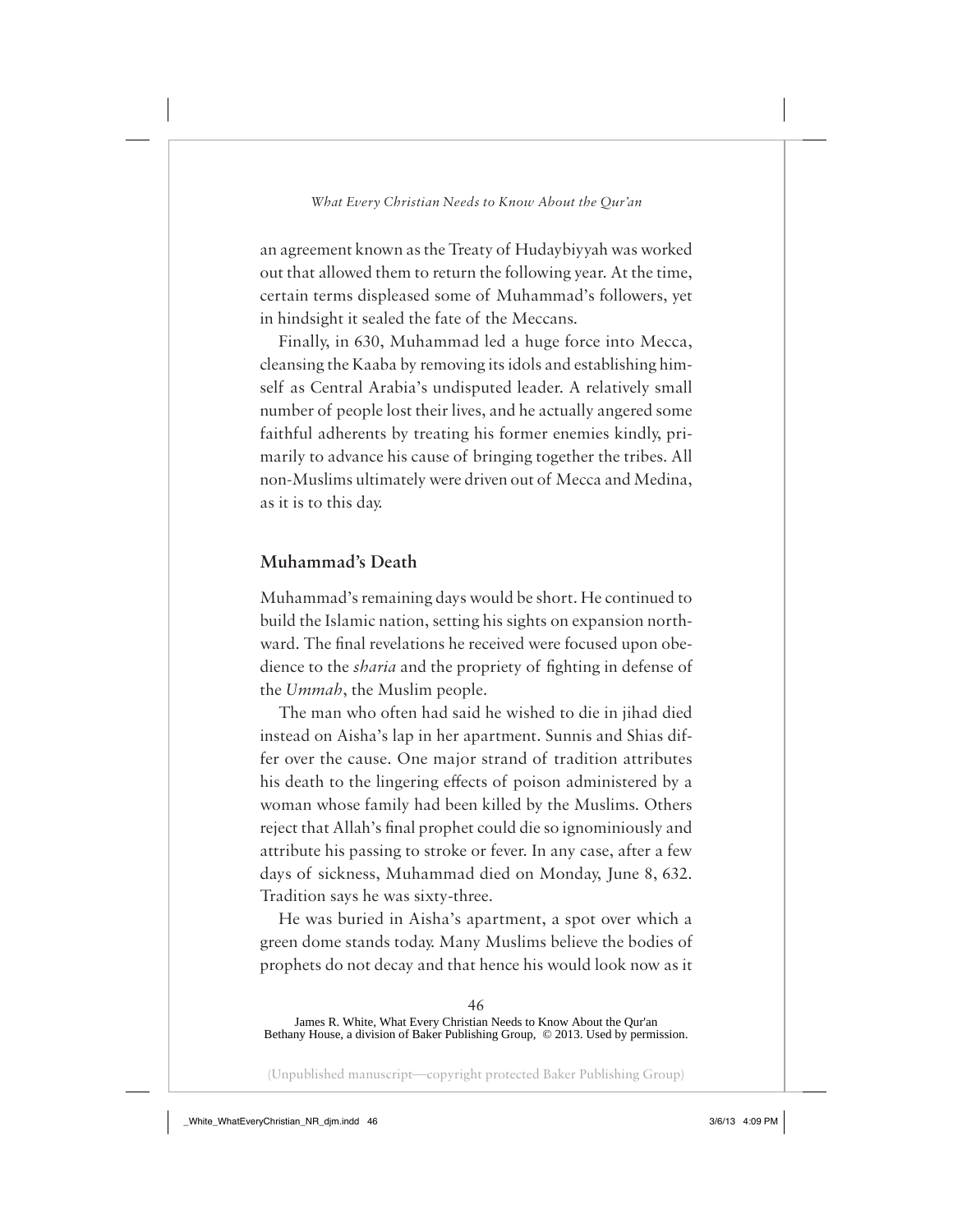did the day of his death. A few followers known as the Companions of the Prophet are buried nearby, and by tradition, an empty tomb also is there for the burial of Jesus after He returns.

Now that we have a basic outline of the context out of which the Qur'an arose, let us look briefly at what Muslims believe about it and how it came into its present form, and then we will be able to properly, respectfully, truthfully, and accurately analyze what it says about Jesus and the Christian faith.

#### **Notes**

1. Recently published works that raise issues concerning the whole Islamic narrative include Tom Holland, *In the Shadow of the Sword* (New York: Doubleday, 2012) and, on a more popular level, Robert Spencer, *Did Muhammad Exist?: An Inquiry into Islam's Obscure Origins* (Wilmington, DE: Intercollegiate Studies Institute, 2012).

2. From a simple historical perspective, the Islamic narrative stands on very thin grounds in its claims. All we know of Abraham comes from the Hebrew Scriptures, which only once mention his coming anywhere near the modern location of Mecca. They record his once going to Egypt, before Ishmael's birth, but he returned to Canaan and died there. There is no evidence that he traveled a thousand miles southeast to a virtually uninhabitable area and built the Kaaba. In fact, that there is almost no evidence even of Mecca's existence prior to the time of Christ is one of the most difficult issues for Islamic apologists to overcome.

3. Martin Lings, *Muhammad: His Life Based on the Earliest Sources* (Rochester, VT: Inner Traditions, 2006), 44–45.

4. *The History of Al-Tabari: Muhammad at Mecca*, Vol. VI, trans. W. Montgomery Watt and M. V. McDonald (Albany: State University of New York Press, 1988), 71.

5. Ibid., 76.

6. *The Life of Muhammad: A Translation of Ibn Ishaq's Sirat Rasul Allah*, with intro and notes by Alfred Guillaume (Karachi: Oxford University Press, 2006), 165–167.

7. *Sahih Al-Bukhari*, 2:177; 6:385–6.

8. Ibid., 5:227.

9. See especially *The Life of Muhammad: Al-Wāqidī's Kitāb al-Maghāzī*, recently published in English for the first time. Ed. Rizwi Faizer, trans. Rizwi Faizer, Amal Ismail, and AbdulKader Tayob (London: Routledge, 2011).

10. Historians may argue as to whether the last was really a battle or rather a comparatively short siege, but for our purposes, we will consider it a battle.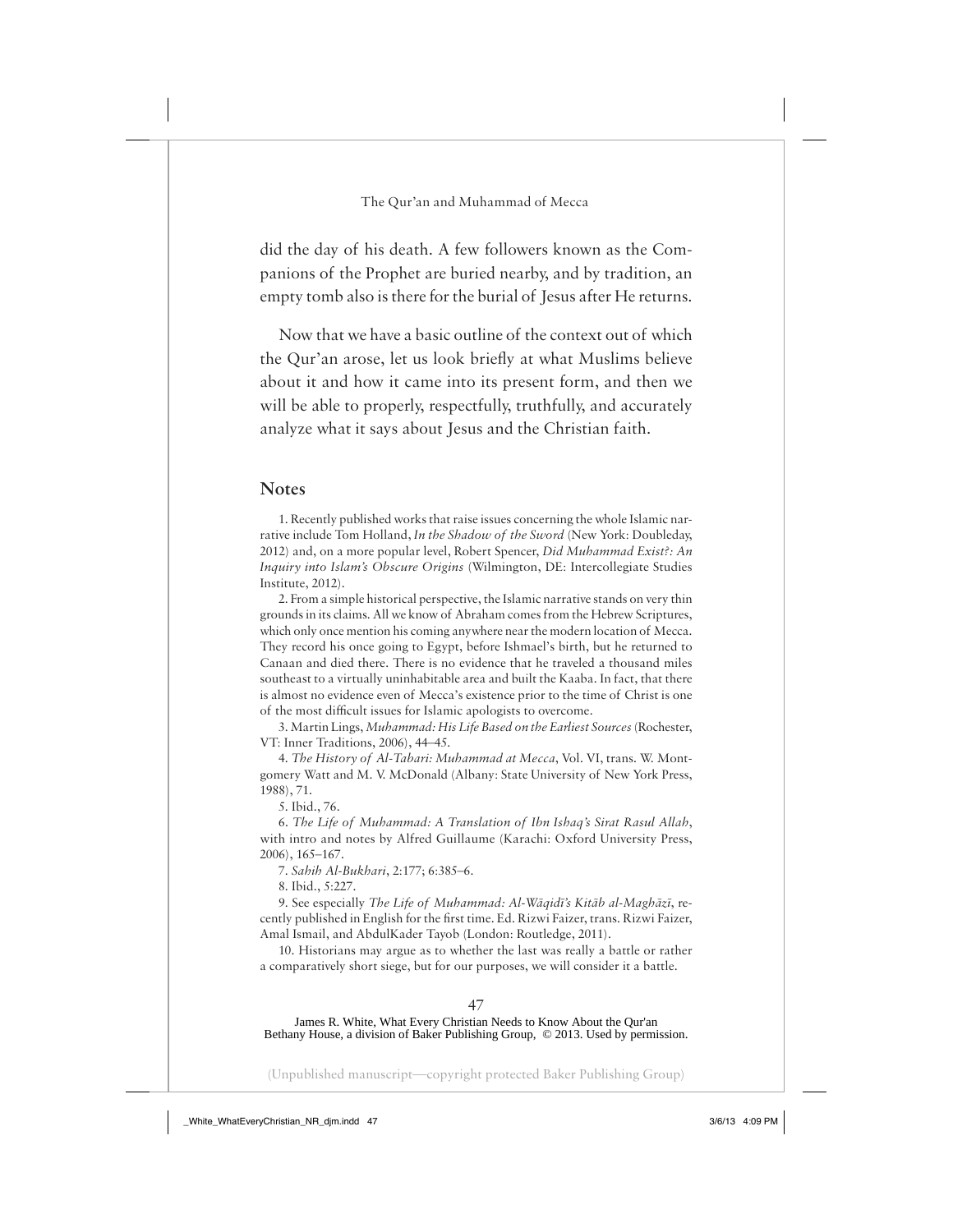11. This is a major area of Christian/Islamic disagreement. Muslims often assert that the extensive nature of Islamic law (the *sharia*) provides guidance in all of life, and Muhammad's example is an integral part of that law. Christianity holds that personal holiness is not through the law's extensiveness but through applying principles of holiness by the indwelling work of God's Holy Spirit. This is why Christianity can transcend cultural boundaries and does not insist on bringing a particular *kind* of culture, instead making application to every culture, calling all believers to holy living within the parameters of where and when they live.

12. We do not enter here into the oft-repeated *hadith* claim that Muhammad possessed supernatural virility. (One *hadith* says Muhammad would "visit all his wives in a round, during the day and night and they were eleven in number. When asked if such was possible, Anas replied, 'We used to say that the Prophet was given the strength of thirty (men)'" [*Sahih Al-Bukhari*, 1:268].) We might well consider how such can be made conformable to the true evidence of prophethood: godliness, humilty, and consistency with God's revealed truth.

13. There is a strong possibility that another vitally significant issue lurks in this story's background. It is too complex for an introductory work, but the reader drawn toward in-depth discussion should see the fine work of David S. Powers, *Muhammad Is Not the Father of Any of Your Men: The Making of the Last Prophet* (Philadelphia: University of Pennsylvania Press, 2009). Powers examines this text together with fascinating textual variations in the most primitive Qur'anic manuscripts. One of the most plausible contextual reconstructions revolves around leadership succession in the Islamic state, probably the key issue through the first decades of its history and what gave rise to the Sunni/Shia split. One theory examined relates to how prophets were supposed to be related to one another and how Muhammad, to be considered the last of the prophets, simply could not have an adult heir. The removal of the adoptive relationship from Zayd (and his eventual death in battle) is crucial to establishing a non-lineage-based succession in the Caliphate. Combine this with Uthman, the third Caliph, being intimately involved in Qur'anic textual redaction, and one can see how imperative further research into the Qur'anic text and its surrounding history really is.

14. Modern Muslims, especially those more Westernized, are scandalized by this account. Some simply dismiss it as without basis. Zaynab was Muhammad's first cousin, and he had given her in marriage to Zayd in the first place—why would he later be struck by her beauty when he had known her all her life? But this objection seems to ignore the fact that the early sources themselves record Muhammad's being flustered by his encounter with Zaynab.

15. *The History of Al-Tabari: The Victory of Islam,* Vol. VIII, trans. Michael Fishbein (Albany, NY: State University of New York Press, 1997), 2–3.

16. Lings, *Muhammad: His Life Based on the Earliest Sources*, 219–220. In an earlier version of the same work (1983), Lings worded the initial encounter at Zayd's house very differently. Specifically, he included: "Zaynab opened the door, and as she stood in the doorway telling him that Zayd was out but inviting him none the less to enter, a look passed between the two cousins, which made each one conscious of a deep and lasting bond of love between them. In a moment the Prophet knew that Zaynab loved him and that he loved her and that she knew he loved her." This does seem to go a good bit beyond historical narration of the events, to be sure.

James R. White, What Every Christian Needs to Know About the Qur'an Bethany House, a division of Baker Publishing Group, © 2013. Used by permission.